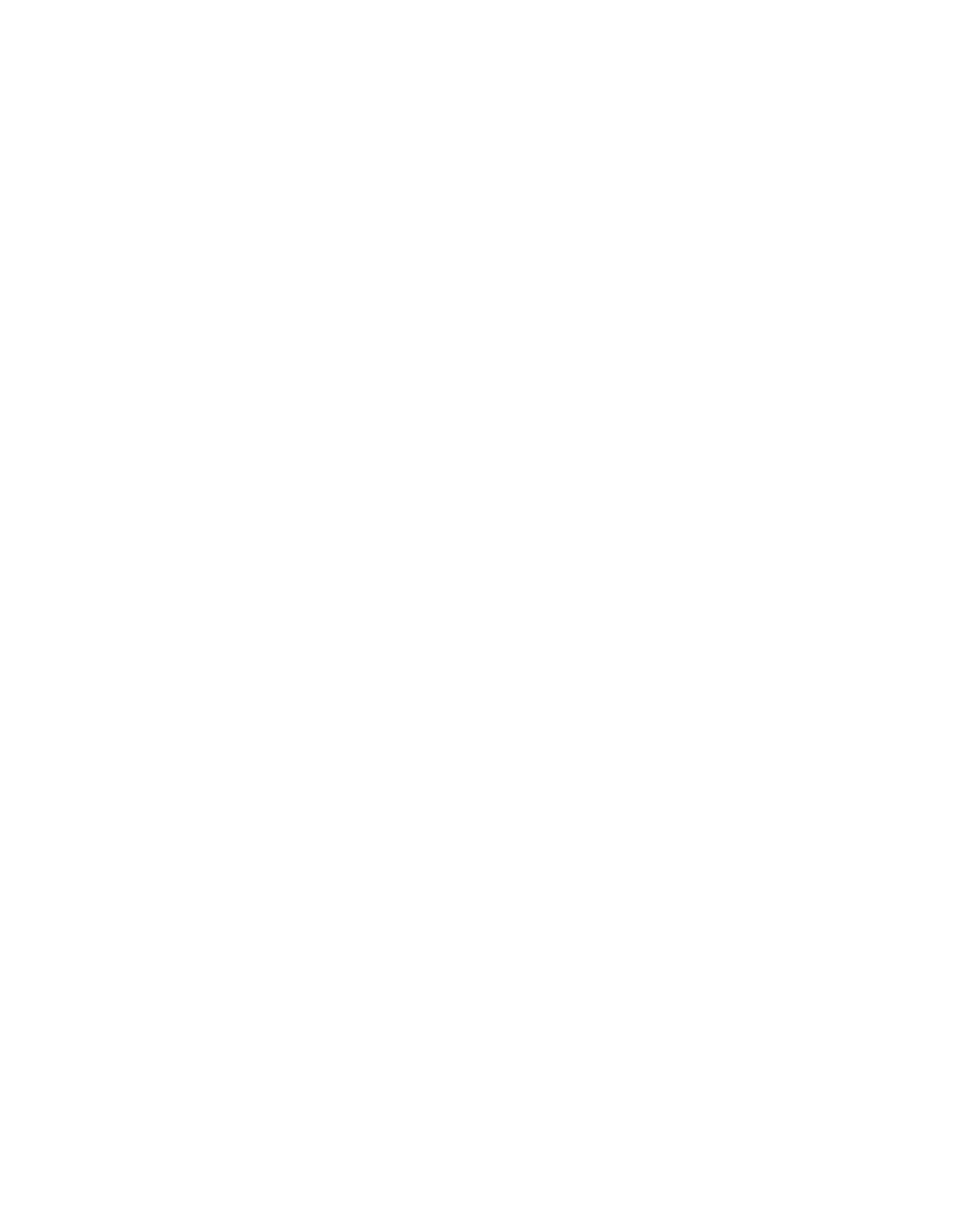# Table des matières

| 1              | Avis                                                       | 2              |
|----------------|------------------------------------------------------------|----------------|
| $\overline{2}$ | Important                                                  | 4              |
| 3              | Présentation du téléviseur                                 | 7              |
|                | Commandes latérales                                        | $\overline{7}$ |
|                | Menu Invité                                                | $\overline{7}$ |
|                | Accédez au menu Invité à l'aide de la                      |                |
|                | télécommande PBS                                           | 7              |
|                | Accès au menu Invité à l'aide de la<br>télécommande Invité | 8              |
|                |                                                            |                |
| 4              | Accès au menu de configuration et                          |                |
|                | utilisation                                                | 9              |
|                | Sélection de la langue                                     | 10             |
|                | Sélection du pays                                          | 10             |
|                | Définition du type de communication                        | 10             |
|                | Définition du numéro des chaînes                           | 11             |
|                | Installation automatique, installation des                 |                |
|                | programmes et configuration                                | 11             |
|                | Clonage/mise à niveau et paramètres pour                   |                |
|                | les établissements de soins                                | 11             |
|                | Réglage de l'horloge                                       | 11             |
| 5              | Configuration des paramètres avancés                       |                |
|                |                                                            | 13             |
|                | Configuration des paramètres d'allumage                    |                |
|                |                                                            | 13             |
|                | Configuration des paramètres d'image                       | 16             |
|                | Configuration des paramètres de son                        | 16             |
|                | Configuration des paramètres de sécurité                   |                |
|                |                                                            | 16             |
|                | Configuration des options de contrôle                      | 18             |
|                | Sélection de l'option d'économie d'énergie                 |                |
|                |                                                            | 19             |
| 6              | Installation automatique des chaînes                       |                |
|                |                                                            | 21             |
| 7              | Installation manuelle des chaînes                          | 22             |

|   | Étape 1 : sélection d'un programme<br>Étape 2 : sélection du type de source<br>Étape 3 : sélection du système<br>Étape 4 : sélection de la fréquence<br>Étape 5 : personnalisation des chaînes de<br>télévision<br>Étape 6 : sélection d'un anneau de chaînes | 22<br>22<br>22<br>22<br>22<br>23 | rançais |
|---|---------------------------------------------------------------------------------------------------------------------------------------------------------------------------------------------------------------------------------------------------------------|----------------------------------|---------|
| 8 | Clonage de données et mise à niveau                                                                                                                                                                                                                           |                                  |         |
|   | du logiciel                                                                                                                                                                                                                                                   | 25                               |         |
|   | Clonage de données                                                                                                                                                                                                                                            | 25                               |         |
|   | Téléchargement du logiciel                                                                                                                                                                                                                                    | 26                               |         |
| 9 | Paramètres pour les établissements                                                                                                                                                                                                                            |                                  |         |
|   | de soins                                                                                                                                                                                                                                                      | 27                               |         |
|   | 10 Connexion des périphériques                                                                                                                                                                                                                                | 28                               |         |
|   | Connecteurs arrière                                                                                                                                                                                                                                           | 28                               |         |
|   | Connecteurs latéraux                                                                                                                                                                                                                                          | 29                               |         |
|   | Utilisation d'un module de contrôle d'accès                                                                                                                                                                                                                   |                                  |         |
|   |                                                                                                                                                                                                                                                               | 30                               |         |
|   | Utilisation du verrou Kensington                                                                                                                                                                                                                              | 30                               |         |
|   | 11 Informations sur les produits                                                                                                                                                                                                                              | 31                               |         |
|   | Résolutions d'affichage prises en charge                                                                                                                                                                                                                      | 31                               |         |
|   | Multimédia                                                                                                                                                                                                                                                    | 31                               |         |
|   | Tuner/Réception/Transmission                                                                                                                                                                                                                                  | 31                               |         |
|   | Alimentation                                                                                                                                                                                                                                                  | 31                               |         |
|   | Alimentation                                                                                                                                                                                                                                                  | 31                               |         |
|   | 12 Dépannage                                                                                                                                                                                                                                                  | 32                               |         |
|   | Problèmes d'allumage du téléviseur<br>Impossible d'accéder au menu de                                                                                                                                                                                         | 32                               |         |
|   | configuration PBS                                                                                                                                                                                                                                             | 32                               |         |
|   | Problèmes d'image                                                                                                                                                                                                                                             | 32                               |         |
|   | Problèmes de son                                                                                                                                                                                                                                              | 32                               |         |
|   | Problèmes de communication                                                                                                                                                                                                                                    | 33                               |         |
|   | La télécommande Invité ne fonctionne pas                                                                                                                                                                                                                      |                                  |         |
|   |                                                                                                                                                                                                                                                               | 33                               |         |
|   | Autres problèmes                                                                                                                                                                                                                                              | 33                               |         |
|   | Nous contacter                                                                                                                                                                                                                                                | 33                               |         |
|   | 13 Index                                                                                                                                                                                                                                                      | 34                               |         |
|   |                                                                                                                                                                                                                                                               |                                  |         |

 $\mathbf{1}$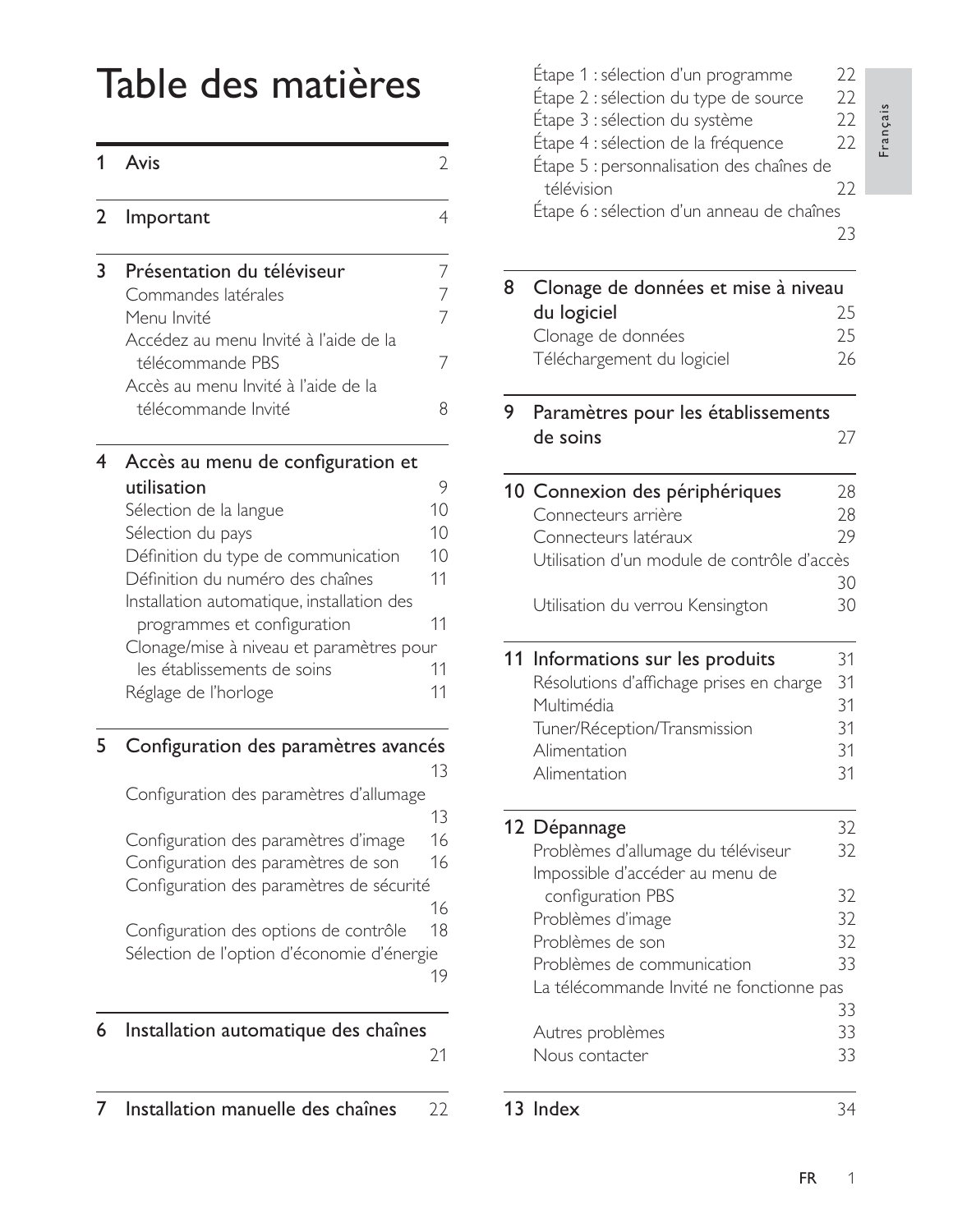# Avis

2009 © Koninklijke Philips Electronics N.V. Tous droits réservés.

Ces caractéristiques sont susceptibles d'être modifiées sans avis préalable. Les marques commerciales sont la propriété de Koninklijke Philips Electronics N.V ou de leurs propriétaires respectifs. Philips se réserve le droit de modifier les produits à tout moment, mais n'est pas contraint de modifier les offres précédentes en conséquence.

Le contenu de ce manuel est jugé conforme à l'usage auquel ce système est destiné. Si le produit ou les modules et procédures correspondants sont utilisés à d'autres fins que celles spécifiées dans le présent manuel, vous devrez obtenir la confirmation de leur validité et de leur adéquation. Philips garantit que le matériel ne constitue pas en lui-même une contrefaçon de brevet aux États-Unis. Aucune garantie supplémentaire n'est expresse ou tacite.

#### Garantie

- Risque de blessures, de dommages ou d'annulation de la garantie ! Ne tentez jamais de réparer votre téléviseur vousmême.
- N'utilisez le téléviseur et les accessoires que de la manière prévue par le fabricant.
- L'écriteau d'avertissement imprimé à l'arrière du téléviseur signale le risque d'électrocution. Ne jamais retirer le capot du téléviseur. Toujours contacter le service client de Philips pour des réparations.



Toute opération expressément interdite dans ce manuel, ou tout réglage et toute procédure d'assemblage non

recommandé(e) ou autorisé(e) par le présent manuel, entraîne l'annulation de la garantie.

## Caractéristiques des pixels

L'écran à cristaux liquides de ce téléviseur possède un grand nombre de pixels couleur. Bien que le taux de pixels effectifs soit de 99,999 % ou plus, des points noirs ou des points de lumière (rouges, verts ou bleus) peuvent apparaître de façon permanente à l'écran. Il s'agit d'une propriété structurelle de l'affichage (selon les normes industrielles standard), et non d'un dysfonctionnement.

## Logiciel libre

Ce téléviseur contient un logiciel libre. Philips BU Hospitality propose, par la présente, de fournir ou rendre disponible, sur demande et pour un coût ne dépassant pas celui d'une distribution physique de la source, une copie complète du code source correspondant. Le code pourra être lu sur ordinateur et sera livré sur un support habituellement utilisé pour l'échange de logiciels. Pour obtenir le code source, écrivez-nous à l'adresse suivante : Philips Singapore Pte Ltd. Philips BU Hospitality Software Development Manager 620A Lorong 1, Toa Payoh Singapore 319762 Cette offre est valable pendant trois ans à compter de la date d'achat du produit. Conformité EMF Koninklijke Philips Electronics N.V.

fabrique et vend de nombreux produits de consommation qui, comme tous les appareils électroniques, ont la capacité d'émettre et de recevoir des signaux électromagnétiques.

L'un des principes économiques majeurs de Philips consiste à prendre toutes les mesures de sécurité et de santé nécessaires pour ses produits, afin de satisfaire à toutes les législations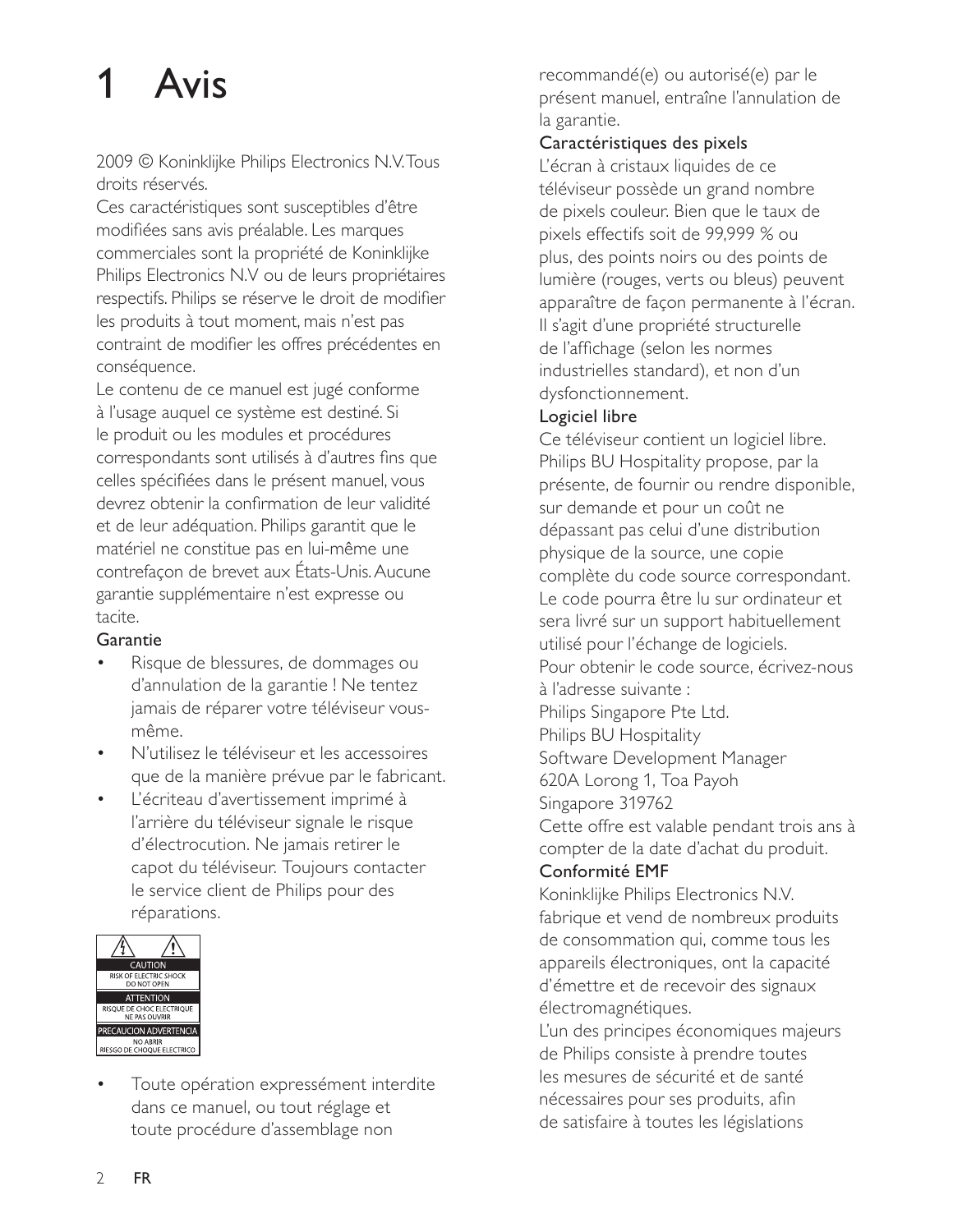Français

applicables et de respecter les normes relatives aux champs électromagnétiques (CEM) applicables lors de la production des produits.

Philips s'engage à développer, produire et commercialiser des produits n'ayant aucun effet indésirable sur la santé. Philips confirme que ses produits, s'ils sont manipulés correctement et conformément à l'usage prévu, répondent aux règles de sécurité établies sur la base des connaissances scientifiques actuelles. Philips joue un rôle majeur dans le développement de normes CEM et de sécurité internationales, ce qui lui permet d'anticiper leur évolution de les appliquer au plus tôt à ses produits.

#### Fusible secteur (Royaume-Uni uniquement)

Ce téléviseur est équipé d'une fiche moulée certifiée. Pour remplacer le fusible secteur, utilisez un fusible de même valeur, tel qu'indiqué sur la prise (par exemple, 10 A).

- $\mathbf 1$ Retirez le couvercle du fusible et le fusible.
- 2 Le fusible de rechange doit être conforme à la norme BS 1362 et posséder la marque ASTA. Si vous avez perdu le fusible, contactez votre revendeur afin de connaître le type adéquat.

3 Repositionnez le couvercle du fusible. Afin d'assurer la conformité de ce produit avec la directive CEM, ne détachez pas la fiche d'alimentation du cordon d'alimentation. Dr. d'auteur



VESA, FDMI et le logo de compatibilité VESA pour un montage mural sont des marques commerciales de Video Electronics Standards Association.

® Kensington et Micro Saver sont des marques déposées d'ACCO World Corporation aux États-Unis. Elles sont également déposées ou font actuellement l'objet de demandes pendantes dans d'autres pays du monde. Toutes les autres marques, déposées ou non, sont la propriété de leurs détenteurs respectifs.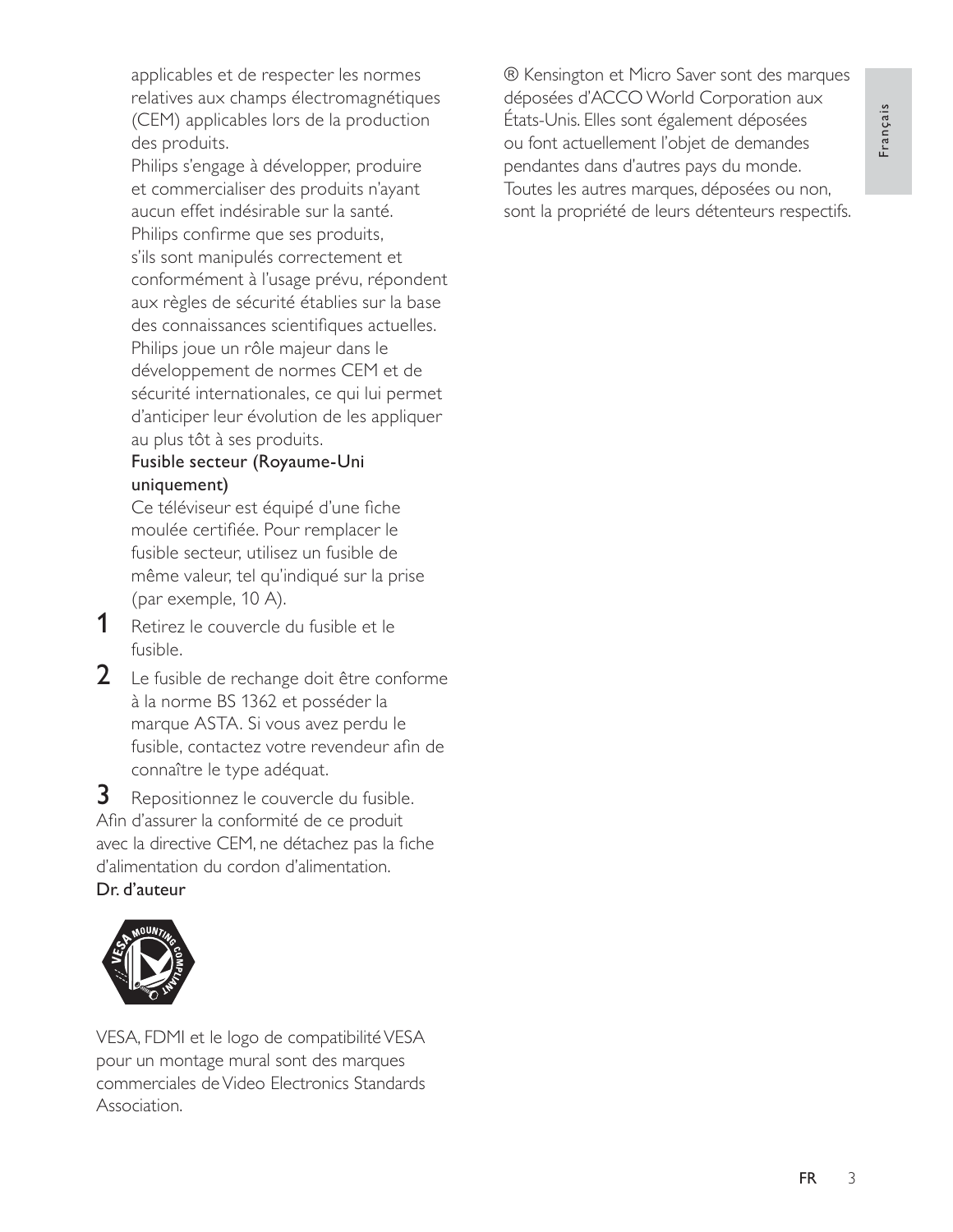## $\overline{2}$ Important

Veuillez lire et comprendre toutes les instructions avant d'utiliser votre téléviseur. Si des dommages sont causés par le nonrespect des instructions, la garantie ne sera pas applicable.

## Sécurité

- Risque d'électrocution ou d'incendie !
	- N'exposez jamais le téléviseur à la pluie ou à l'eau. Ne placez jamais de récipient contenant du liquide, tel qu'un vase, près du téléviseur. Si du liquide est renversé sur ou dans le téléviseur, débranchez le téléviseur immédiatement. Contactez le service client de Philips pour vérifiez le téléviseur avant de l'utiliser.
	- Ne placez jamais le téléviseur, la commande à distance ou les piles près de flammes nues ou d'une autre source de chaleur, y compris les rayons directs du soleil. Pour éviter la propagation du feu, gardez toujours les bougies ou autres flammes à distance du téléviseur, de la télécommande et des piles.



- N'insérez jamais d'objet dans les orifices de ventilation ou dans un autre orifice du téléviseur.
- Lorsque le téléviseur est pivotant, assurez-vous qu'aucune pression n'est exercée sur le cordon d'alimentation. Une tension du cordon d'alimentation risque de desserrer les connexions et provoquer la formation d'un arc.
- Risque de court-circuit ou d'incendie !
	- N'exposez jamais la télécommande ou les piles à la pluie, à l'eau ou à une chaleur excessive.
	- Évitez d'exercer une pression sur les fiches d'alimentation. Des fiches d'alimentation mal fixées peuvent provoquer la formation d'un arc ou d'un incendie.
- Risque de blessures ou de dommages !
	- Deux personnes seront nécessaires pour porter le téléviseur qui pèse plus de 25 kilos.
	- Si vous montez le téléviseur sur pied, utilisez uniquement le pied fourni. Fixez fermement le support au téléviseur. Placez le téléviseur sur une surface plane et solide capable de supporter le poid du téléviseur et du support.
	- Si vous fixez le téléviseur au mur, utilisez uniquement un support mural capable de supporter le poids du téléviseur. Fixez le support mural à un mur capable de supporter à la fois le poids du téléviseur et celui du support mural. Koninklijke Philips Electronics N.V. ne peut en aucun cas être tenu responsable d'un montage mural incorrect ayant occasionné un accident, des blessures ou des dommages.
- Risque de blessures pour les enfants !Suivez ces instructions afin d'éviter au téléviseur de se renverser et de blesser les enfants :
	- Ne placez jamais le téléviseur sur une surface recouverte par un tissu ou un autre matériel pouvant être tiré.
	- Assurez-vous qu'aucune partie du téléviseur ne pend en-dehors de la surface.
	- Ne placez jamais le téléviseur sur un grand meuble (comme une bibliothèque) sans accrocher à la fois le meuble et le téléviseur au mur ou à un support adéquat.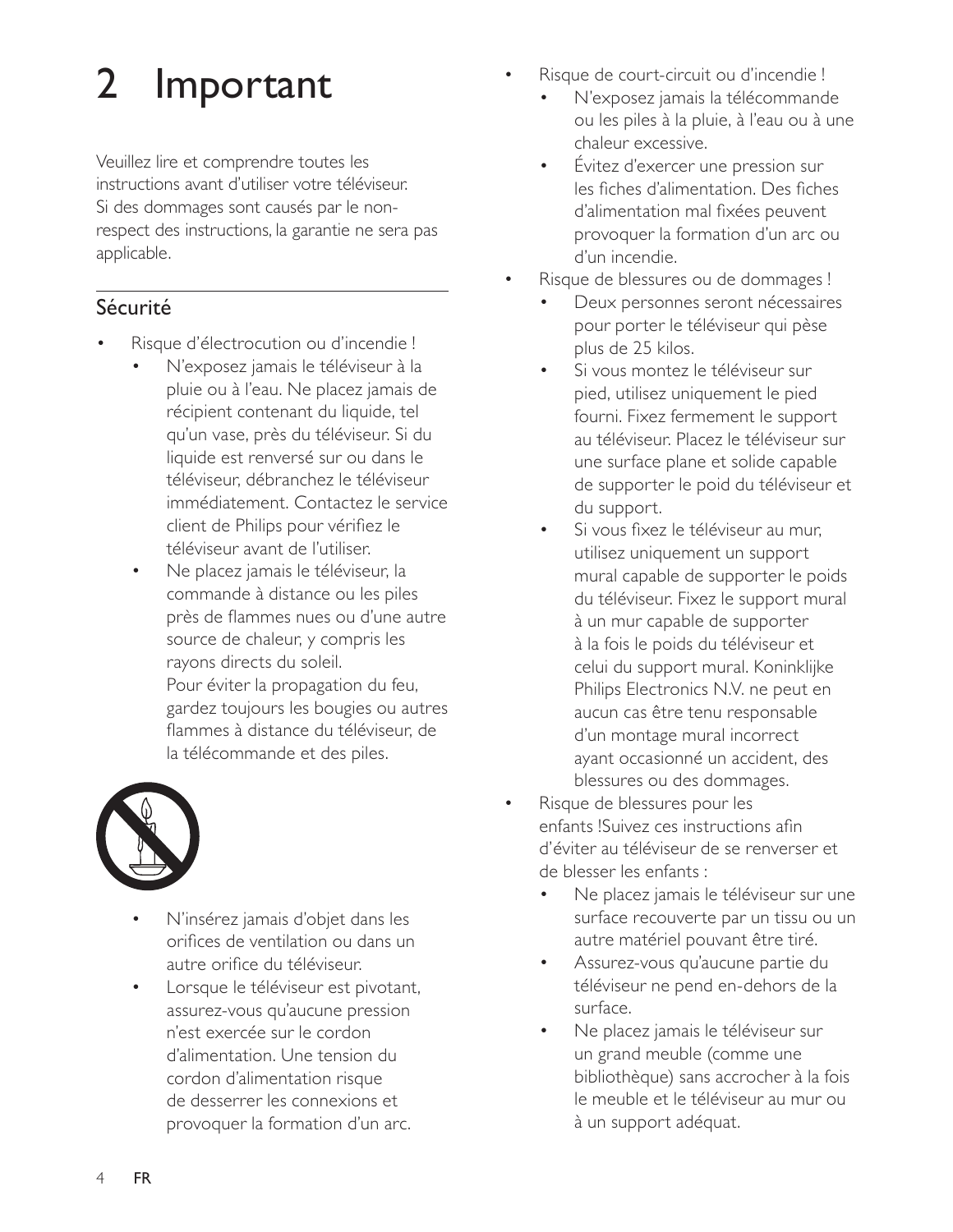- Apprenez à vos enfants le danger de grimper sur un meuble pour atteindre le <item>.
- Risque de surchauffe ! N'installez jamais le téléviseur dans un espace confiné. Laissez un espace d'au moins 10 cm autour du téléviseur pour assurer une bonne ventilation. Assurez-vous que des rideaux ou d'autres objets n'obstruent pas les orifices de ventilation du téléviseur.
- Risque de dommage pour le téléviseur ! Avant de connecter le téléviseur à la prise secteur, assurez-vous que le voltage correspond à le valeur imprimée à l'arrière du téléviseur. Ne jamais connecter le téléviseur à la prise secteur si le voltage est différent.
- Risque de blessures, d'incendie ou d'endommagement du cordon d'alimentation ! Ne placez jamais le téléviseur ou d'autres objets sur le cordon d'alimentation.
- Afin de déconnecter facilement le cordon d'alimentation du téléviseur, assurezvous d'avoir un accès total au cordon d'alimentation.
- Lorsque vous déconnectez le cordon d'alimentation, tirez toujours fiche pas le câble.
- Débranchez le téléviseur de la prise secteur et de l'antenne avant un orage. Par temps d'orage, évitez de toucher au téléviseur, au cordon d'alimentation ou au câble d'antenne.
- Risque de dommages auditifs ! Évitez d'utiliser des écouteurs ou des casques à volume élevé ou pour une période prolongée.
- Si le téléviseur est exposé lors de son transport à des températures de moins de 5°C, déballez-le et attendez qu'il atteigne la température ambiante de la pièce avant de le brancher.

## Entretien de l'écran

- Évitez autant que possible d'utiliser des images statiques. Les images statiques sont des images affichées à l'écran pendant une période prolongée. En voici quelques exemples : menus à l'écran, barres noires et affichage de l'heure. Si vous devez utiliser des images statiques, réduisez le contraste et la luminosité de l'écran afin d'éviter de l'endommager.
- Débranchez le téléviseur avant de procéder au nettoyage.
- Nettoyez le téléviseur et le châssis avec un chiffon doux et humide. N'utilisez jamais de substances telle que de l'alcool, des produits chimiques ou d'entretien ménager sur le téléviseur.
- Risque de dommage pour l'écran ! Évitez de toucher, pousser et frotter l'écran avec un objet quelconque.
- Pour éviter toute déformation et décoloration, essuyez les gouttes d'eau le plus vite possible.

## Mise au rebut de votre ancien produit et des piles



Votre produit a été conçu et fabriqué avec des matériaux et des composants de haute qualité pouvant être recyclés et réutilisés.



Le symbole de poubelle barrée sur un produit indique que ce dernier est conforme à la Directive européenne 2002/96/EC. Veuillez vous renseigner sur votre système de gestion des déchets d'équipements électriques et électroniques.

Veuillez respecter la réglementation locale et ne jetez pas vos anciens produits avec les ordures ménagères courantes.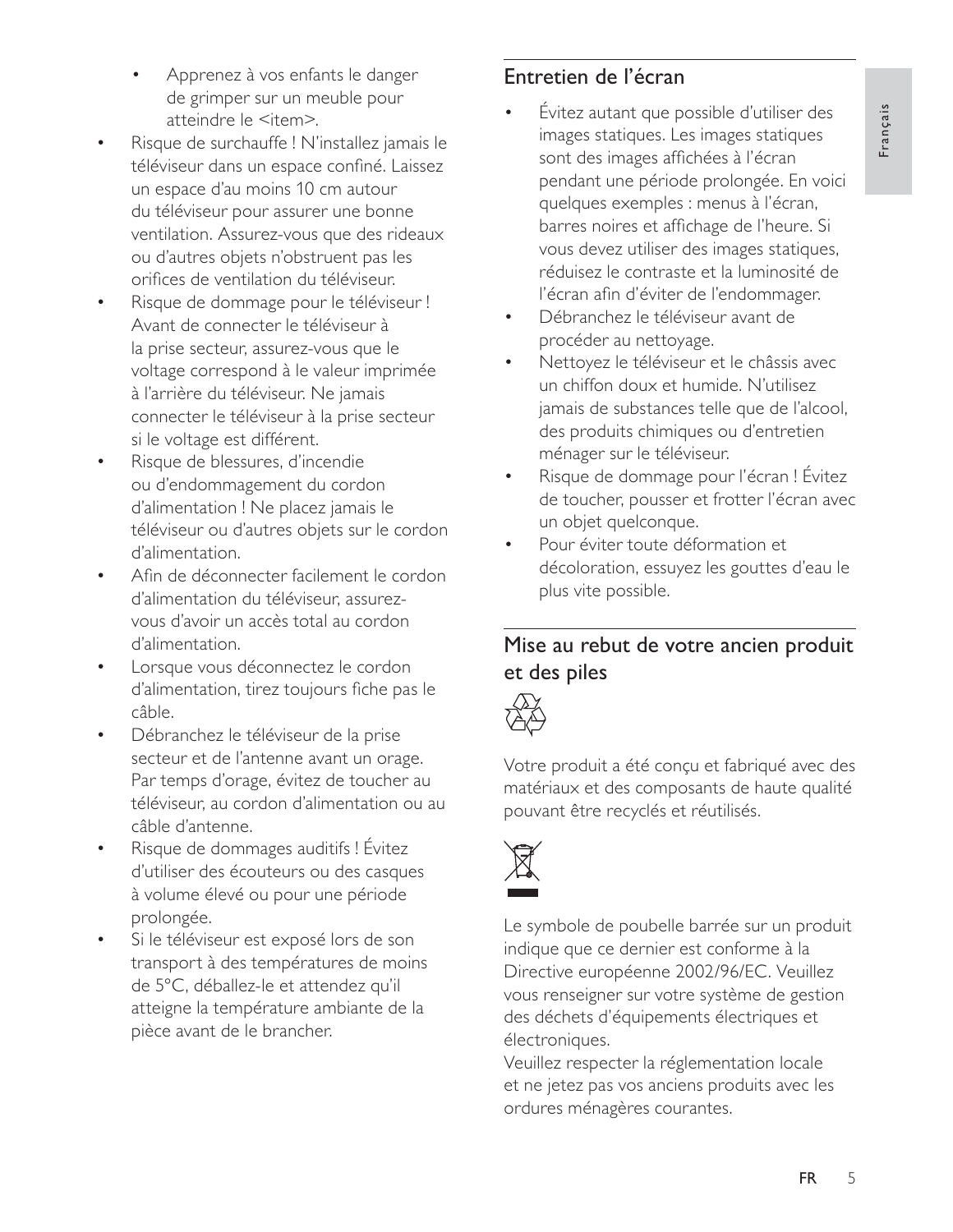La mise au rebut citoyenne de votre ancien produit permet de protéger l'environnement et la santé.



Votre produit contient des piles relevant de la Directive européenne 2006/66/EC qui ne doivent pas être mises au rebut avec les déchets ménagers.

Informez-vous auprès des instances locales sur le système de collecte des piles car la mise au rebut citoyenne permet de protéger l'environnement et la santé.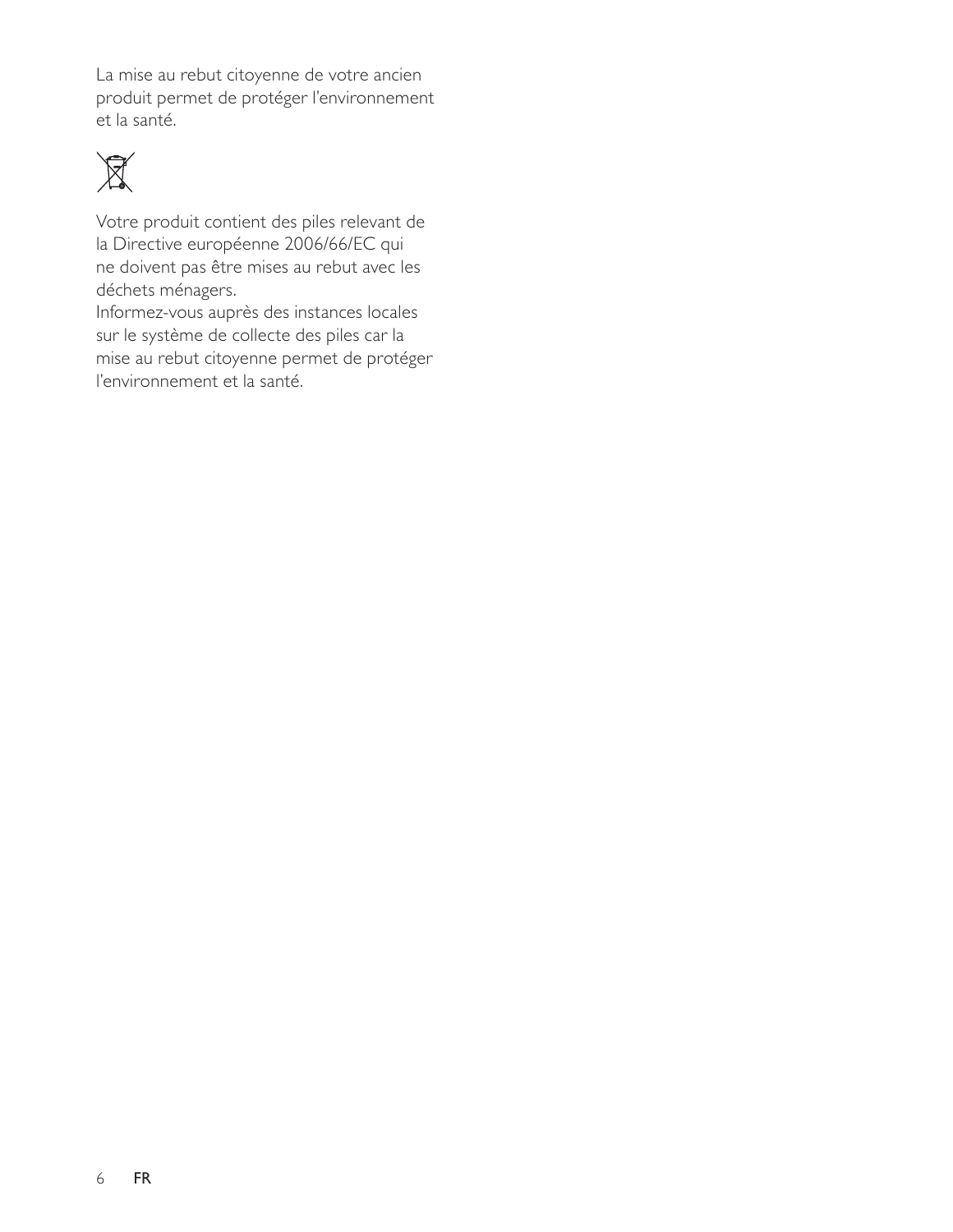# 3 Présentation du téléviseur

Cette section vous donne un aperçu des commandes et fonctions fréquemment utilisées du téléviseur et du menu Invité.

# Commandes latérales



- $\overline{1}$   $\circ$  POWER : Pour allumer ou éteindre le téléviseur. Le produit n'est pas complètement éteint à moins que ce dernier ne soit physiquement débranché.
- 2) P/CH +/-: Permet de passer à la chaîne suivante ou précédente @
- 3) MENU: Accesses the home menu.
- 4 VOLUME +/-: Pour augmenter ou diminuer le volume @

# Menu Invité

| Menu Invité              |                   |  |  |
|--------------------------|-------------------|--|--|
|                          | <b>PHILIPS</b>    |  |  |
| <b>GUEST MENU</b>        |                   |  |  |
| PICTURE FORMAT           | <b>FULLSCREEN</b> |  |  |
| <b>SUBTITLE</b>          | ON                |  |  |
| <b>SUBTITLE LANGUAGE</b> | <b>ENGLISH</b>    |  |  |
| <b>AUDIO LANGUAGE</b>    | <b>ENGLISH</b>    |  |  |
| <b>SLEEPTIMER</b>        | <b>OFF</b>        |  |  |
|                          |                   |  |  |
|                          |                   |  |  |
|                          |                   |  |  |
|                          |                   |  |  |
|                          |                   |  |  |

Accédez au menu Invité à l'aide de la télécommande **PBS** 



- $\mathbf 1$ Allumez le téléviseur et sélectionnez une chaîne de télévision.
- )-Placez le curseur situé sur le côté de la télécommande en position **GUEST**.
- $3<sup>-</sup>$ Appuyez sur M pour afficher le menu Invité.
	- → Le menu Invité s'affiche @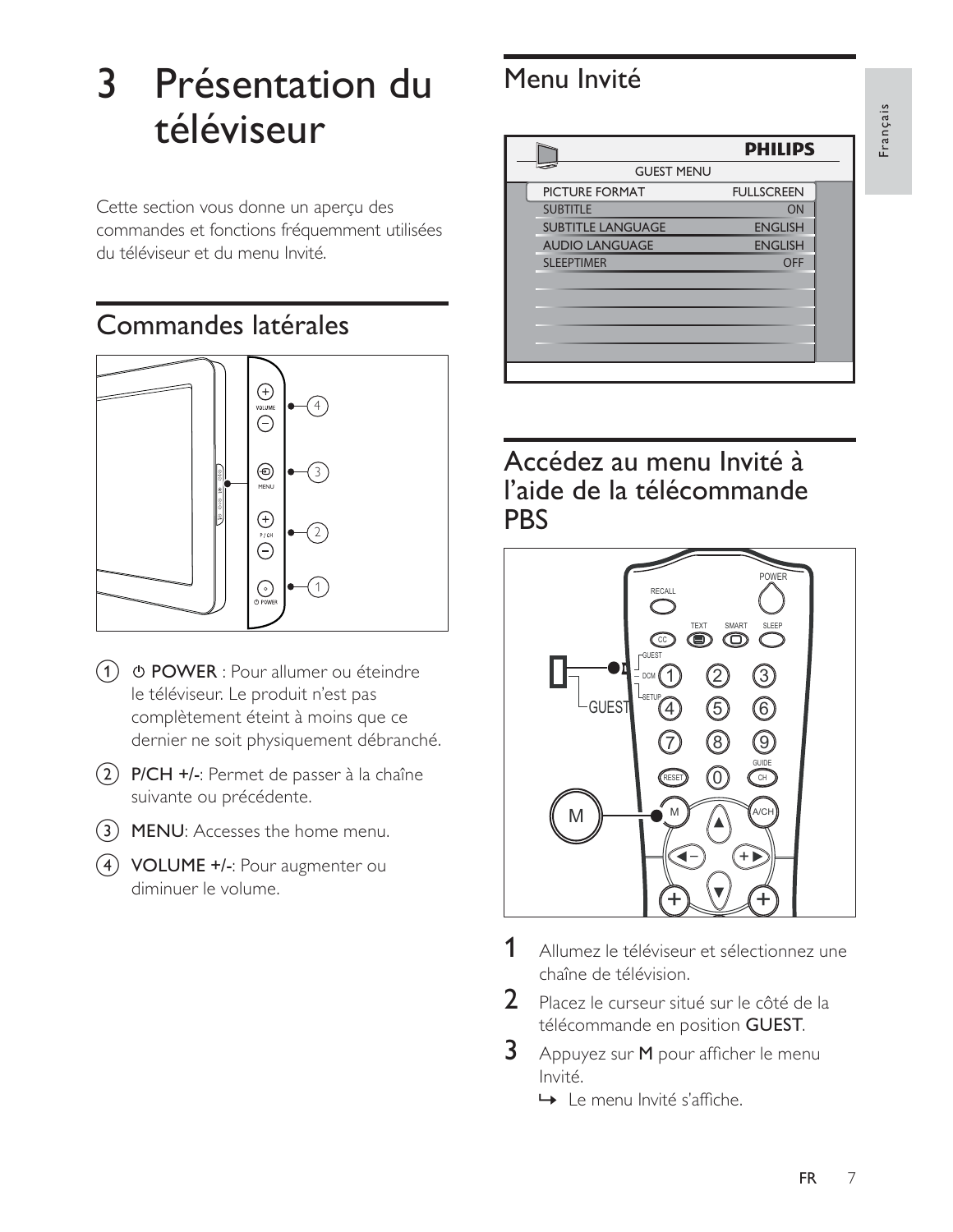Accès au menu Invité à l'aide de la télécommande Invité



- $\mathbf 1$ Allumez le téléviseur et sélectionnez une chaîne de télévision.
- 2 Appuyez sur MENU pour afficher le menu Invité.
	- ← Le menu Invité s'affiche.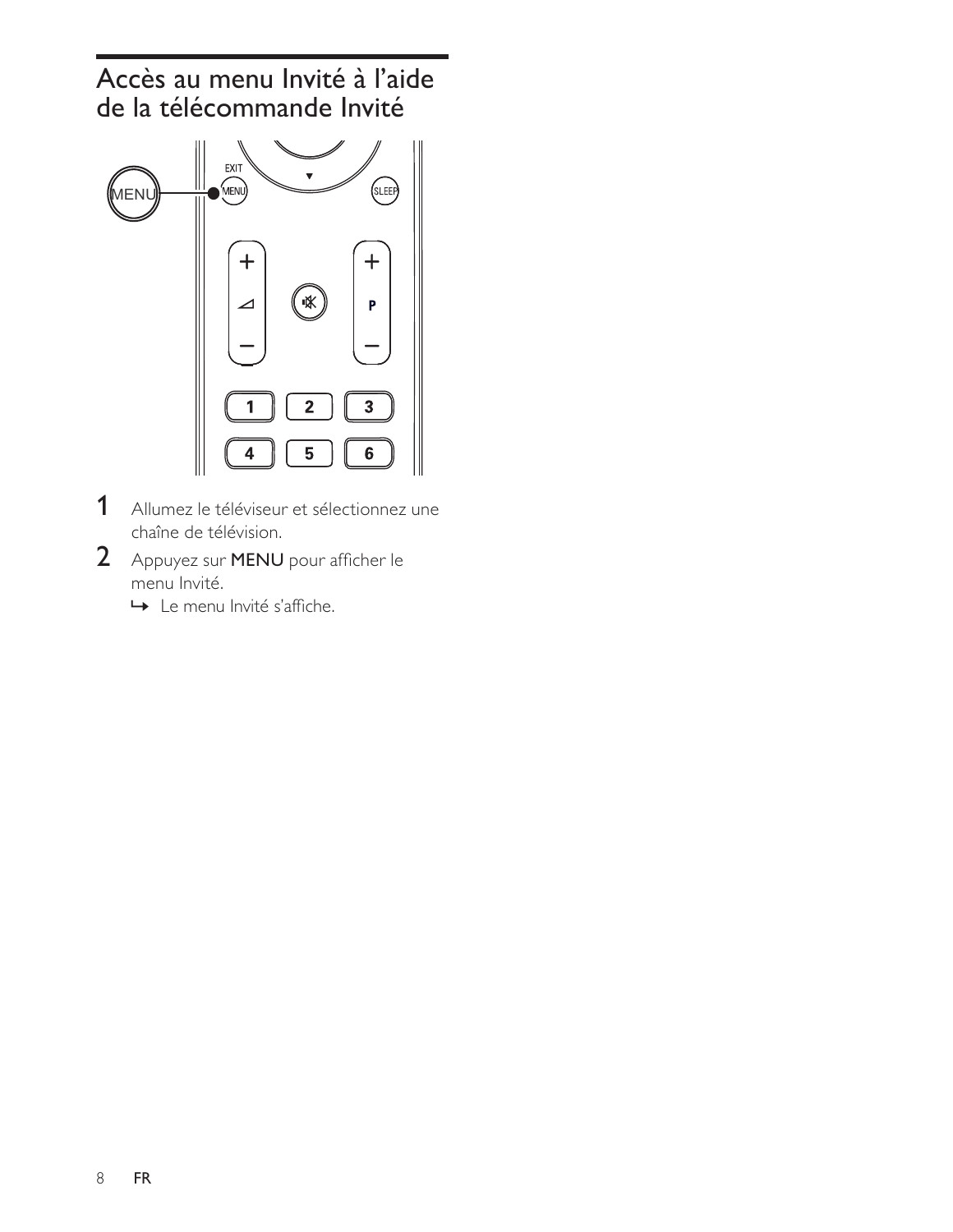# 4 Accès au menu de configuration et utilisation

Les menus affichés à l'écran vous permettent de configurer et d'installer des chaînes sur le téléviseur et d'accéder à différentes options. Cette section explique comment accéder aux menus et configurer le téléviseur.

Lorsque le niveau de sécurité est *[Standard]*, vous pouvez accédez au menu de configuration PBS à l'aide de la télécommande PBS ou de la télécommande Invité.

| télécommande Invité.<br>Lorsque le niveau de sécurité est <b>[Élevé]</b> ,<br>vous devez utiliser la télécommande PBS pour<br>accéder au menu de configuration PBS. |                |  |
|---------------------------------------------------------------------------------------------------------------------------------------------------------------------|----------------|--|
|                                                                                                                                                                     | <b>PHILIPS</b> |  |
| RÉGLAGE                                                                                                                                                             |                |  |
| LANGUE                                                                                                                                                              | <b>ANGLAIS</b> |  |
| <b>PAYS</b>                                                                                                                                                         | <b>UK</b>      |  |
| <b>COMMUNICATION</b>                                                                                                                                                | ⋗              |  |
| <b>NB DE PROGRAMMES</b>                                                                                                                                             | ⋗              |  |
| <b>INSTALLATION AUTOM</b>                                                                                                                                           | $\overline{ }$ |  |
| <b>INSTALLATION DES CHAÎNES</b>                                                                                                                                     | $\overline{ }$ |  |
| <b>CONFIGURATION</b>                                                                                                                                                | $\overline{ }$ |  |
| <b>RÉGLAGE DE L'HORLOGE</b>                                                                                                                                         | $\geq$         |  |
| <b>CLONAGE / DUPLICATION</b>                                                                                                                                        | $\geq$         |  |
| <b>PROTECTION DE LAS SANTÉ</b>                                                                                                                                      | ⋗              |  |
|                                                                                                                                                                     |                |  |

Accès au menu de configuration à l'aide de la télécommande PBS



- #-Allumez le téléviseur et sélectionnez une chaîne de télévision.
- )-Placez le curseur situé sur le côté de la télécommande en position **SETUP**.
- $\mathbf{3}$ Appuyez sur M pour afficher le menu de configuration.
	- $\mapsto$  Le menu de configuration s'affiche à l'écran.

## Accès au menu de configuration à l'aide de la télécommande Invité

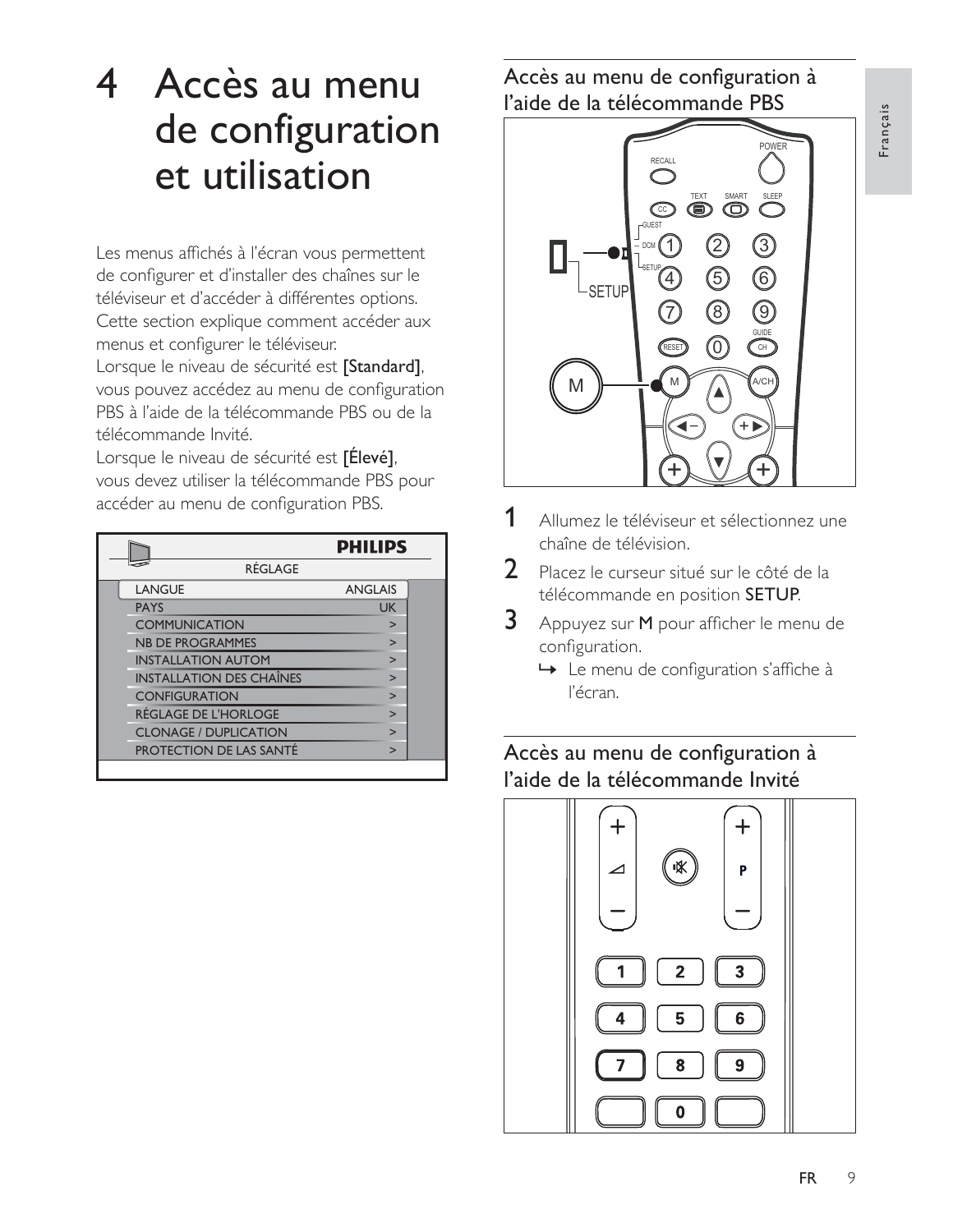- 1 Allumez le téléviseur et sélectionnez une chaîne de télévision.
- 2 Saisissez « 319753 » et appuyez sur  $\mathbb$ (Silence) dans un délai de 10 secondes.
	- ← Le menu de configuration s'affiche à l'écran.

Pour naviguer dans le menu de configuration,

- Appuyez sur la touche ▲▼ de la télécommande pour sélectionner un menu.
- Appuyez sur ▶ pour configurer ou modifier les paramètres de la fonction sélectionnée.
- Appuyez sur la touche M de la télécommande PBS ou sur la touche MENU de la télécommande Invité pour revenir au menu précédent.

# Sélection de la langue

Vous pouvez sélectionner la langue d'affichage du téléviseur.

- 1 Accédez au menu de configuration.
- $2<sup>1</sup>$ Appuyez sur ▶ pour sélectionner une langue.
	- $\rightarrow$  Le menu de configuration s'affiche dans la langue sélectionnée.

#### Remarque

• Vous pouvez sélectionner [Anglais], [Français], [Allemand] ou [Italien] comme préférence.

# Sélection du pays

Sélectionnez le pays dans lequel vous installez le téléviseur.

- Accédez au menu de configuration.
- $2<sup>1</sup>$ Appuyez sur **AV4** pour sélectionner le pays.

# Définition du type de communication

Vous devez définir le protocole de communication adéquat pour un système externe.

- 1 Accédez au menu de configuration.
- $\overline{2}$ Appuyez sur la touche ▼ pour sélectionner [Communication].



- $\overline{3}$ Appuyez sur ▲▼◀▶ pour sélectionner le type de communication :
- [Communication] : sélectionnez l'une des options suivantes :
	- [SP-SPI], [SP-I2C], [HM-Link] ou [SerialXpress] : définit le protocole de communication entre le téléviseur et un système externe connecté au téléviseur, par exemple un boîtier décodeur.
	- [Smart-RC] : accède aux chaînes PayTV à l'aide de la télécommande.
	- [Désactivé] : n'autorise aucune communication.
- [Enregistrer] : enregistre les paramètres. Sélectionnez cette option après avoir effectué vos sélections.
- [Activer le lecteur de carte] : sélectionnez [Oui] pour activer l'emplacement de carte.
- [Type de DCM] : sélectionnez [Générique] si vous utilisez le protocole [SP-SPI] ou [SP-I2C]. Sélectionnez [pas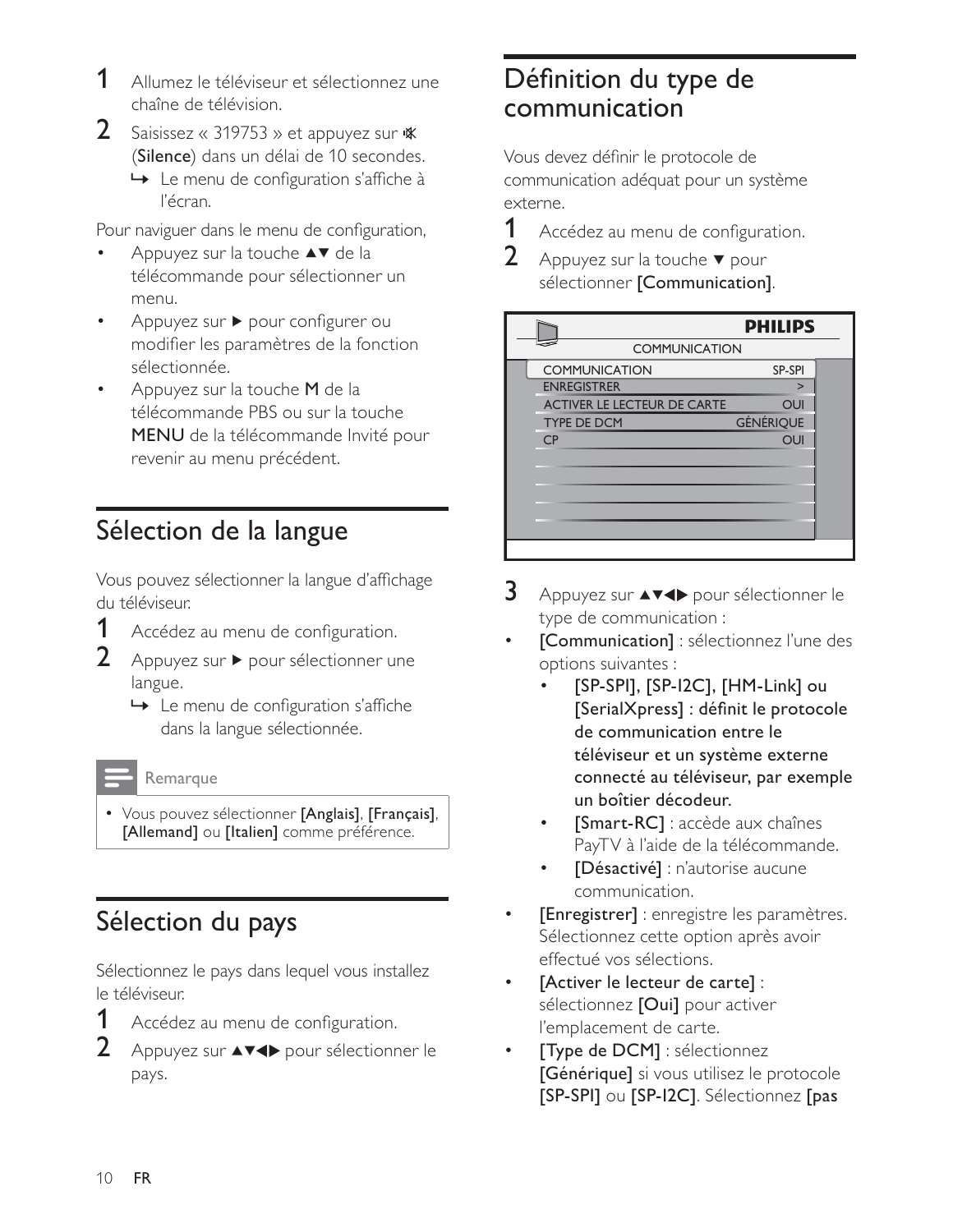de changement] si le boîtier décodeur ne nécessite pas de commutation.

 $\bullet$ [CP] : sélectionnez [Oui] pour -<br>commander le panneau en mode système. @

## Définition du numéro des chaînes

Définition du numéro des chaînes pour différents types de programmes Le nombre total de chaînes pour tous les programme est de 250.

- $\mathbf 1$ Accédez au menu de configuration.
- )-Appuyez sur la touche  $\blacktriangledown$  pour sélectionner **[Nb de programmes]**.

|   | de 250.                                                                             |                |  |
|---|-------------------------------------------------------------------------------------|----------------|--|
|   | Accédez au menu de configuration.                                                   |                |  |
| 2 | Appuyez sur la touche $\blacktriangledown$ pour<br>sélectionner [Nb de programmes]. |                |  |
|   |                                                                                     | <b>PHILIPS</b> |  |
|   | <b>NB DE PROGRAMMES</b>                                                             |                |  |
|   | <b>TV</b>                                                                           | 235            |  |
|   | <b>PAYTV</b>                                                                        | $\overline{4}$ |  |
|   | <b>INFO</b>                                                                         | 3              |  |
|   | <b>RADIO</b>                                                                        | 15             |  |
|   | <b>ENREGISTRER</b>                                                                  | ⋗              |  |
|   |                                                                                     |                |  |
|   |                                                                                     |                |  |
|   |                                                                                     |                |  |
|   |                                                                                     |                |  |
|   |                                                                                     |                |  |
|   |                                                                                     |                |  |

- $3<sup>-</sup>$ Appuyez sur ▲▼◀▶ pour sélectionner l'un des programmes suivants, puis appuyez sur 0-9 (Boutons numériques) entitées des chaînes pourtes .<br>le programme  $\vdots$ 
	- $\bullet$ [TV] : définit le numéro des chaînes -<br>de télévision.
	- $\bullet$ [PAYTV] : définit le numéro des -<br>chaînes Pav TV.
	- $\bullet$ [INFO] : définit le numéro des -<br>chaînes d'information.
	- $\bullet$ [RADIO] : définit le numéro des chaînes radio.
- 4 Appuyez sur la touche  $\triangle^{V}$  pour sélectionner **[Enregistrer]**.

## Installation automatique, installation des programmes et configuration

Pour des informations détaillées au sujet de l'installation automatique, de l'installation des programmes et de la configuration, consultez .<br>les sections suivantes du manuel d'utilisation.

## Clonage/mise à niveau et paramètres pour les établissements de soins

Pour des informations détaillées au sujet du clonage/de la mise à niveau et des paramètres pour les établissements de soins, consultez les sections suivantes du manuel d'utilisation.

# Réglage de l'horloge

Cette section explique comment régler l'heure et afficher l'horloge @

- #-Accédez au menu de configuration.
- )-Appuyez sur la touche  $\triangle^{V}$  pour sélectionner **[Réglage de l'Horloge]**.

|   | et afficher l'horloge.                                                  |                 |  |
|---|-------------------------------------------------------------------------|-----------------|--|
|   | Accédez au menu de configuration.                                       |                 |  |
| 2 | Appuyez sur la touche ▲▼◀▶ pour<br>sélectionner [Réglage de l'Horloge]. |                 |  |
|   |                                                                         | <b>PHILIPS</b>  |  |
|   | RÉGLAGE DE L'HORLOGE                                                    |                 |  |
|   | ÉCRAN EN VEILLE                                                         | 1               |  |
|   | ÉCRAN ALLUMÉ                                                            | 5               |  |
|   | <b>RÉGLAGE DE L'HEURE</b>                                               | 23:45           |  |
|   | TÉLÉCHARGEMENT HEURE                                                    | <b>OUI</b>      |  |
|   | TÉLÉCHARGEMENT PRG                                                      | TV <sub>1</sub> |  |
|   | <b>FUSEAU HORAIRE</b>                                                   | ŋ               |  |
|   | <b>VOLUME VIBREURALARME</b>                                             | <b>FAIBLE</b>   |  |
|   |                                                                         |                 |  |
|   |                                                                         |                 |  |
|   |                                                                         |                 |  |
|   |                                                                         |                 |  |

- $\mathbf{3}$  $Appuyez sur \triangleright pour configure l'une des$ options suivantes  $\vdots$ 
	- $\bullet$ **FÉcran en veille]** : règle la luminosité -<br>de l'affichage de l'horloge lorsque le téléviseur est en mode veille.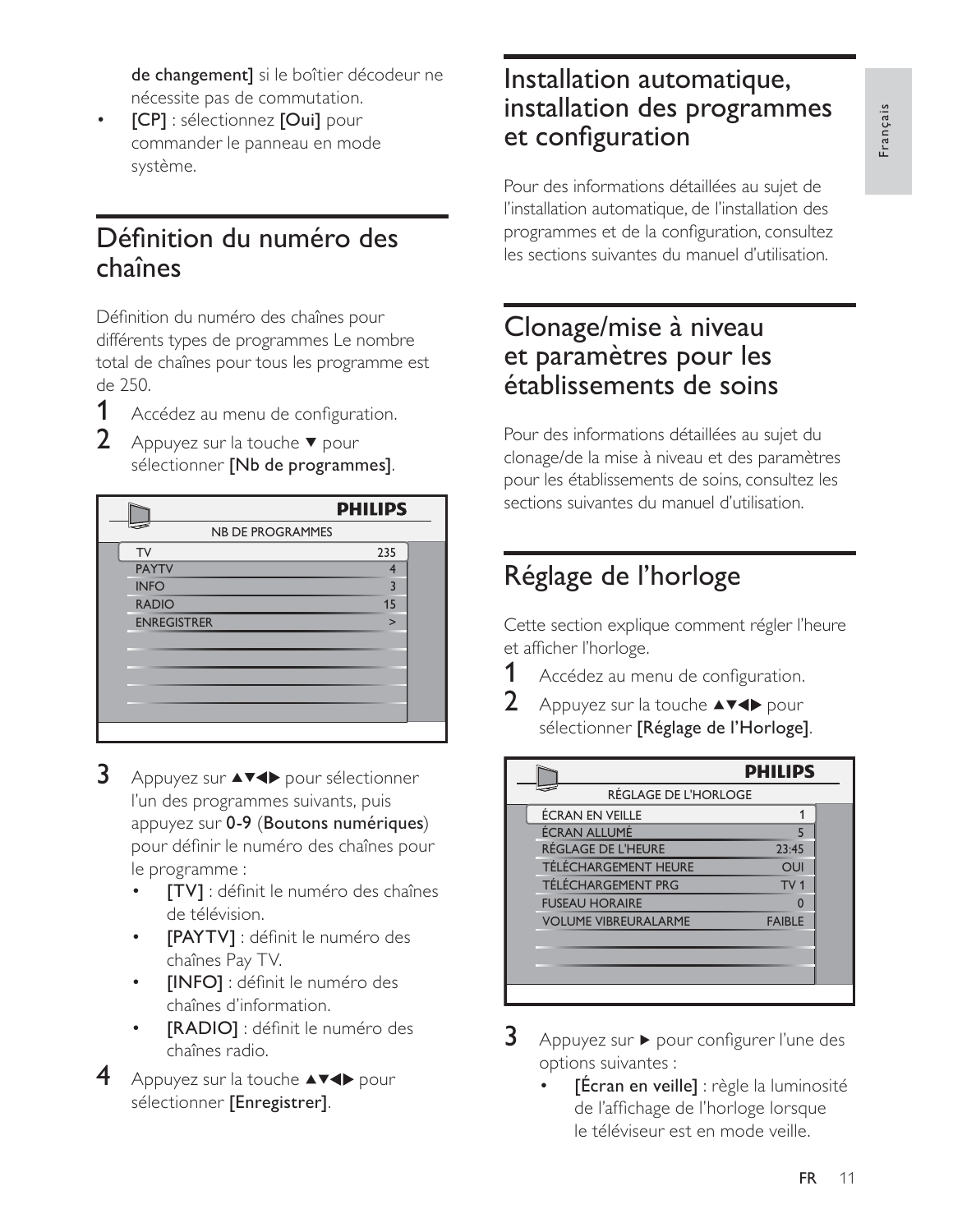Sélectionnez [Désactivé] pour désactiver l'affichage.

- $\bullet$  . [Écran allumé] : règle la luminosité de l'affichage de l'horloge lorsque le téléviseur est allumé. Sélectionnez [Désactivé] pour désactiver l'affichage.
- [Réglage de l'heure] : appuyez sur 0- $\bullet$  . 9 (Boutons numériques) pour régler l'heure.
- [Téléchargement heure] :  $\bullet$  . sélectionnez [Oui] pour télécharger l'heure à partir d'un programme de télévision ou [Non] pour régler l'heure manuellement.
- [Téléchargement Prg] : sélectionne  $\bullet$  . la chaîne de téléchargement de l'heure. S'affiche uniquement si vous sélectionnez [Téléchargement  $heure$  > [Oui]. Pour obtenir rapidement l'heure au démarrage, définissez le programme de téléchargement comme programme de démarrage.
- [Fuseau horaire] : définit le fuseau  $\bullet$  . horaire.
- [Volume vibreuralarme] : définit le  $\bullet$ volume de l'alarme. Sélectionnez [Désactivé] pour désactiver l'alarme.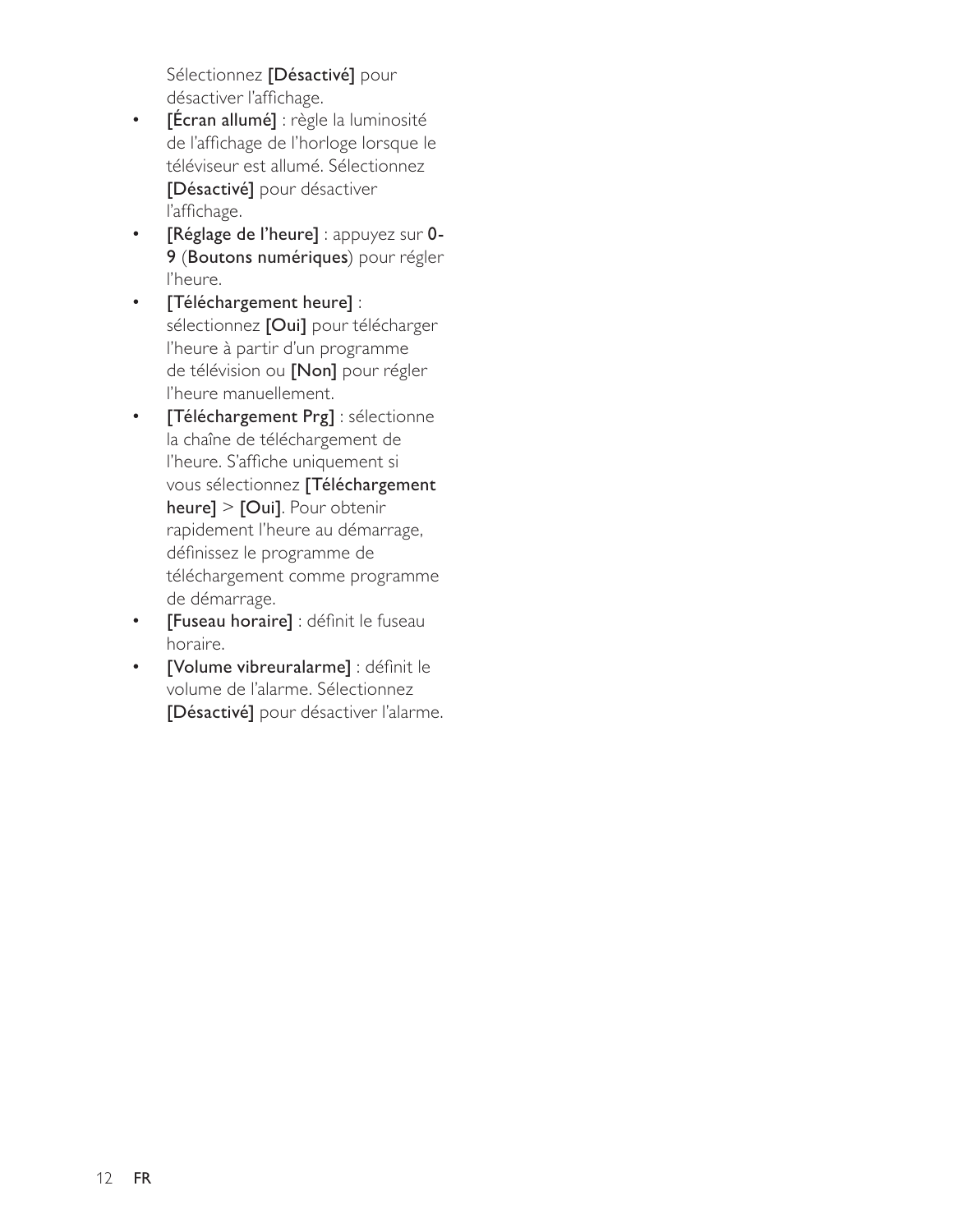# 5 Configuration des paramètres avancés

Cette section explique comment configurer les paramètres avancés du téléviseur, tels que les .<br>paramètres d'allumage, les réglages de l'image et l estantiales d'énergie et les paramètres de contrôle @

- #-Accédez au menu de configuration.
- )-Appuyez sur la touche  $\blacktriangle\blacktriangledown$  pour sélectionner **[Configuration]**.

|   | de controle.                                                   |         |
|---|----------------------------------------------------------------|---------|
|   | Accédez au menu de configuration.                              |         |
| 2 | Appuyez sur la touche ▲▼ pour<br>sélectionner [Configuration]. |         |
|   |                                                                | PHILIPS |
|   | <b>CONFIGURATION</b>                                           |         |
|   | ALLUMER / AFFICHAGE À L'ÉCRAN                                  | >       |
|   | <b>AFFICHAGE</b>                                               | $\geq$  |
|   | SON                                                            | $\geq$  |
|   | <b>SÉCURITÉ</b>                                                | $\geq$  |
|   | <b>CONTRÔLE</b>                                                |         |
|   | <b>ÉCONOMIES D'ÉNERGIE</b>                                     | $\geq$  |
|   |                                                                |         |
|   |                                                                |         |
|   |                                                                |         |
|   |                                                                |         |
|   |                                                                |         |

- $\overline{\mathbf{3}}$ Appuyez sur  $\blacktriangle \blacktriangledown \blacktriangle \blacktriangledown$  pour configurer les - $\vdots$ 
	- M-[Allumer / affichage à l'écran] : -<br>définit la valeur par défaut de paramètres tels que le volume, .<br>la chaîne, le format d'image et le . mode d'alimentation. Ces valeurs sont utilisées lorsque le téléviseur est allumé (voir 'Configuration des paramètres d'allumage' à la page 13).
	- $\bullet$ **EAffichagel**: configure des -<br>paramètres d'image tels que la .<br>Iuminosité, la couleur et la définition (voir 'Configuration des paramètres .<br>d'image' à la page 16).
	- $\bullet$ [Son] : configure des paramètres de son tels que le niveau des graves, la balance et la fonction AVL (voir

'Configuration des paramètres de son' à la page 16).

- $\bullet$ [Sécurité] : définit le niveau de -<br>sécurité (voir 'Configuration des paramètres de sécurité' à la page 16).
- $\bullet$ **[Contrôle]**: configure certains -<br>paramètres (voir 'Configuration des .<br>options de contrôle' à la page 18).
- $\bullet$ [Économies d'énergie] : définit le mode (voir 'Sélection de l'option d'économie d'énergie' à la page 19) d'économie d'énergie

## Configuration des paramètres d'allumage

- #-Accédez au menu de configuration.
- )-Appuyez sur  $\blacktriangle \blacktriangledown$  pour sélectionner [Configuration] > [Allumer / affichage  $\grave{a}$ l'écran].

|                | Accédez au menu de configuration.                                            |                        |  |
|----------------|------------------------------------------------------------------------------|------------------------|--|
| $\overline{2}$ | Appuyez sur ▲▼ pour sélectionner<br>[Configuration] > [Allumer / affichage à |                        |  |
|                | l'écran].                                                                    |                        |  |
|                | <b>PHILIPS</b>                                                               |                        |  |
|                | ALLUMER / AFFICHAGE À L'ÉCRAN                                                |                        |  |
|                | <b>MESSAGE D'ACCUEIL</b>                                                     | $\geq$                 |  |
|                | <b>CHAÎNE L'ALLUMAGE</b>                                                     | TV <sub>1</sub>        |  |
|                | <b>VOLUME À L'ALLUMAGE</b>                                                   | 30                     |  |
|                | <b>IMAGE L'ALLUMAGE</b>                                                      | ÉCRAN LARGE            |  |
|                | <b>ALLUMAGE</b>                                                              | <b>DERNIER EN DATE</b> |  |
|                | <b>INDICATEUR DE VOLUME</b>                                                  | <b>OUI</b>             |  |
|                | <b>AFFICHAGE CHAÎNE</b>                                                      | <b>TOUT</b>            |  |
|                | <b>BANDEAU CHAÎNE</b>                                                        | <b>NON</b>             |  |
|                | <b>AUDIO / SOUS-TITRES</b>                                                   | ⋗                      |  |
|                | <b>THEME TV</b>                                                              | <b>ÉTEINT</b>          |  |
|                |                                                                              |                        |  |

- 3 Appuyez sur ▶ pour sélectionner l'une des options disponibles  $\vdots$ 
	- $\bullet$ [Message d'accueil] : définit ou efface un message (voir 'Définition du message d'accueil' à la page 14) d'accueil.
	- $\bullet$ [Chaîne l'allumage] : définit la chaîne -<br>qui s'affichera à l'allumage (voir-'Prédéfinition de la chaîne d'allumage' à la page 14) du téléviseur.
	- $\bullet$ [Volume à l'allumage] : règle le volume utilisé à l'allumage (voir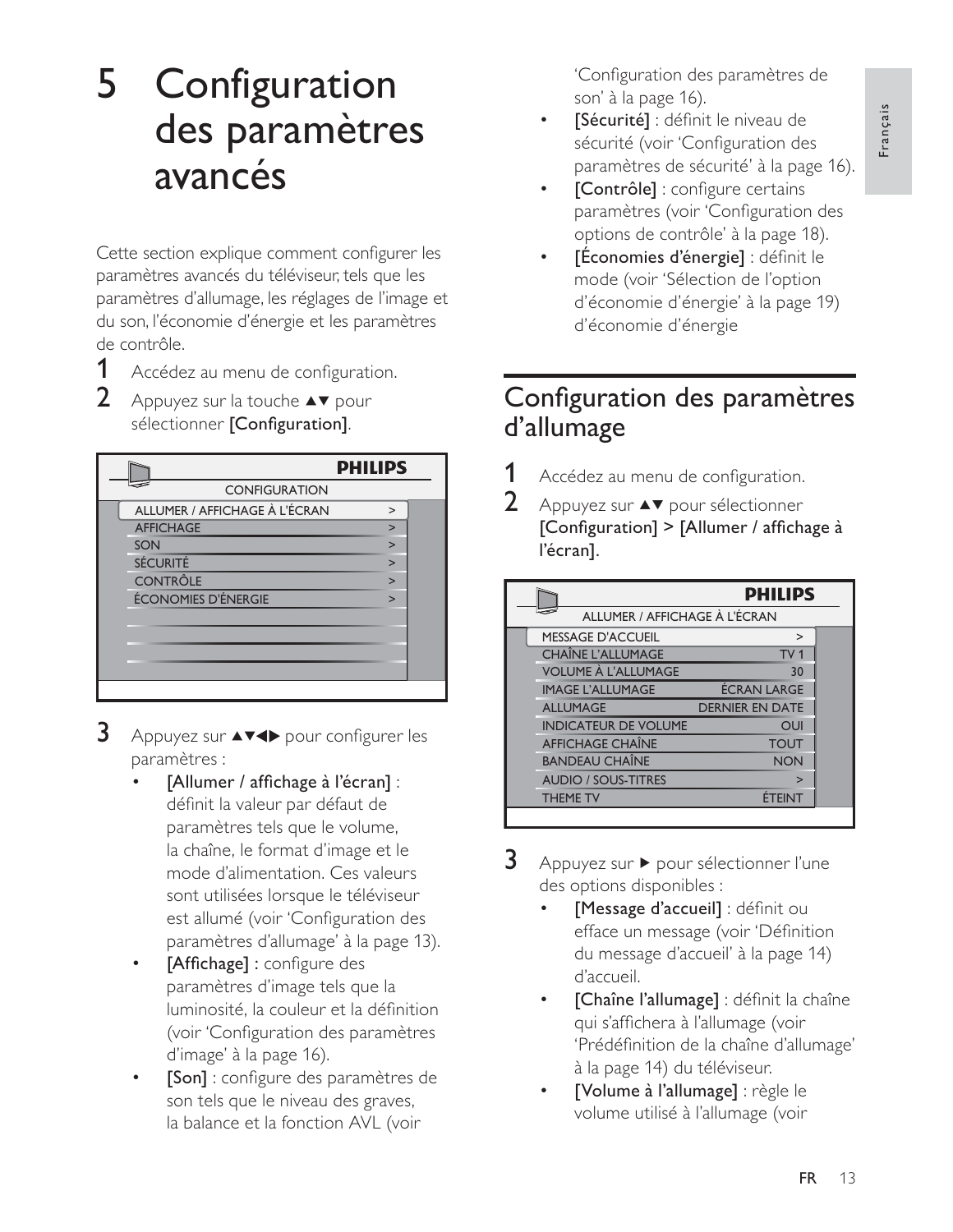'Prédéfinition du volume à l'allumage' à la page 14) du téléviseur.

- [Image l'allumage] : sélectionne le format d'image utilisé à l'allumage (voir 'Prédéfinition du format d'image' à la page 14) du téléviseur.
- [Allumage] : définit le mode d'alimentation utilisé lorsque le téléviseur est allumé après une longue période d'inactivité (voir 'Prédéfinition du mode d'alimentation à l'allumage' à la page  $(15)$ .
- [Indicateur de volume] : définit l'affichage de l'indicateur (voir 'Activation ou désactivation de l'indicateur de volume' à la page 15) de volume.
- [Affichage chaîne] : définit l'affichage d'un numéro de chaîne et l'étiquette à l'écran (voir 'Réglage de l'affichage des chaînes' à la page 15).
- [Bandeau chaîne] : affiche le bandeau de la chaîne en haut de l'écran (voir 'Affichage du bandeau des chaînes' à la page 15).
- [Audio / Sous-titres] : définit la langue de préférence pour le son et les sous-titres (voir 'Sélection des préférences de langue du son et des sous-titres' à la page 15).
- [THEME TV] : affiche les icônes d'anneaux (aussi appelées le thème) (voir 'Configuration de ThemeTV' à la page 16).

## Définition du message d'accueil

- Accédez au menu de configuration.
- $2<sup>1</sup>$ Appuyez sur ▲▼ pour sélectionner [Configuration] > [Allumer / affichage à l'écran] > [Message d'accueil].
- 3 Appuyez sur ▲▼◀▶ pour sélectionner l'une des options suivantes :
	- [Afficher]: sélectionnez [Oui] pour afficher le message d'accueil.

Sélectionnez [Non] pour désactiver l'affichage du message d'accueil.

- [Ligne 1] : première ligne du message d'accueil. Appuyez sur <>>>
pour sélectionner un emplacement et ▲ ▼ pour sélectionner un caractère alphanumérique.
- [Ligne 2] : deuxième ligne du message d'accueil. Appuyez sur < pour sélectionner un emplacement et ▲▼ pour sélectionner un caractère alphanumérique.
	- [Effacer] : efface le message d'accueil.

### Remarque

• Le message d'accueil peut contenir un maximum de 20 caractères par ligne.

## Prédéfinition de la chaîne d'allumage

- 1 Accédez au menu de configuration.
- $\mathbf{2}$ Appuyez sur ▲▼ pour sélectionner [Configuration] > [Allumer / affichage à l'écran] > [Chaîne l'allumage].
- $\overline{3}$ Appuyez sur ▶ pour sélectionner le type et appuyez sur 0-9 (Boutons numériques) pour sélectionner la chaîne à afficher à l'allumage du téléviseur.

## Prédéfinition du volume à l'allumage

- 1 Accédez au menu de configuration.
- $\mathcal{P}$ Appuyez sur ▲▼ pour sélectionner [Configuration] > [Allumer / affichage à l'écran] > [Volume à l'allumage].
- 3 Appuyez sur ▶ pour prédéfinir le volume à l'allumage du téléviseur.

## Prédéfinition du format d'image

- 1 Accédez au menu de configuration.
- 2 Appuyez sur ▲▼ pour sélectionner [Configuration] > [Allumer / affichage à l'écran] > [Image l'allumage].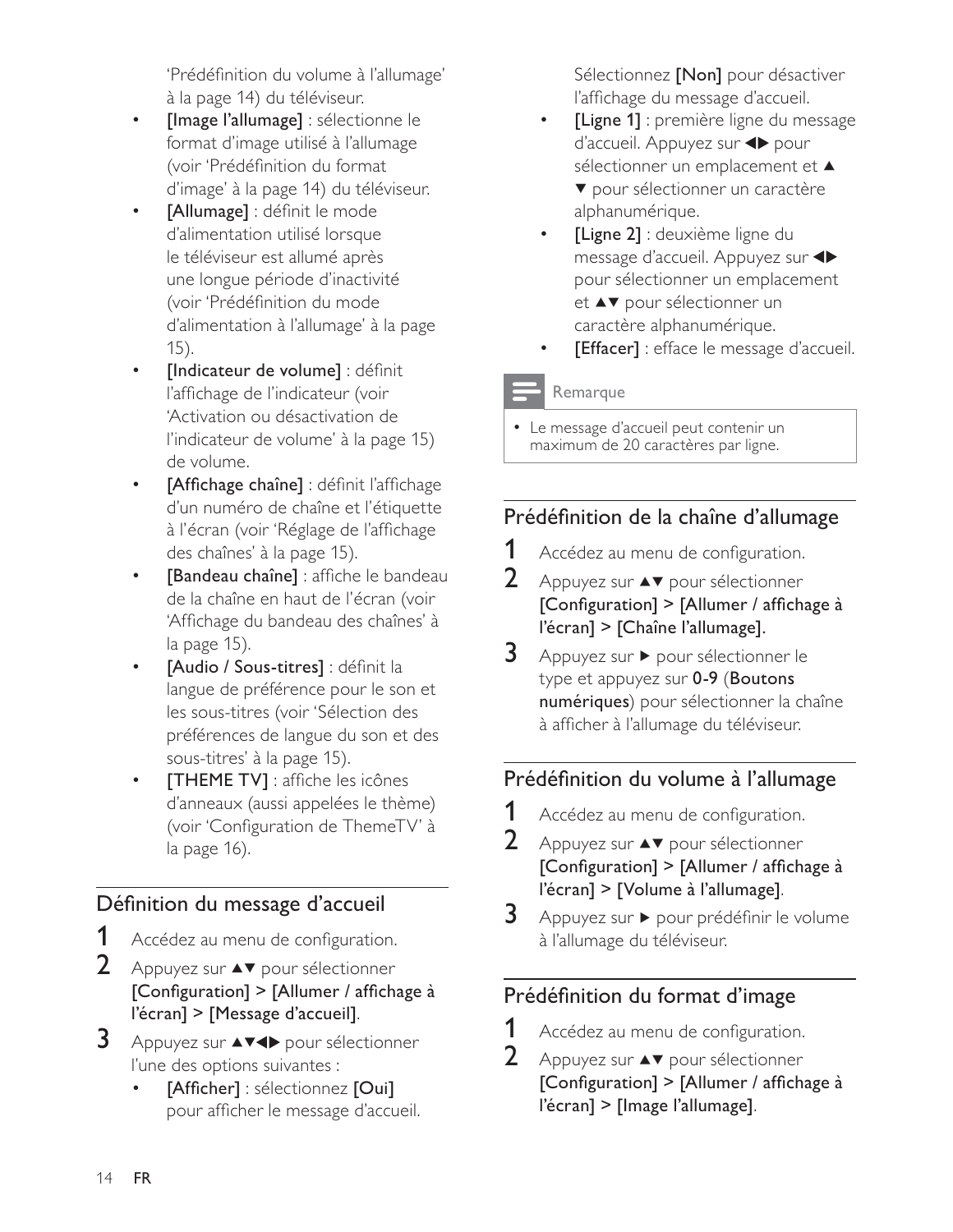- $\mathbf{3}$ Appuyez sur ▶ pour sélectionner l'un des formats d'image disponibles :
	- ← Le format d'image sélectionné sera utilisé à l'allumage du téléviseur.

## Prédéfinition du mode d'alimentation à l'allumage

- 1 Accédez au menu de configuration.
- 2 Appuyez sur  $\blacktriangle\blacktriangledown$  pour sélectionner [Configuration] > [Allumer / affichage à l'écran] > [Allumage].
- 3 Appuyez sur ▶ pour sélectionner le mode d'alimentation à utiliser lorsque le téléviseur est mis sous tension secteur :
	- [Dernier en date] : le dernier mode d'alimentation est utilisé à l'allumage.
	- [Activé] : le téléviseur est mis sous tension. Le bouton  $\Phi$  du téléviseur et la télécommande Invité sont activés.
	- [Veille] : le téléviseur est mis sous tension en mode veille.
	- [Allumage forcé] : le téléviseur est mis sous tension. Le bouton  $\theta$  du téléviseur et la télécommande Invité sont désactivés.

## Activation ou désactivation de l'indicateur de volume

- 1 Accédez au menu de configuration.
- $2<sup>7</sup>$ Appuyez sur ▲▼ pour sélectionner [Configuration] > [Allumer / affichage à l'écran] > [Indicateur de volume].
- 3 Appuyez sur ▶ pour sélectionner l'une des options suivantes :
	- [Oui] : affiche l'indicateur de volume.
	- [Non] : désactive l'affichage de l'indicateur de volume.

## Réglage de l'affichage des chaînes

Accédez au menu de configuration.

- $2<sup>1</sup>$ Appuyez sur ▲▼ pour sélectionner [Configuration] > [Allumer / affichage à l'écran] > [Affichage chaîne].
- 3 Appuyez sur ▶ pour définir le format d'affichage des chaînes :
	- [Numéro] : affiche le numéro de la chaîne à l'écran.
	- [Étiquette] : affiche le nom de la chaîne à l'écran.
	- [Toutes] : affiche le numéro et le nom de la chaîne à l'écran.
	- [Aucun] : désactive l'affichage des informations sur la chaîne.

## Affichage du bandeau des chaînes

- 1 Accédez au menu de configuration.
- $\mathbf{2}$ Appuyez sur ▲▼ pour sélectionner [Configuration] > [Allumer / affichage à l'écran] > [Bandeau chaîne].
- 3 Appuyez sur ▶ pour sélectionner l'une des options suivantes :
	- [Oui] : affiche le bandeau de la chaîne à l'écran.
	- [Non] : désactive l'affichage du bandeau de la chaîne à l'écran.

## Sélection des préférences de langue du son et des sous-titres

- 1 Accédez au menu de configuration.
- $\mathbf{2}$ Appuyez sur ▲▼◀▶ pour sélectionner [Configuration] > [Allumer / affichage à l'écran] > [Audio / Sous-titres].
- 3 Appuyez sur ▲▼◀▶ pour définir la langue du son et des sous-titres :
	- [Langue audio] : sélectionne la langue audio.
	- [Langue des sous-titres] : sélectionne la langue des sous-titres.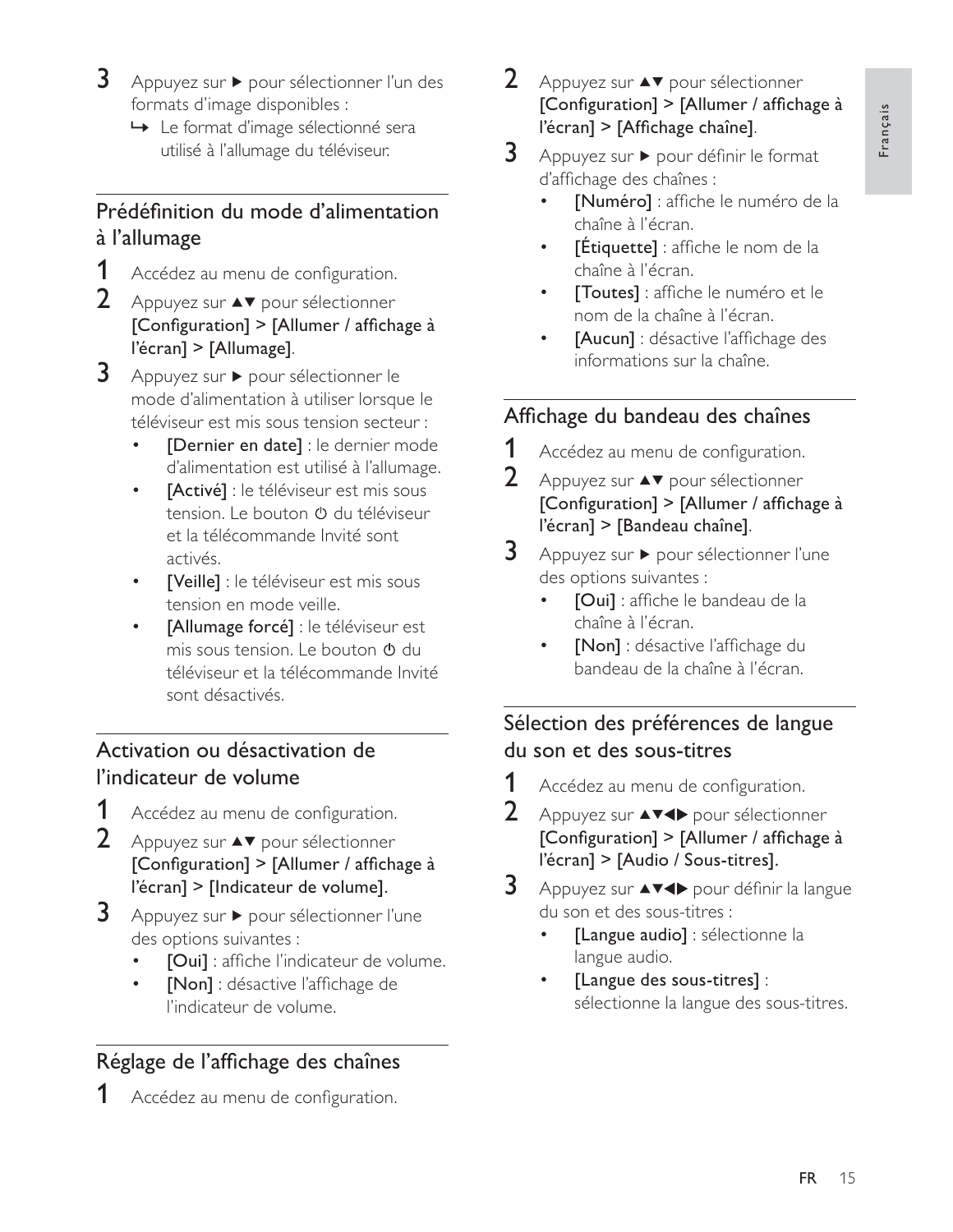#### Remarque

- La langue par défaut sera sélectionnée pour chaque nouvelle chaîne.
- La préférence de langue sélectionnée dans le menu Invité remplacera la langue sélectionnée dans le menu Configuration jusqu'au redémarrage du téléviseur.

## Configuration de ThemeTV

- 1 Accédez au menu de configuration.
- 2 Appuyez sur **AV4** pour sélectionner [Configuration] > [Allumer / affichage à l'écran] > [THEME TV].
- 3 Appuyez sur ◆ pour sélectionner l'une des options suivantes :
	- [Activé] : affiche ThemeTV si vous appuyez sur OK.
	- [Désactivé] : désactive l'affichage de ThemeTV.
	- [Affichage à l'allumage] : affiche ThemeTV au démarrage et si vous appuyez sur OK.

# Configuration des paramètres d'image

- 1 Accédez au menu de configuration.
- $2<sup>1</sup>$ Appuyez sur ▲▼ pour sélectionner [Configuration] > [Affichage].
- 3 Appuyez sur ▲▼◀▶ pour sélectionner l'une des options suivantes :
	- [LumièreLuminosité] : règle l'intensité lumineuse ou l'obscurité.
	- [Couleur] : règle la couleur.
	- [Contraste] : règle le contraste.
	- [Netteté] : règle la définition de l'image.
	- [Teinte] : règle la balance de couleur dans une image.
	- [Contrôle actif] : sélectionnez  $\bullet$ [Oui] pour procéder à un réglage fin des signaux reçus en fonction des conditions de luminosité de la pièce.

Sélectionnez [Non] pour conserver le réglage.

## Configuration des paramètres de son

- 1 Accédez au menu de configuration.
- $\overline{2}$ Appuyez sur ▲▼ pour sélectionner [Configuration] > [Son].
- 3 Appuyez sur ▲▼◀▶ pour sélectionner l'une des options suivantes :
	- [Egaliseur] : Règle les fréquences de son individuellement.
	- [Balance] : règle la balance des hauts-parleurs.
	- [Volume min] : règle le volume minimum.
	- [Volume max] : règle le volume maximum.
	- [AVL] : sélectionnez [Activé] pour réduire les variations de volume lors de la diffusion de publicités ou du passage d'une chaîne à l'autre.
	- [Smart Setting RC] : sélectionnez [Smart Setting] pour sélectionner un réglage de son prédéfini ou sélectionnez [Split Audio] pour sélectionner le son d'une autre source audio.
	- [Audio Source] : sélectionne la source audio d'une connexion spécifique.

# Configuration des paramètres de sécurité

- 1 Accédez au menu de configuration.
- $\overline{2}$ Appuyez sur ▲▼ pour sélectionner [Configuration] > [Sécurité].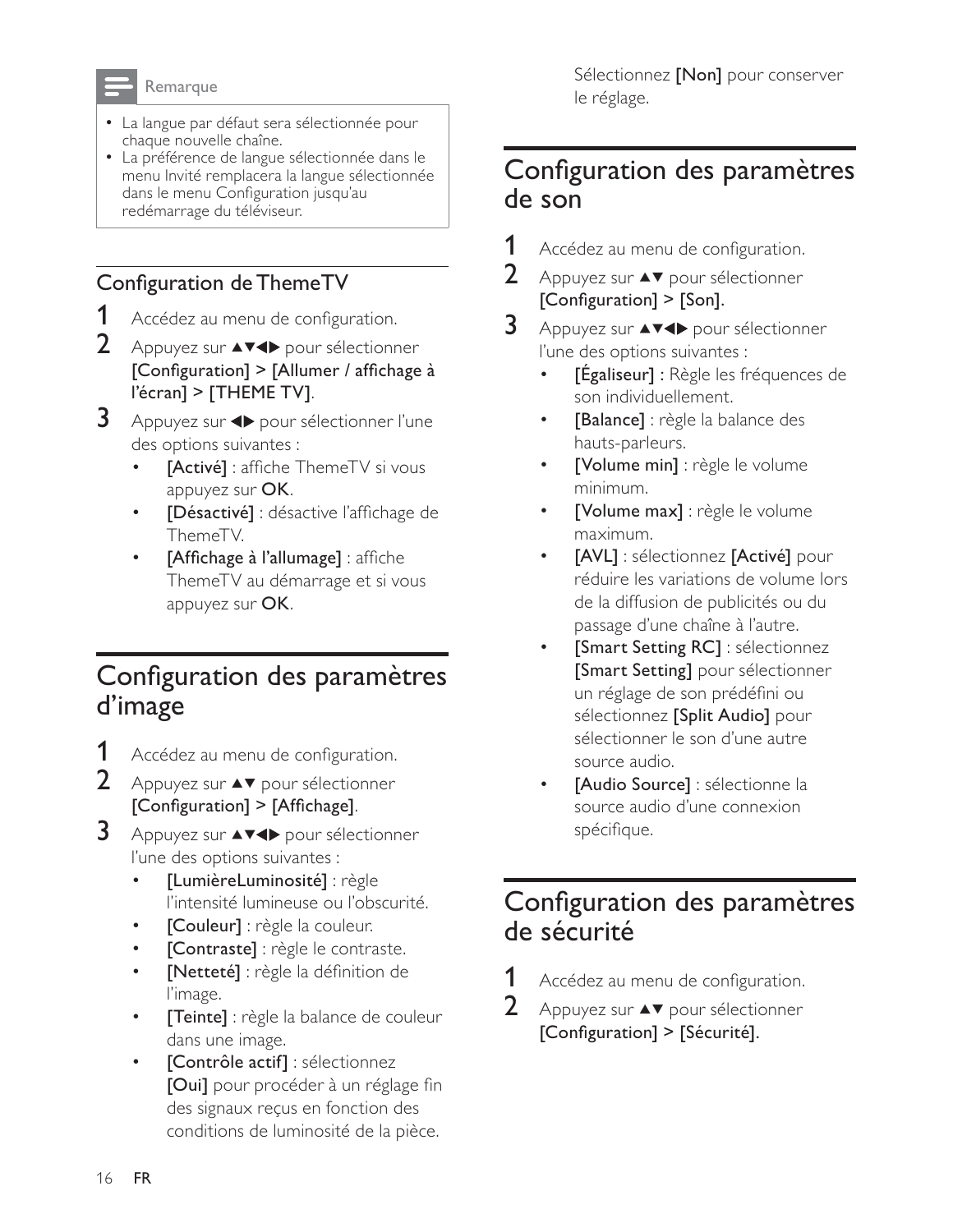|                             | <b>PHILIPS</b>  |
|-----------------------------|-----------------|
| <b>SÉCURITÉ</b>             |                 |
| <b>SÉCURITÉ</b>             | <b>STANDARD</b> |
| <b>BLOCAGE CLAVIER</b>      | <b>TOUT</b>     |
| <b>BLOCAGE TÉLÉCOMMANDE</b> | OUI             |
| SOURDINE SORTIE VIDÉO       | <b>TUNER</b>    |
| <b>INTERRUPTION USB</b>     | OUI             |
| <b>EPG DE SÉCURITÉ</b>      | OUI             |
| <b>TXT/MHEG DE SÉCURITÉ</b> | <b>TOUT</b>     |
| <b>VTRACK</b>               | <b>ACTIVÉ</b>   |
| <b>BROUILLAGE</b>           | $\geq$          |
|                             |                 |
|                             |                 |

- $3<sup>-</sup>$ Appuyez sur ▲▼◀▶ pour sélectionner l'une des options suivantes  $\vdots$ 
	- $\bullet$ [Sécurité] : définit le niveau (voir 'Sélection du niveau de sécurité' à la page 17) de sécurité.
	- $\bullet$ [Blocage clavier] : active ou désactive les commandes (voir 'Activation ou désactivation des commandes du téléviseur' à la page 17) locales du téléviseur.
	- $\bullet$ [Blocage Télécommande] : active ou désactive les touches (voir 'Activation ou désactivation de la télécommande' à la page 18) de la télécommande. @
	- $\bullet$ [Sourdine Sortie vidéo] : désactive le signal (voir 'Enable or disable video and audio output to a recording device' à la page 18) de sortie audio et vidéo.
	- $\bullet$ **[Interruption USB]** : active ou désactive la détection automatique de périphériques USB. Sélectionnez [Oui] pour passer automatiquement -<br>au menu racine USB Iorsqu'un périphérique USB est connecté. .<br>Sélectionnez **[Non]** pour désactiver le passage automatique @
	- $\bullet$ [EPG de sécurité] : sélectionnez **[Oui]** pour activer la fonction EPG et **Mont** pour la désactiver.
	- $\bullet$ [TXT/MHEG de sécurité] : -<br>sélectionnez **[TXT]** pour activer le télétexte uniquement. Sélectionnez [Toutes] pour sélectionner le

télétexte et MHEG ou sélectionnez [Non] pour désactiver le télétexte et MHEG.

- $\bullet$ [VTrack] : sélectionnez [Oui] pour activer le filigrane des chaînes PayTV. Sélectionnez *[Non]* pour désactiver le filigrane des chaînes PayTV.
- $\bullet$ [Brouillage] : charge la clé de décodage des chaînes Vsecure. Sélectionnez **[Charger la clé sur** USB] pour charger la clé publique sur le périphérique USB et l'Charger la clé sur TV] pour charger la clé de décodage sur le téléviseur via USB.

## Sélection du niveau de sécurité

- $\mathbf 1$ Accédez au menu de configuration.
- )-Appuyez sur  $\blacktriangle\blacktriangledown$  pour sélectionner [Configuration] > [Sécurité] > [Sécurité].
- $\mathbf{3}$ Appuyez sur ▶ pour sélectionner l'un des réglages suivants  $\vdots$ 
	- $\bullet$ [Standard] : accède au menu -<br>de configuration à l'aide de la télécommande PBS ou de la télécommande (voir 'Accès au menu de configuration à l'aide de la télécommande Invité' à la page 9) Invité.
	- $\bullet$ **[Élevé]** : accède au menu de configuration à l'aide de la télécommande PBS uniquement (voir 'Accès au menu de configuration à l'aide de la télécommande PBS' à la page 9).

## Activation ou désactivation des commandes du téléviseur

- #-Accédez au menu de configuration.
- )-Appuyez sur  $\blacktriangle \blacktriangledown$  pour sélectionner  $[Configuration]$  >  $[Sécurité]$  >  $[Block]$ clavier].
- 3 Appuyez sur ▶ pour sélectionner l'un des réglages suivants  $\vdots$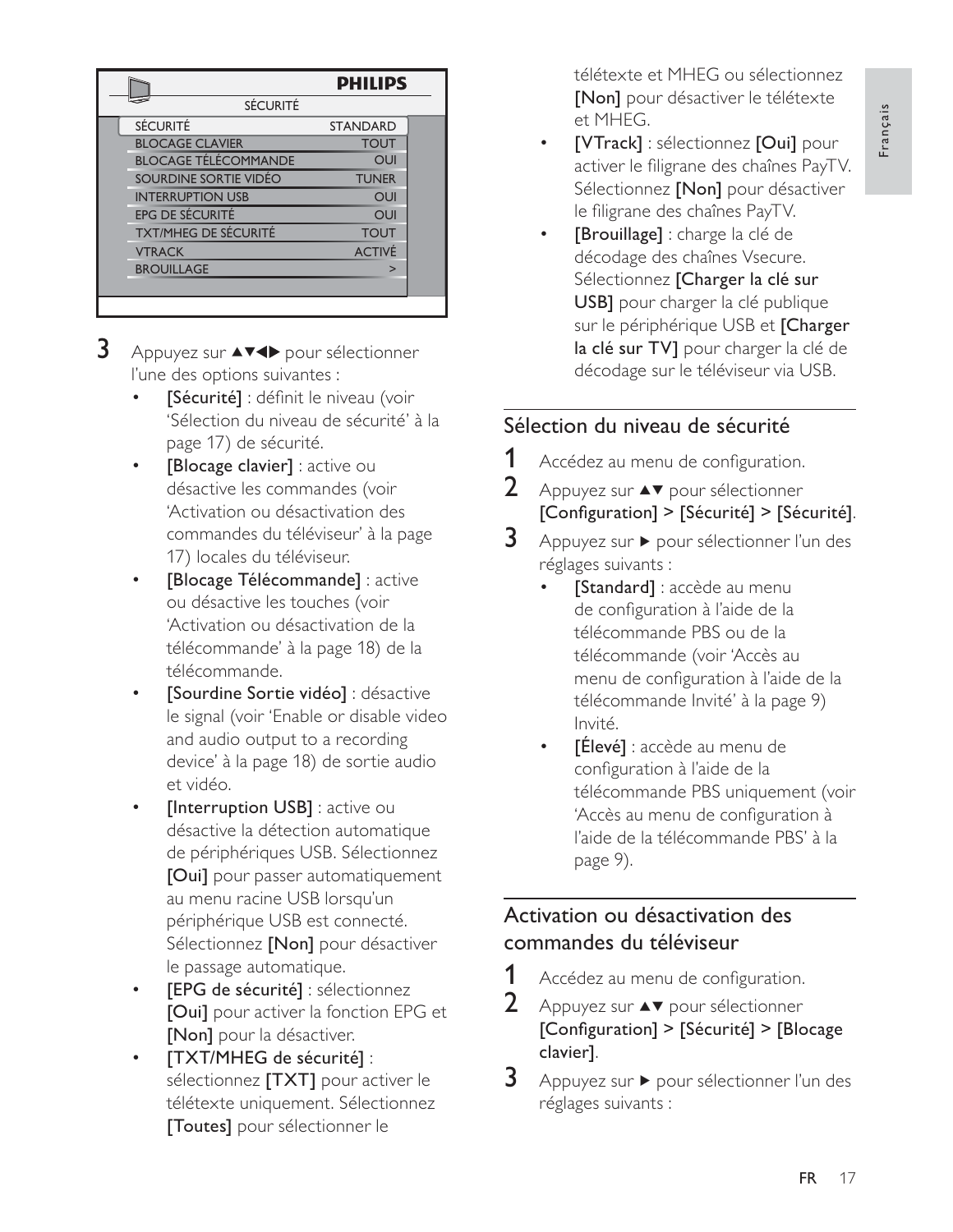- [Toutes] : verrouille toutes les touches de commande du téléviseur. y compris la touche Φ.
- [Oui] : verrouille toutes les touches de commande du téléviseur. à l'exception de la touche  $\Phi$ .
- [Non] : déverrouille toutes les touches de commande du téléviseur.

## Activation ou désactivation de la télécommande

- 1 Accédez au menu de configuration.
- $\mathcal{P}$ Appuyez sur ▲▼ pour sélectionner [Configuration] > [Sécurité] > [Blocage Télécommande].
- 3 Appuyez sur ▶ pour sélectionner l'un des réglages suivants :
	- [Oui] : désactive toutes les fonctions standard de la télécommande.
	- **Nonl**: active toutes les fonctions standard de la télécommande.

#### Remarque

- · Il est impossible de verrouiller la télécommande PBS.
- Le menu de configuration PBS est accessible même si la télécommande est verrouillée.

## Activation ou désactivation de la sortie vidéo et audio vers un périphérique d'enregistrement

- 1 Accédez au menu de configuration.
- 2 Appuyez sur **AV4>** pour sélectionner [Configuration] > [Sécurité] > [Sourdine Sortie vidéo]. Sélectionnez l'une des options suivantes :
	- [Tuner]: envoie la sortie audio/ vidéo du tuner vers un autre téléviseur connecté au téléviseur.
	- [Monitor]: envoie la sortie audio/ vidéo d'un moniteur vers un autre téléviseur connecté au téléviseur. Cette option n'est pas disponible

si le signal d'entrée est protégé par Vsecure, HDCP et Macrovision.

[Sourdine]: désactive la sortie audio/ vidéo de toutes les sources.

## Configuration des options de contrôle

- 1 Accédez au menu de configuration.
- $\overline{2}$ Appuyez sur ▲▼ pour sélectionner [Configuration] > [Contrôle].

|                        | <b>PHILIPS</b> |  |
|------------------------|----------------|--|
| <b>CONTRÔLE</b>        |                |  |
| SOURDINE AUDIO / VIDÉO | OUI            |  |
| <b>CHAÎNE CRYPTÉE</b>  | OUI            |  |
| RÉGLAGE PAS À PAS      | OUI            |  |
| <b>DIGIT TIMEOUT</b>   | 0.0            |  |
| RÉGLAGE À 3 CHIFFRES   | OUI            |  |
| <b>AUTO SCART</b>      | OUI            |  |
| <b>TOUJOURS RGB</b>    | <b>AUTO</b>    |  |
| <b>ANNEAU MAX</b>      | 15             |  |
| <b>CFC</b>             | $\overline{ }$ |  |
|                        |                |  |
|                        |                |  |

- 3 Appuyez sur ▲▼◀▶ pour sélectionner l'une des options suivantes :
	- [Sourdine Audio / Vidéo] : sélectionnez [Oui] pour désactiver le son et l'image de la source.
	- [Chaîne cryptée] : sélectionnez [Oui] pour installer les chaînes codées pendant l'installation automatique ou [Non] pour ignorer les chaînes codées lors de l'installation automatique.
	- [Digit Timeout] : sélectionnez [Oui] pour activer le réglage des chaînes à un chiffre ou sélectionnez [Non] pour activer le réglage des chaînes à deux chiffres.
	- [Réglage à 3 chiffres] : sélectionnez une durée comprise entre 1 -9,9 secondes pour le passage d'une chaîne à l'autre. Ne sélectionnez pas une valeur [Réglage à 3 chiffres] trop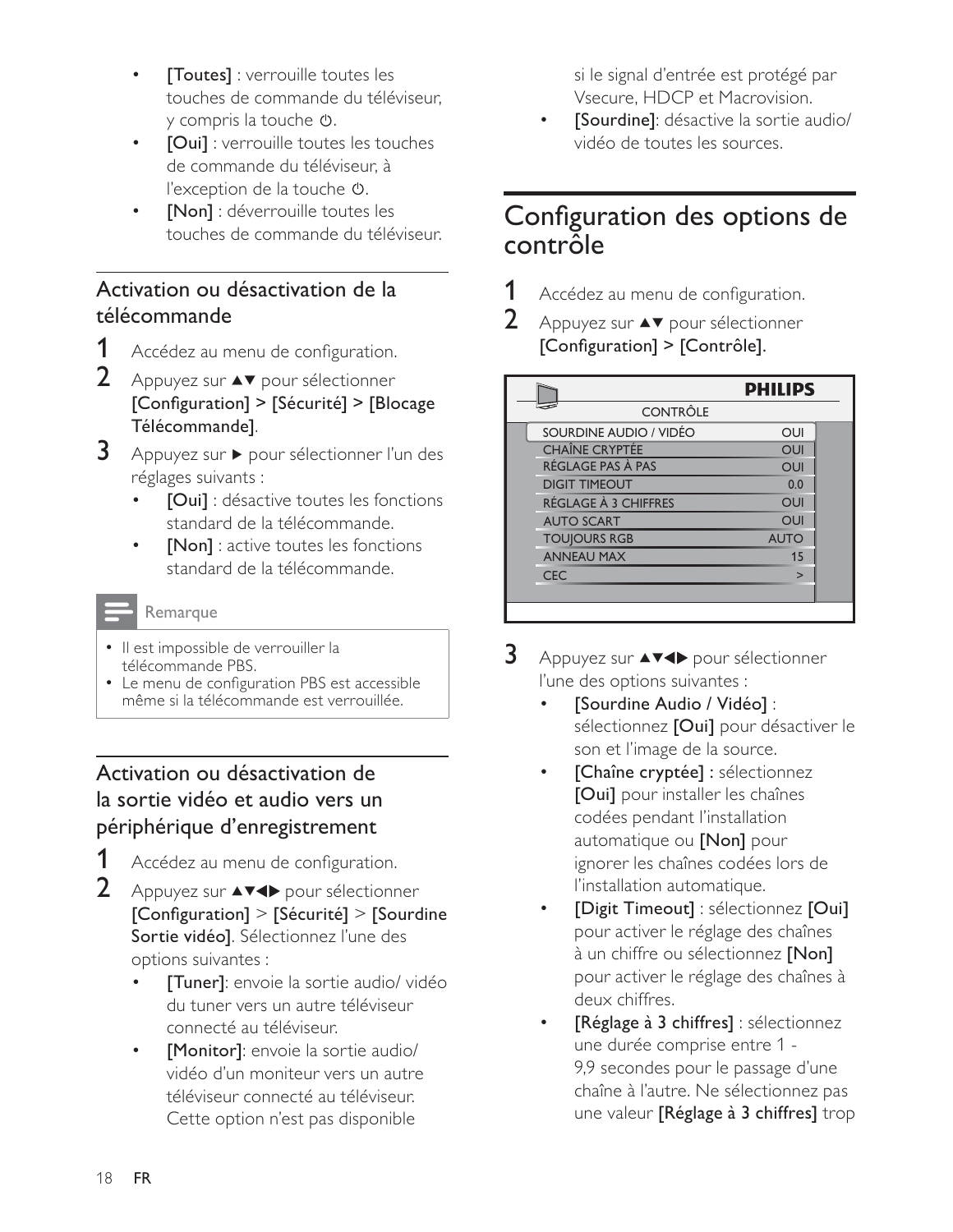Français

basse si vous souhaitez activer le réglage des chaînes à deux ou trois chiffres.

- [Réglage pas à pas] : sélectionnez [Oui] pour activer le réglage des chaînes à trois chiffres. Sélectionnez [Non] pour activer le réglage des chaînes à deux chiffres uniquement.
- [Auto Scart] : active ou désactive la détection automatique du signal (voir 'Détection automatique du signal péritel' à la page 19) péritel.
- [Toujours RGB] : active ou désactive l'insertion (voir 'Insertion RGB' à la page 19) RGB.
- [Anneau Max] : définit le nombre maximum d'anneaux.
- **[CEC]** : active ou désactive les fonctionnalités HDMI CEC telles que la lecture à l'aide d'une seule touche, la veille système et la passerelle télécommande.

## Détection automatique du signal péritel

- Accédez au menu de configuration.
- $2<sup>1</sup>$ Appuyez sur ▲▼ pour sélectionner [Configuration] > [Contrôle] > [Auto Scart].
- 3 Appuyez sur ▲▼◀▶ pour sélectionner l'une des options suivantes :
	- **[AV1]** : passe automatiquement en AV1 si un câble péritel est connecté au connecteur AV1 (EXT 1).
	- [AV2] : passe automatiquement en AV2 si un câble péritel est connecté au connecteur AV2 (EXT 2).
	- [Toutes] : passe à la source appropriée si un signal péritel est détecté sur un connecteur.
	- [Allumer Scart] : passe automatiquement du mode veille au mode marche en cas de détection d'un signal péritel. Passe

automatiquement en mode veille en cas de suppression du signal péritel.

[Non] : désactive la détection automatique du signal péritel.

## **Insertion RGB**

- 1 Accédez au menu de configuration.
- $\overline{2}$ Appuyez sur ▲▼ pour sélectionner [Configuration] > [Contrôle] > [Toujours RGB].
- 3 Appuyez sur ▲▼◀▶ pour sélectionner l'une des options suivantes :
	- **[AV1]** : autorise l'insertion RGB en AV1 (EXT 1) et d'autres sources.
	- [Auto] : autorise l'insertion RGB dans n'importe quelle source si l'option [Communication] est définie dans le menu de configuration sur [SP-SPI] ou [SP-I2C]. Dans les autres cas, autorise l'insertion RGB dans AV1 (EXT 1) uniquement.
	- [Aucun RVB] : interdit l'insertion RGB dans toutes les sources.
	- [Non] : autorise l'insertion RGB dans AV1 (EXT 1) uniquement.

# Sélection de l'option d'économie d'énergie

- 1 Accédez au menu de configuration.
- $\overline{2}$ Appuyez sur ▲▼ pour sélectionner [Configuration] > [Économies d'énergie].

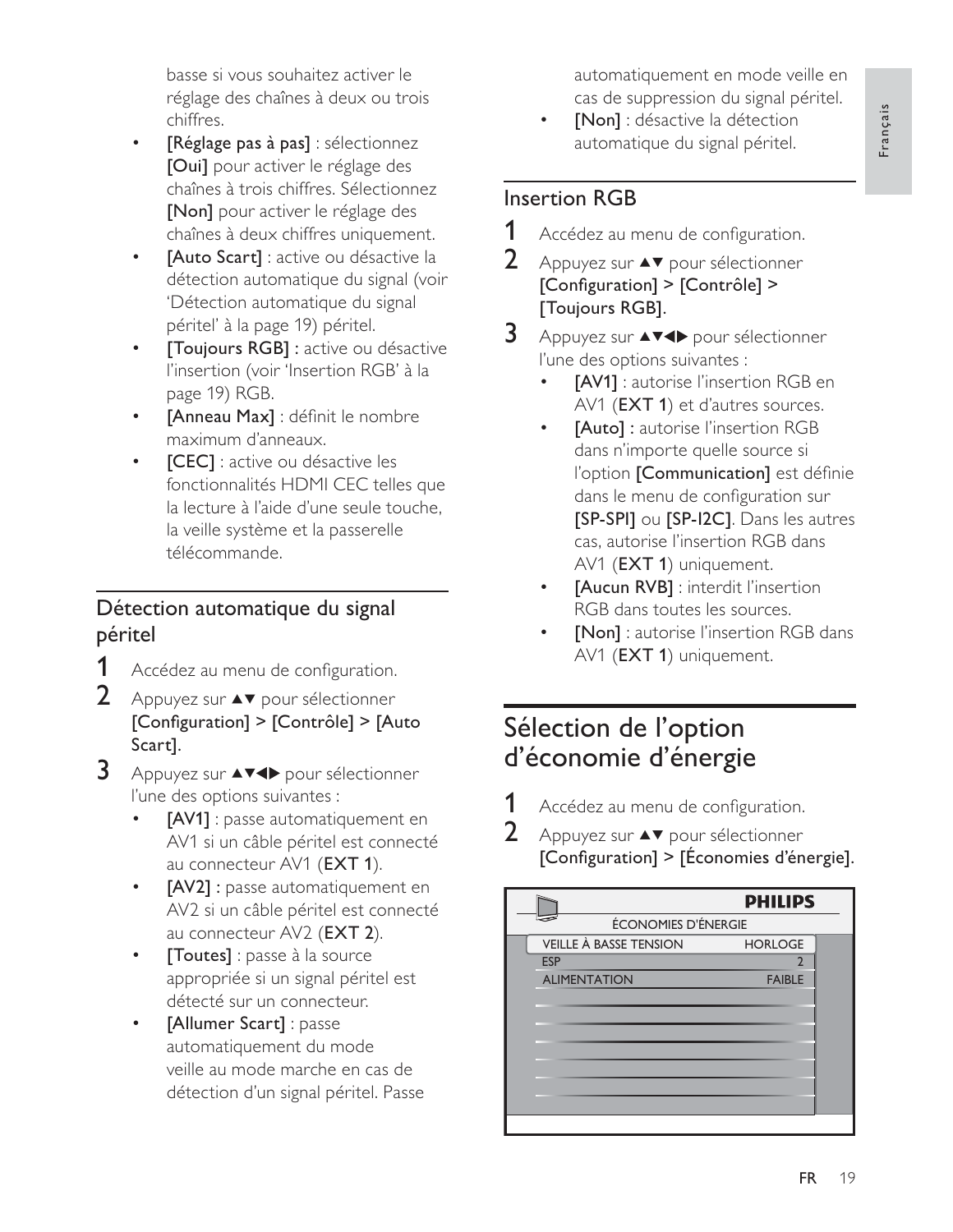- $\overline{3}$ Appuyez sur ▲▼◀▶ pour régler les options d'économie d'énergie :
- $\bullet$ [Veille à basse tension] : règle la consommation électrique du téléviseur lorsqu'il est en mode veille :
	- [Verte] : consommation électrique minimum. [Communication] est désactivé dans ce mode.
	- [Rapide] : démarrage rapide.  $\bullet$
	- [Horloge] : faible consommation  $\bullet$ électrique lorsque l'horloge est affichée et [Communication] est activé.
- [ESP] : définissez une durée comprise entre 1 - 99 heures pour activer l'ESP. Si le téléviseur ne reçoit aucune commande pendant cette période, il passe en mode veille pour économiser l'énergie. Sélectionnez [Désactivé] pour désactiver l'ESP.
- [Alimentation] : sélectionne un mode  $\bullet$ d'économie d'énergie. Sélectionnez [Élevé] pour une économie d'énergie maximum. Sélectionnez [Moyen] et [Faible] pour des réglages d'énergie moins économes. Sélectionnez [Désactivé] pour désactiver le mode d'économie d'énergie.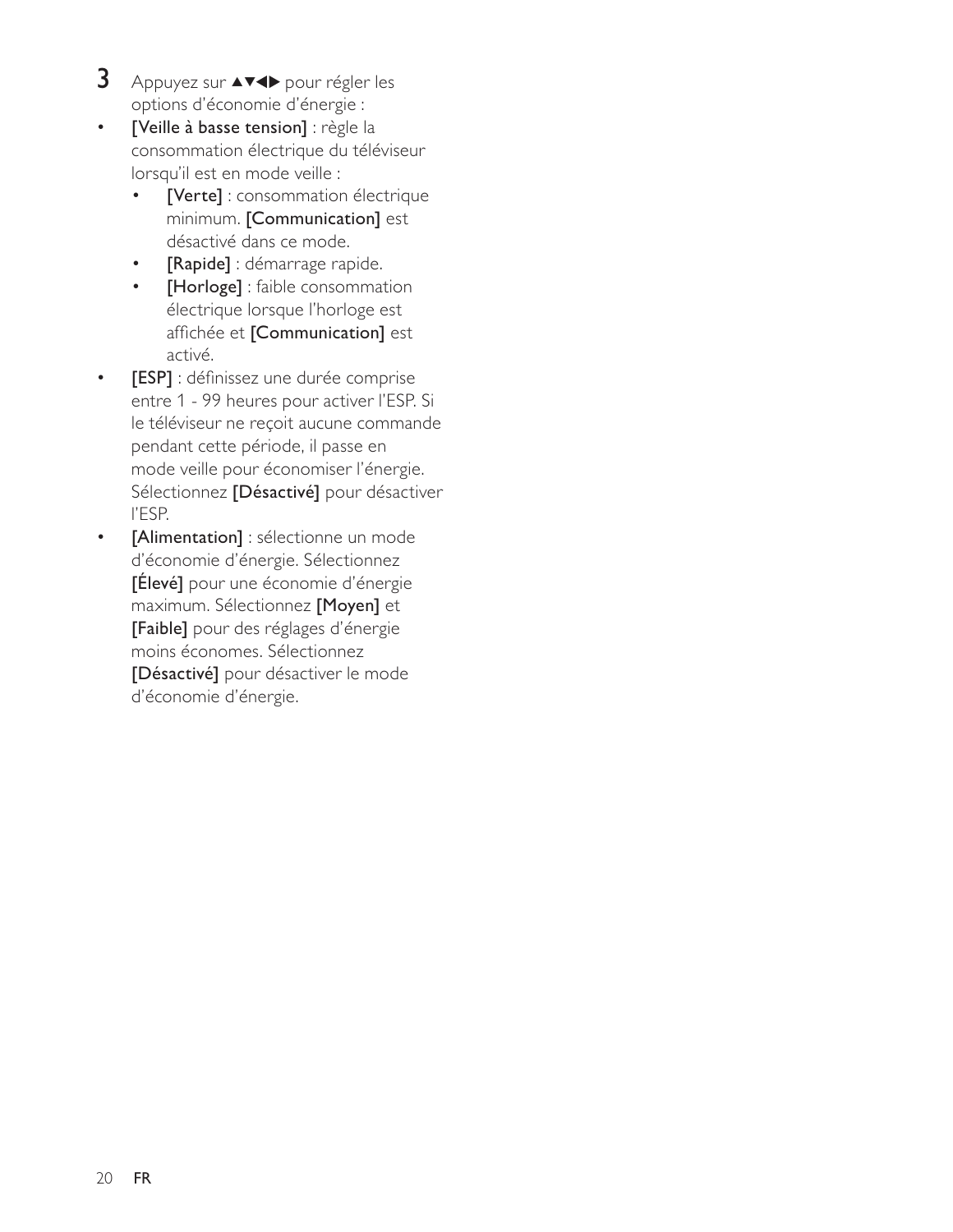# Installation  $6<sup>1</sup>$ automatique des chaînes

Cette section explique comment installer automatiquement les chaînes de télévision.

- 1 Accédez au menu de configuration.
- $\overline{2}$ Appuyez sur la touche **AV4D** pour sélectionner [Installation autom].

|                           | <b>PHILIPS</b> |
|---------------------------|----------------|
| <b>INSTALLATION AUTOM</b> |                |
| DVB-C                     | $\geq$         |
| DVB-T                     | $\mathbf{v}$   |
| <b>ANALOGIQUE</b>         | $\overline{ }$ |
| <b>START</b>              | $\overline{ }$ |
|                           |                |
|                           |                |
|                           |                |
|                           |                |
|                           |                |
|                           |                |
|                           |                |

- 3 Appuyez sur ▲▼◀▶ pour sélectionner l'une des options suivantes :
	- [DVB-C] : installe les chaînes DVB-C. Le [Balayage complet] effectue une recherche dans tout le spectre de fréquences et dure environ 2 heures. L'installation de type [Modulation] et [Débit de symboles] permet d'accélérer le processus automatique.[Balayage rapide] est un processus de quelques minutes nécessitant des paramètres supplémentaires tels que [NID] et [Fréquence réseau].
	- [DVB-T] : installe les chaînes DVB-T.
	- [Analogique] : installe les chaînes analogiques.
	- [Start] : démarre l'installation automatique des chaînes.



#### Remarque

• L'installation complète dure entre quelques minutes et 2 heures si le balayage complet DVB-C est activé. Lorsqu'elle est terminée, la première chaîne détectée s'affiche à l'écran.

Français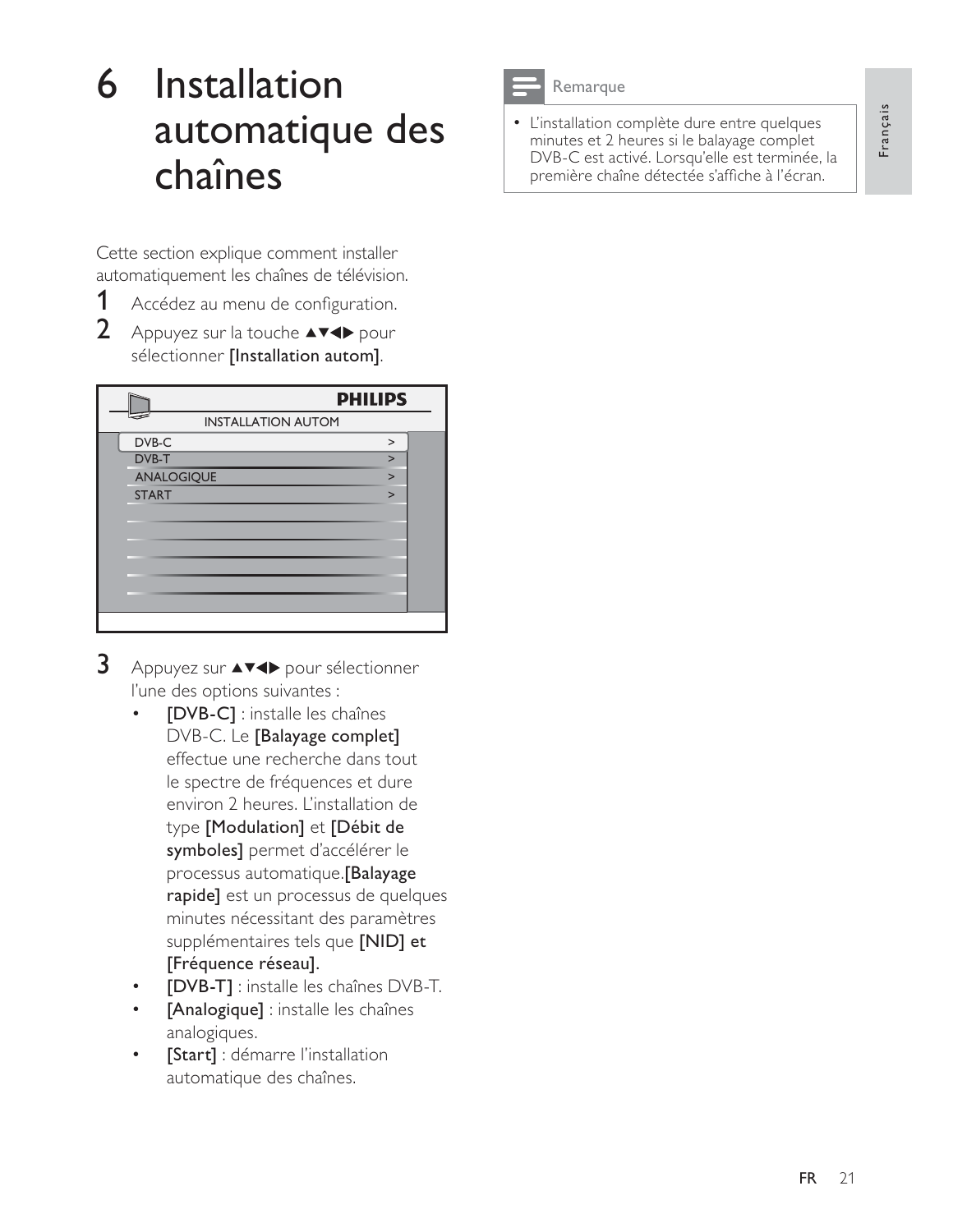# Installation  $\mathcal I$ manuelle des chaînes

Cette section explique comment installer manuellement les chaînes de télévision.

1 Accédez au menu de configuration.

 $2<sup>1</sup>$ Appuyez sur la touche ▼ pour sélectionner [Installation des chaînes].

3 Appuyez sur ▶ pour installer les chaînes manuellement.

|                                 | <b>PHILIPS</b>  |  |
|---------------------------------|-----------------|--|
| <b>INSTALLATION DES CHAÎNES</b> |                 |  |
| CHAÎNE N°                       | TV <sub>1</sub> |  |
| <b>ENTRÉE</b>                   | <b>TUNER</b>    |  |
| <b>SYSTÈME</b>                  | <b>UK</b>       |  |
| <b>FRÉQUENCE</b>                | 123.4567>       |  |
| <b>ENREGISTRER</b>              | ↘               |  |
| <b>CHANNEL OPTIONS</b>          | $\overline{ }$  |  |
| <b>ANNEAUX</b>                  | $\overline{ }$  |  |
|                                 |                 |  |
|                                 |                 |  |
|                                 |                 |  |
|                                 |                 |  |

4 Appuyez sur ▲▼ pour sélectionner un réglage.

# Étape 1 : sélection d'un programme

- Accédez au menu de configuration.
- 2 Appuyez sur **AV4** pour sélectionner [Installation des chaînes] > [Chaîne  $n^{\circ}$ ].
- $3<sup>1</sup>$ Appuyez sur ▶ pour sélectionner le type de chaînes à installer : [TV], [PAYTV],[INFO] ou [RADIO].
- 4 Appuyez sur 0-9 (Boutons numériques) pour sélectionner une chaîne.

# Étape 2 : sélection du type de source

- 1 Accédez au menu de configuration.
- $\mathfrak{D}$ Appuyez sur ▲▼◀▶ pour sélectionner [Installation des chaînes] > [Entrée].
- 3 Appuyez sur ▶ pour sélectionner la source d'entrée du programme sélectionné.

# Étape 3 : sélection du système

- 1 Accédez au menu de configuration.
- $\overline{2}$ Appuyez sur ▲▼◀▶ pour sélectionner [Installation des chaînes]  $>$  [Système].
- 3 Appuyez sur ▶ pour sélectionner le système.

# Étape 4 : sélection de la fréquence

- 1 Accédez au menu de configuration.
- $\mathcal{P}$ Appuyez sur ▲▼◀▶ pour sélectionner [Installation des chaînes] > [Fréquence].
- 3 Appuyez sur 0-9 (Boutons numériques) pour saisir une fréquence ou appuyez sur ▶ pour démarrer la recherche d'une chaîne.
	- → Si la chaîne est introuvable, le système recherche la chaîne suivante.

# Étape 5 : personnalisation des chaînes de télévision

- 1 Accédez au menu de configuration.
- $2<sup>1</sup>$ Appuyez sur ▲▼◀▶ pour sélectionner [Installation des chaînes]  $>$  [Channel] Options], puis sélectionnez l'une des options suivantes :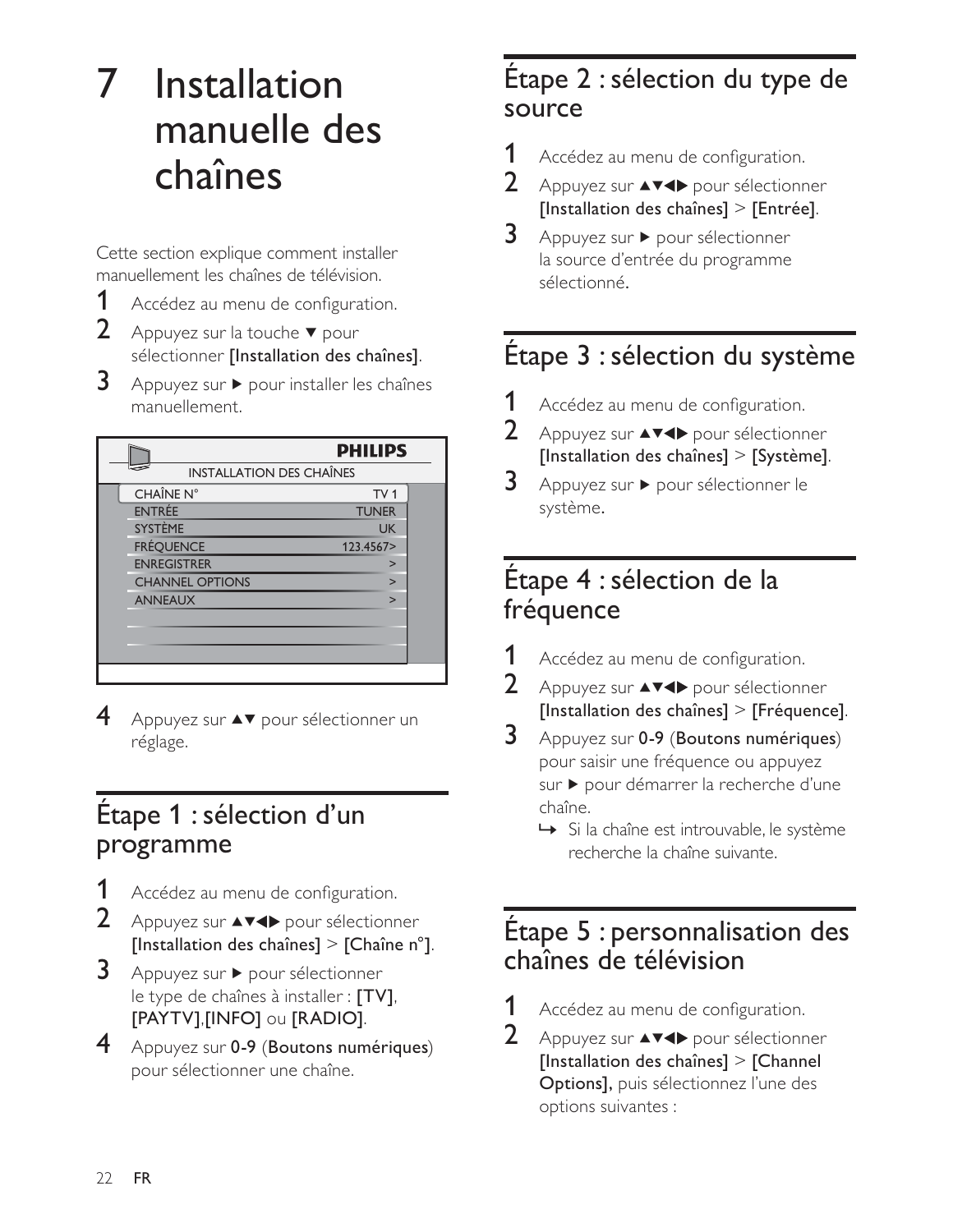- **[Étiquette]** : attribue une étiquette à une chaîne (voir 'Attribution d'une étiquette à une chaîne' à la page 23).
- [Réglage finprécis] : effectue un réglage fin de la chaîne.
- [Langue du Télétexte] : sélectionne une langue de télétexte.
- [Sourdine] : désactive le son ou l'image de la chaîne (voir 'Désactivation d'une chaîne' à la page  $23).$
- [Protection] : sélectionnez [Oui] pour verrouiller la chaîne ou [Non] pour déverrouiller une chaîne.
- 3 Appuyez sur la touche ▲▼◀▶ pour sélectionner [Enregistrer].

#### Remarque

• [Channel Options] est disponible uniquement si vous sélectionnez [Installation des chaînes]  $>$  [Entrée] > [Tuner].

## Attribution d'une étiquette à une chaîne

- 1 Accédez au menu de configuration.
- $2 -$ Appuyez sur ▲▼◀▶ pour sélectionner [Installation des chaînes] > [Channel] Options] > [Etiquette].

|                          | <b>PHILIPS</b>  |  |
|--------------------------|-----------------|--|
| <b>CHANNEL OPTIONS</b>   |                 |  |
| <b>ÉTIQUETTE</b>         | (CNN)<br>$\geq$ |  |
| <b>RÉGLAGE FINPRÉCIS</b> |                 |  |
| LANGUE DU TÉLÉTEXTE      | <b>UK</b>       |  |
| <b>SOURDINE</b>          | <b>AUCUN</b>    |  |
| <b>PROTECTION</b>        | <b>NON</b>      |  |
|                          |                 |  |
|                          |                 |  |
|                          |                 |  |
|                          |                 |  |
|                          |                 |  |
|                          |                 |  |
|                          |                 |  |

- 3 Appuyez sur <>>>
>
pour sélectionner un emplacement de caractère.
	- ← Un curseur rouge clignotant signale l'emplacement sélectionné.
- Appuyez sur ▲▼ pour sélectionner un caractère.
- 5. Répétez les étapes 3 et 4 jusqu'à ce que le nom de la chaîne soit complet.
- **6** Appuyez sur la touche  $\triangle\blacktriangledown\blacktriangle$  pour sélectionner [Enregistrer].

#### Remarque

• Le nom de la chaîne peut comprendre neuf caractères maximum.

## Désactivation d'une chaîne

- 1 Accédez au menu de configuration.
- $\mathcal{P}$ Appuyez sur ▲▼◀▶ pour sélectionner [Installation des chaînes] > [Channel] Options] > [Sourdine].
- 3 Appuyez sur <>>>
>
pour sélectionner l'une des options suivantes :
	- [Audio] : désactive le son de la chaîne.
	- [Video] : désactive l'image de la chaîne.
	- [Aucun] : ne désactive pas le son de la source audio ou vidéo de la chaîne.
- 4 Appuyez sur la touche ▲▼◀▶ pour sélectionner [Enregistrer].

# Étape 6 : sélection d'un anneau de chaînes

- 1 Accédez au menu de configuration.
- $2<sup>1</sup>$ Sélectionnez la chaîne à inclure dans l'anneau.
- 3 Appuyez sur ▲▼◀▶ pour sélectionner [Installation des chaînes]  $>$  [Anneaux].
- 4 Appuyez sur ▲▼◀▶ pour sélectionner l'anneau de chaînes.
	- ← Un curseur rouge clignotant s'affiche à côté de la liste sélectionnée.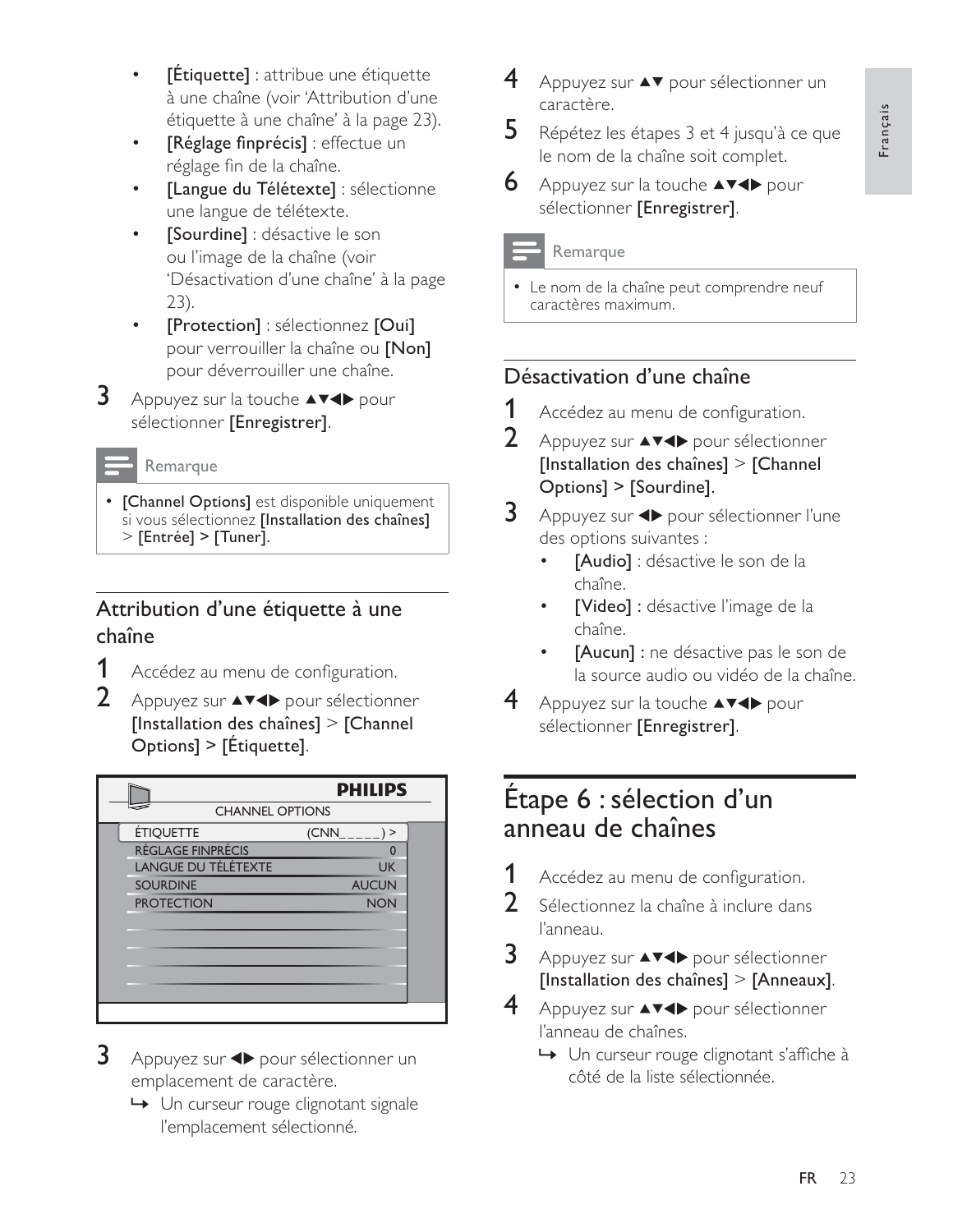- $5<sup>1</sup>$ Appuyez sur la touche OK de la télécommande Invité pour sélectionner ou désélectionner une liste.
	- ← La liste sélectionnée est marquée d'une croix.
- 6 Appuyez sur la touche M de la télécommande de configuration ou sur la touche MENU de la télécommande Invité pour revenir au menu précédent.
- 7 Appuyez sur AV4> pour sélectionner [Installation des chaînes] > [Enregistrer].

Remarque

• Les anneaux R13 - R15 sont réservés à certaines chaînes.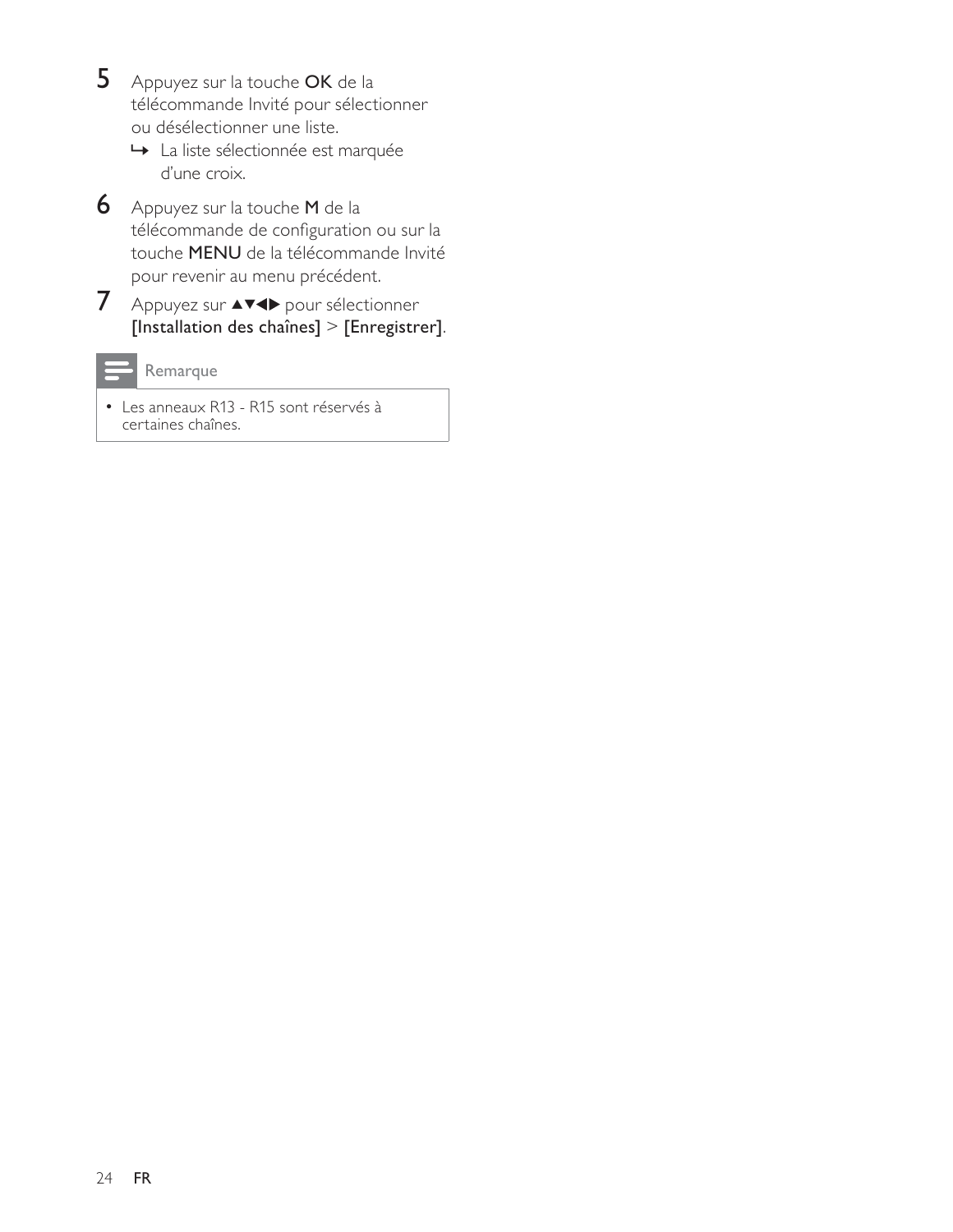# 8 Clonage de données et mise à niveau du logiciel

Cette section explique comment cloner les données de configuration du téléviseur et télécharger le logiciel.

1 Accédez au menu de configuration.

 $2<sup>1</sup>$ Appuyez sur la touche ▲▼◀▶ pour sélectionner [Clonage / Duplication].

|                                     | <b>PHILIPS</b> |  |
|-------------------------------------|----------------|--|
| <b>CLONAGE / DUPLICATION</b>        |                |  |
| <b>CLONAGE DUPLICATION RÉGLAGES</b> | $\geq$         |  |
| <b>TÉLÉCHARGEMENT LOGICIEL</b>      | $\overline{ }$ |  |
| <b>RÉINITIALISATION</b>             | ↘              |  |
|                                     |                |  |
|                                     |                |  |
|                                     |                |  |
|                                     |                |  |
|                                     |                |  |
|                                     |                |  |
|                                     |                |  |
|                                     |                |  |

- 3 Appuyez sur ▶ pour sélectionner l'une des options suivantes :
	- [Clonage Duplication réglages] : clone les données d'un périphérique de stockage USB vers un téléviseur ou d'un téléviseur vers un périphérique de stockage USB.
	- [Téléchargement logiciel] : télécharge le logiciel à partir d'un périphérique de stockage USB ou d'une chaîne RF.
	- [Réinitialisation] : rétablit les paramètres par défaut du menu de configuration (y compris la liste des chaînes).

# Clonage de données

Vous pouvez copier les données de configuration du téléviseur sur un périphérique de stockage USB ou inversement. Ceci permet de remplacer le menu de configuration PBS et de configurer plusieurs téléviseurs à l'aide du périphérique de stockage USB.

- 1 Insérez le périphérique de stockage USB dans le port USB du téléviseur.
- $\overline{2}$ Accédez au menu de configuration.
- 3 Appuyez sur ▲▼◀▶ pour sélectionner [Clonage / Duplication] > [Clonage Duplication réglages].
- 4 Appuyez sur ▶ pour sélectionner l'une des options suivantes :
- [Options] : sélectionne les données à cloner.
	- [Toutes] : clone toutes les données. Cette option est celle qui nécessite le délai le plus long.
	- [Réglages] : clone les paramètres du téléviseur et la liste des chaînes uniquement. Sélectionnez cette option si vous ne devez pas cloner les icônes. Elle nécessite moins de temps.
	- [Image ThemeTV] : clone les icônes Theme TV.
	- [Image MovieBard] : clone les icônes Movie Bar.
- [USB à Téléviseur] : clone les données d'un périphérique de stockage USB vers un téléviseur.
- [Téléviseur à USB] : clone les données d'un téléviseur vers un périphérique de stockage USB.

## Remarque

- Ne retirez pas le périphérique de stockage USB pendant le clonage.
- Toutes les fonctions standard de la télécommande et des commandes du téléviseurs sont désactivées pendant le clonage.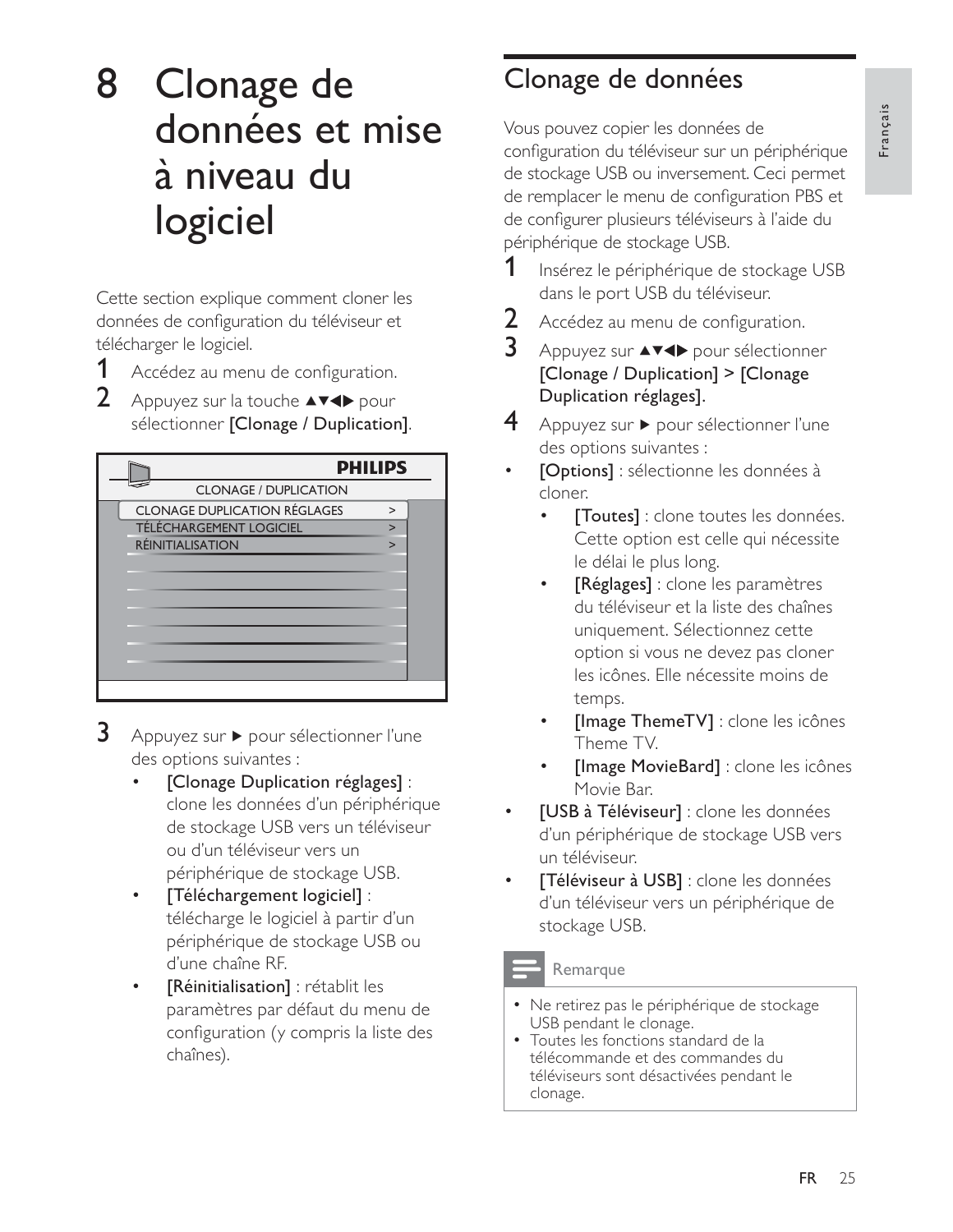# Conseil

· Après le clonage, éteignez le téléviseur et redémarrez-le pour appliquer les modifications.

# Téléchargement du logiciel

Vous pouvez télécharger des mises à niveau du logiciel ou des paramètres de téléviseur à partir d'un périphérique de stockage USB ou d'une chaîne RE

- 1 Accédez au menu de configuration.
- $\overline{2}$ Appuyez sur ▲▼◀▶ pour sélectionner [Clonage / Duplication] > [Téléchargement logiciel].
- 3 Appuyez sur ▶ pour définir la source et le type de logiciel à télécharger :
- [Source] : sélectionnez la source de téléchargement [USB] ou [RF].
- [Type logiciel] : sélectionnez l'un des types de logiciel suivants pour le téléchargement :
	- [SSB NVM] : télécharge un logiciel SSB NVM.
	- [SSB Firmware] : télécharge un logiciel numérique tel que MPEG 2 et MPEG 4.
	- [BDS1 Firmware] : télécharge les données de démarrage du téléviseur.
	- [iBoard NVM] : télécharge les paramètres de téléviseur.
	- [iBoard Firmware] : télécharge le logiciel iboard.
	- [Toutes] : télécharge toutes les mises à niveau de logiciel.
- [Chaîne n°] : sélectionne la chaîne RF pour le téléchargement du logiciel. Cette option est disponible si vous sélectionnez la source de téléchargement RF. Appuyez sur 0-9 (Boutons numériques) pour sélectionner la chaîne.
- [FR à Téléviseur] : télécharge le logiciel à partir d'une chaîne RF vers le téléviseur. Cette option est disponible si vous

sélectionnez la source de téléchargement RF.

[USB à Téléviseur] : télécharge le logiciel à partir d'un périphérique de stockage USB vers le téléviseur. Cette option est disponible si vous sélectionnez la source de téléchargement USB. Elle s'exécute également via la touche **F** de la télécommande de configuration.

#### Remarque

- Ne retirez pas le périphérique de stockage USB pendant le clonage.
- Toutes les fonctions standard de la télécommande et des commandes du téléviseurs sont désactivées pendant le clonage.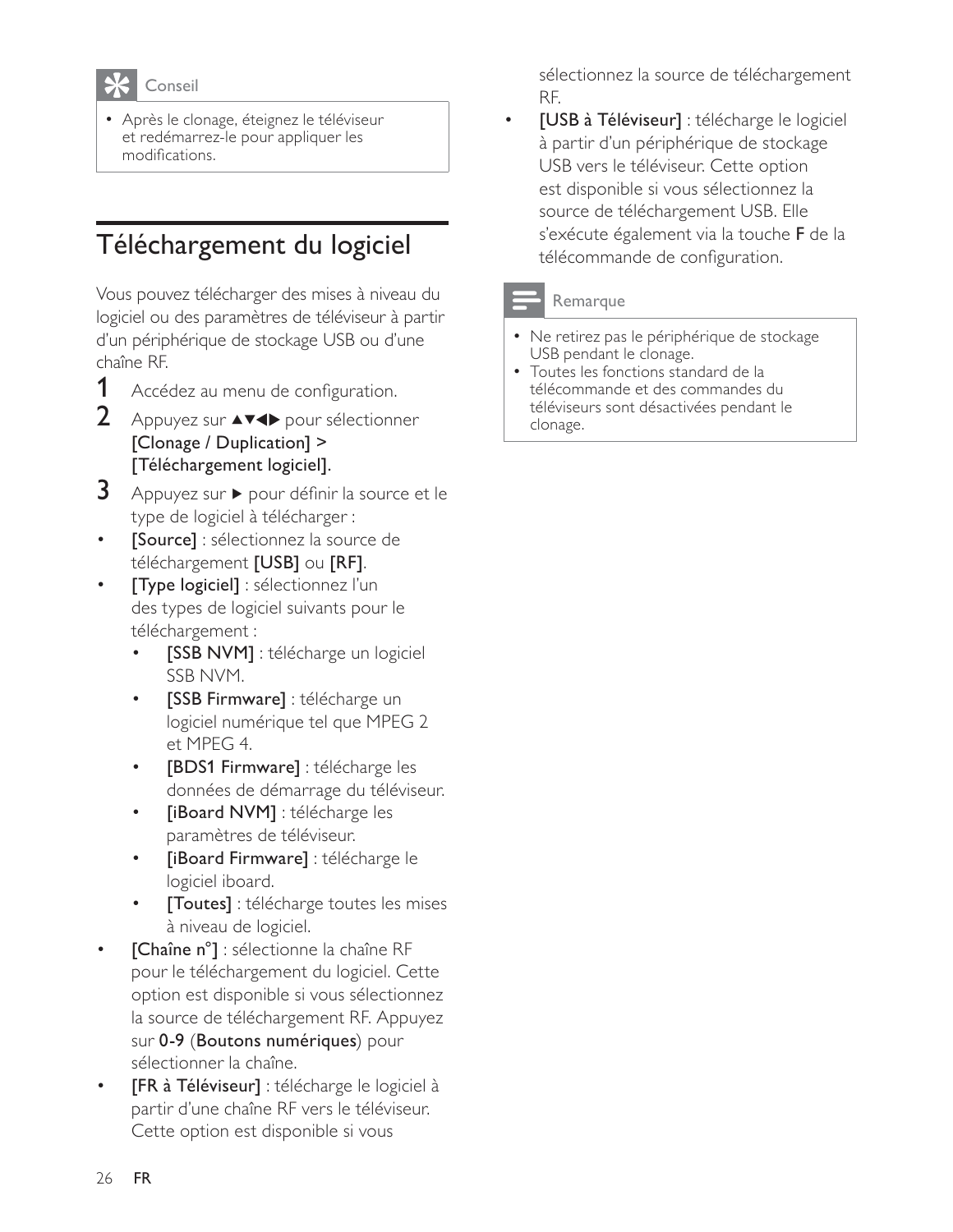# 9 Paramètres pour les établissements de soins

Cette section explique comment sélectionner des fonctionnalités utilisées dans les établissements médicaux.

1 Accédez au menu de configuration.

 $\overline{2}$ Appuyez sur la touche ▲▼◀▶ pour sélectionner [Protection de laS santé].

|                         | <b>PHILIPS</b>  |  |
|-------------------------|-----------------|--|
| PROTECTION DE LAS SANTÉ |                 |  |
| SOURDINE HAUT-PARLEUR   | <b>EASYLINK</b> |  |
| <b>MULTIRC</b>          | <b>ACTIVÉ</b>   |  |
| COULEUR TÉLÉCOMMANDE    | <b>JAUNE</b>    |  |
|                         |                 |  |
|                         |                 |  |
|                         |                 |  |
|                         |                 |  |
|                         |                 |  |
|                         |                 |  |
|                         |                 |  |
|                         |                 |  |

- 3 Appuyez sur ▶ pour sélectionner l'une des options suivantes :
	- [Sourdine Haut-parleur] : sélectionnez [Oui] pour désactiver le son des hauts-parleurs ou [Non] pour l'activer. Sélectionnez [Easylink] pour activer les hauts-parleurs du périphérique easylink compatible connecté au téléviseur.
	- [Multi RC] : active ou désactive les télécommandes multiples. Sélectionnez [Activé] pour activer les télécommandes multiples ou [Désactivé] pour les désactiver. Le mode des télécommandes multiples permet de regarder jusqu'à quatre téléviseurs dans une pièce sans interférence entre

les télécommandes. Lorsqu'il est activé, chaque téléviseur répond à une télécommande dont la couleur correspond à la couleur de programmation du téléviseur. Chaque télécommande doit être programmée sur l'une des quatre couleurs : bleu, jaune, vert ou rouge. Chaque téléviseur doit être programmé séparément pour répondre à la télécommande de couleur correspondante.

[Couleur Télécommande] : configure le téléviseur pour qu'il réponde à la télécommande d'une couleur.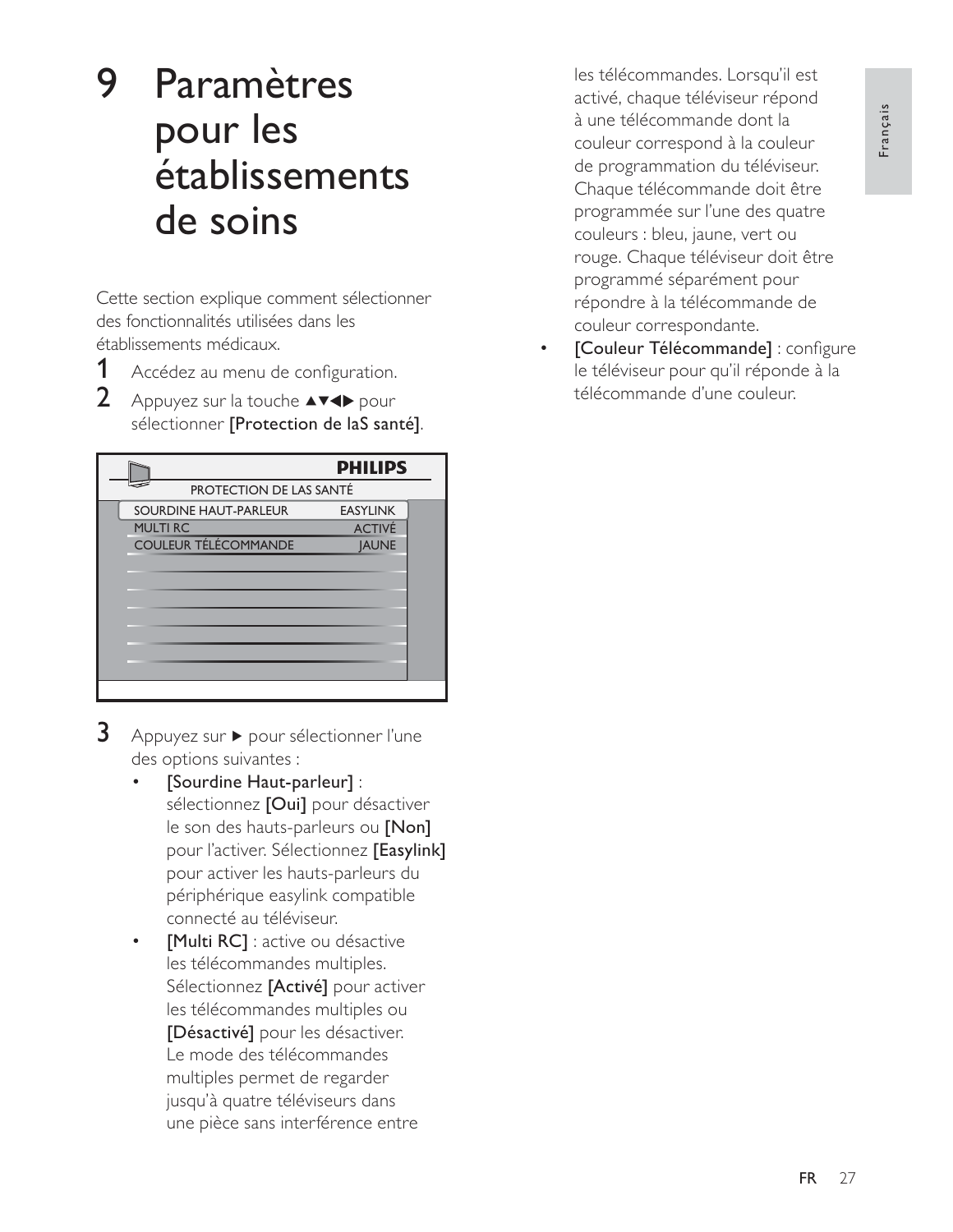# **10 Connexion des** périphériques

Cette section explique comment connecter divers périphériques aux différents connecteurs et fournit davantage de détails sur les exemples présentés dans le Guide de mise en route @



### Remarque

• Selon les connecteurs dont vous disposez et vos besoins, vous pouvez utiliser différents types de connecteurs pour brancher un périphérique au téléviseur. Un guide interactif complet sur la connexion du périphérique est disponible à l'adresse suivante : www. connectivityguide.philips.com.

## Connecteurs arrière



#### $(1)$  VGA IN

Entrée vidéo sur un ordinateur.

## $(2)$  DATA 1 et DATA 2

Pay-Per-View terminal connection.

#### $(3)$  80 d

1/8 inch mini-jack connection to a bathroom speaker or a healthcare pendant control (also known as pillow .<br>speaker).

 $(4)$  Mise à jour du logiciel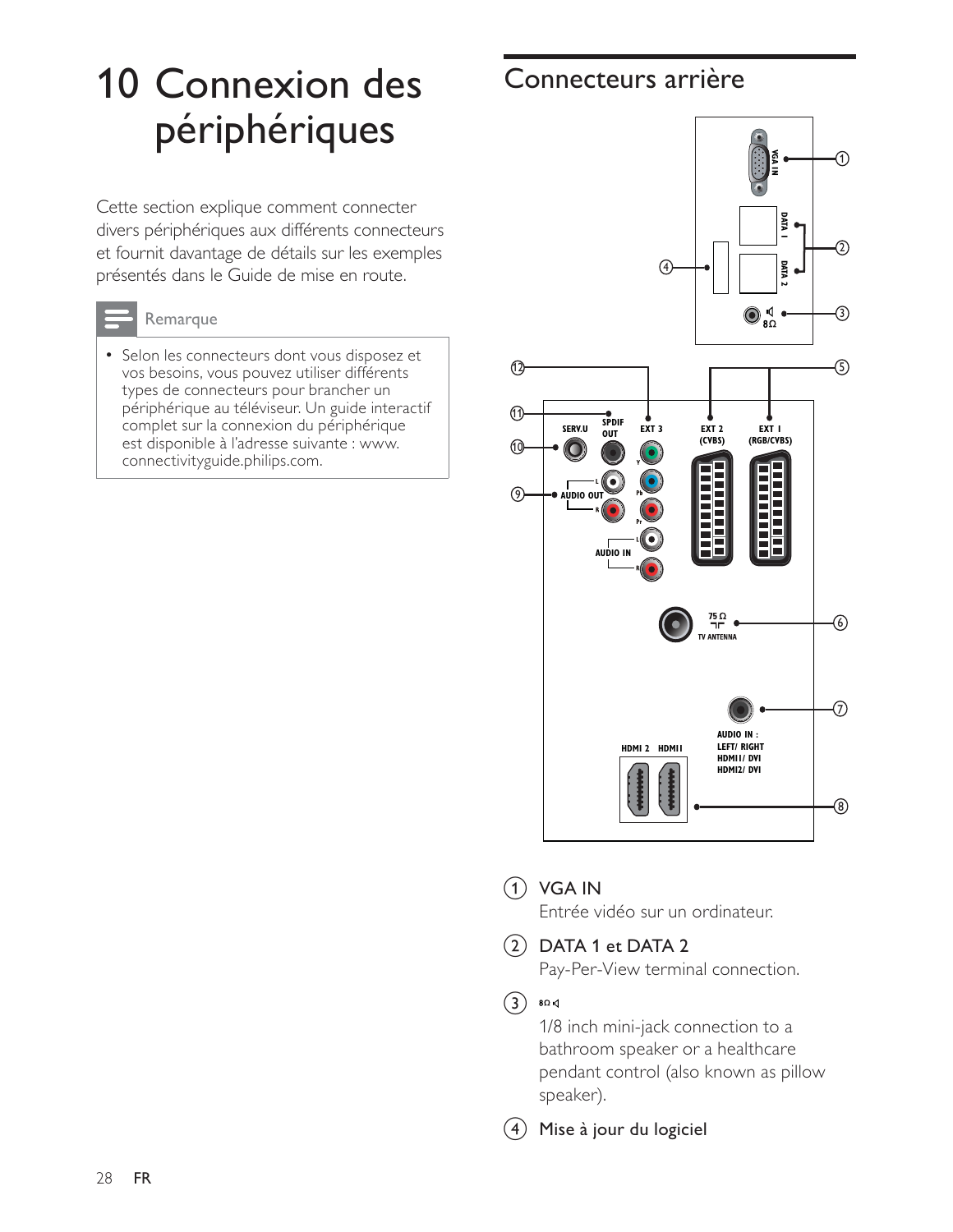## $(5)$  EXT 1 (RGB/CVBS) et EXT 2 (CVBS)

Entrées audio et vidéo analogiques sur des périphériques analogiques et numériques tels que des lecteurs DVD, des récepteurs satellite et des magnétoscopes.

### **TV ANTENNA**

Signal d'entrée d'une antenne, d'un câble ou d'un récepteur.

### **AUDIO IN**

Entrée audio sur des périphériques qui requièrent une connexion audio séparée, tel qu'un ordinateur.

## $(6)$  HDMI 1/HDMI 2

Entrées audio et vidéo numériques sur des périphériques haute définition tels que des lecteurs Blu-ray.

#### **AUDIO OUT L/R**

Sortie audio analogique vers Home Cinéma et autres systèmes audio. SERV. U

Pour communication Serial Express et utilisation du personnel de réparation.

#### **SPDIF OUT**

Sortie audio numérique vers Home Cinéma et autres systèmes audio.

### $(7)$  EXT 3 (Y Pb Pr et AUDIO IN L/R)

Entrée audio analogique et vidéo composantes de périphériques analogiques ou numériques tels que des lecteurs DVD ou des consoles de jeux.

#### Remarque

· N'utilisez pas simultanément VGA IN et EXT 3.

# Connecteurs latéraux



## $(1)$  n (Casque)

Sortie audio stéréo destinée aux casques ou écouteurs.

### $(2)$  AUDIO L/R

Entrée audio sur des périphériques analogiques connectés au VIDEO.

### $(3)$  VIDEO

Entrée vidéo composite sur des périphériques analogiques tels que des magnétoscopes.

#### $(4)$  S-VIDEO

S-Vidéo (latérale) à utiliser avec les connecteurs Audio L/R pour caméscope, console de jeux, etc. Lorsque vous utilisez la connexion S-Vidéo (latérale) pour les signaux vidéo, n'utilisez pas l'entrée vidéo composite (latérale) pour les signaux vidéo.

### $(5)$  USB

Entrée de données de périphériques de stockage USB.

### $(6)$  HDMI

Entrées audio et vidéo numériques sur des périphériques haute définition tels que des lecteurs Blu-ray.

# Français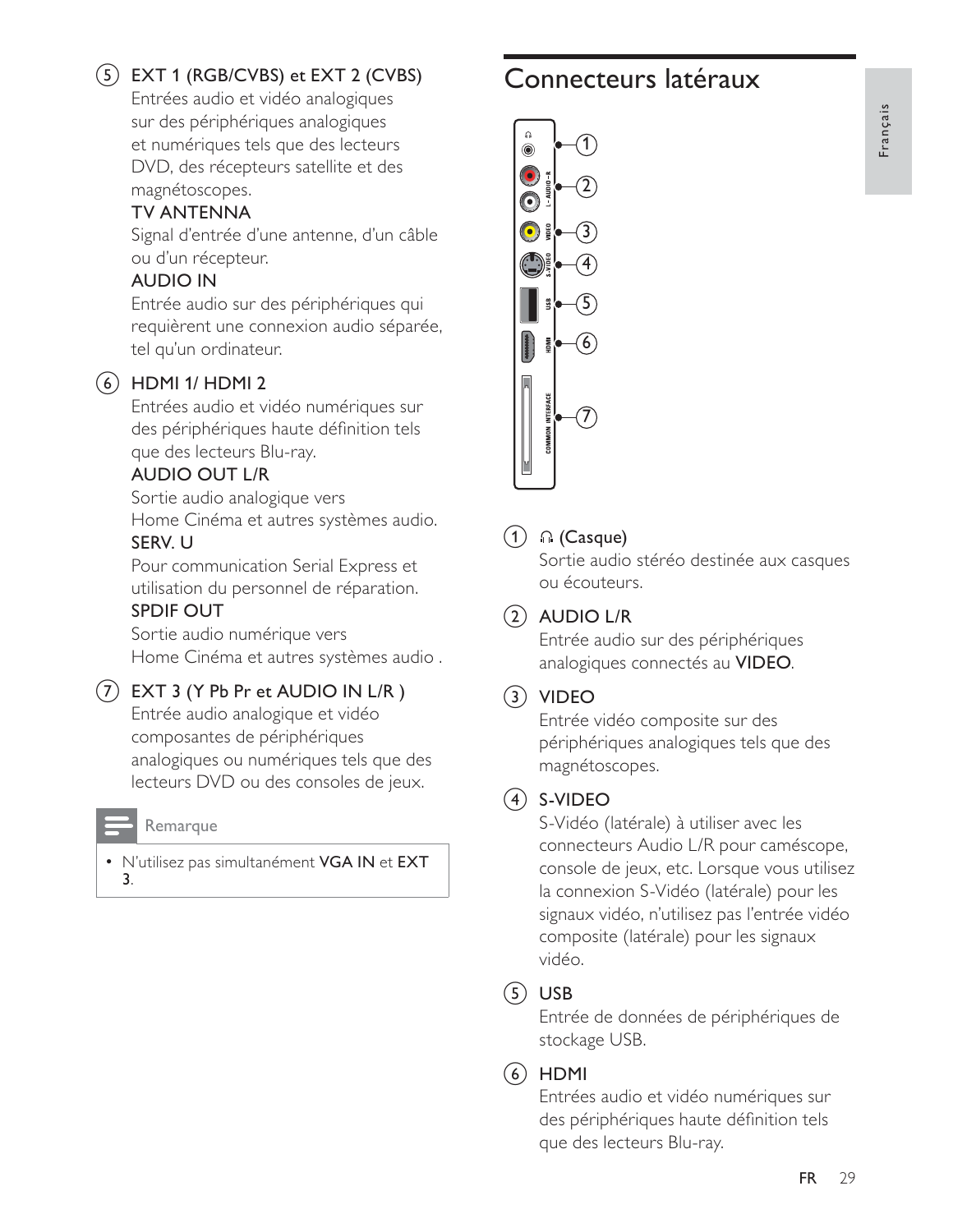### (7) COMMON INTERFACE

Logement pour module d'accès conditionnel (CAM).

# Utilisation d'un module de contrôle d'accès

Un module de contrôle d'accès (CAM) est fourni par les opérateurs de services de télévision numérique pour le décodage des chaînes numériques.



#### Remarque

· Si nécessaire, reportez-vous à la documentation fournie par l'opérateur pour savoir comment insérer une carte à puce dans le module de contrôle d'accès.

## Insertion et activation d'un CAM

#### Attention

- Respectez scrupuleusement les instructions ci-dessous. Une mauvaise insertion du CAM risque d'endommager le module ainsi que votre téléviseur.
- 1 Éteignez le téléviseur et débranchez-le de la prise d'alimentation.
- 2 En suivant les instructions gravées sur le CAM, insérez délicatement le CAM dans l'emplacement COMMON INTERFACE situé sur le côté du téléviseur.



- 3 Insérez le CAM au maximum.
- 4 Rebranchez le téléviseur à la prise d'alimentation.

5 Allumez le téléviseur et attendez l'activation du CAM. Cette opération peut prendre quelques minutes. Ne retirez pas le CAM du logement — Le retrait du CAM désactive les services numériques.

## Accès aux services CAM

- Après avoir inséré et activé le CAM. accédez au menu de configuration.
- $2<sup>1</sup>$ Appuyez sur ▲▼◀▶ pour sélectionner [Configuration] > [Sécurité] > [Carte  $Cl$ ] > [Oui].
	- $\rightarrow$  Les applications fournies par l'opérateur de services de télévision numérique s'affichent à l'écran.

#### Remarque

• Cette option est uniquement disponible si le CAM est correctement inséré et activé.

## Utilisation du verrou Kensington

Le téléviseur est équipé d'un logement pour verrou antivol Kensington situé à l'arrière de l'appareil. Évitez le vol en attachant un verrou Kensington entre le logement et un objet fixe, tel qu'une table lourde.

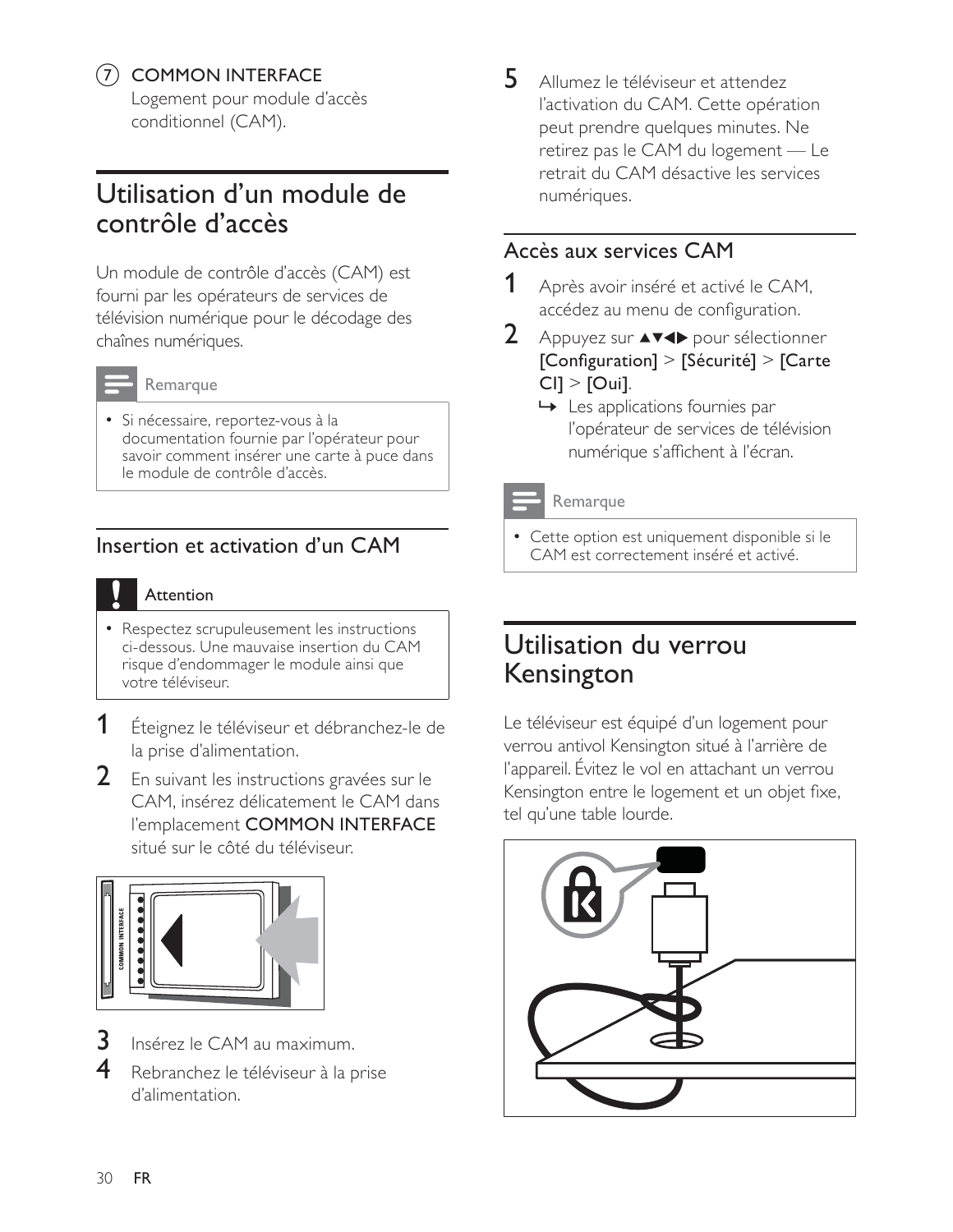# 11 Informations sur les produits

Les informations sur le produit sont sujettes à modifications sans notification préalable. Pour plus de détails sur le produit, consultez le site www.philips.com/support.

# Résolutions d'affichage prises en charge

### Formats ordinateurs

- Résolution Fréquence de rafraîchissement
	- $640 \times 480 60$  Hz
	- $800 \times 600 60$  Hz
	- $1024 \times 768 60$  Hz
	- $1280 \times 1024 60$  Hz (HDMI uniquement)
	- $1360 \times 768 60$  Hz
	- $1920 \times 1080 60$  Hz (HDMI uniquement)

### Formats vidéo

- Résolution Fréquence de rafraîchissement
	- $720 \times 480p$  @ 60 Hz
	- $720(1440) \times 480$ i @ 60 Hz
	- 720 x 576p @ 50 Hz  $\bullet$
	- $720(1440) \times 576$ i @ 50 Hz
	- $1280 \times 720p \omega 60 Hz$
	- $1280 \times 720p$  @ 50 Hz
	- $1920 \times 1080$ i @ 50 Hz, 60 Hz  $\bullet$
	- $1920 \times 1080p \omega$  24 Hz, 25 Hz ,30 Hz, 50 Hz, 60 Hz

# Multimédia

- Périphérique de stockage pris en charge : périphérique mémoire USB1.1 et USB 2.0
- Format audio pris en charge : MP3
- Format d'image pris en charge : JPEG  $(ipg)$
- Format de diaporama pris en charge : Philips Album Format (.alb)

# Tuner/Réception/ Transmission

- Entrée antenne : 75 ohm coaxial (IEC75)
- Système TV : DVB-T ; PAL I/BG/DK ; SECAM BG/DK/I/ L/L'
- Lecture vidéo: NTSC M/4.43; SECAM; PAL BG/M/N/60
- Bandes tuner: Hyperband, S-channel, UHF, VHF

# Alimentation

- Alimentation secteur: 90-270 V, 50 Hz
- Alimentation de veille : < 1 W avec affichage LCD de l'horloge.
- Température ambiante : 5 à 40°C

# Alimentation

- Gamme haut-parleur: 10 W/ 6 ohms
	- Puissance RMS haut-parleur :
		- Impédance : 6 ohms
		- Alimentation :  $2 \times 10$  W
		- Réponse en fréquence : -3 dB,  $>12.5$  KHz
- Casque:
	- Impédance : 16 ohms
	- Alimentation:  $2 \times 50$  mW
	- Amplificateur salle de bain :
		- Impédance : 8 ohms
		- Alimentation: 1 W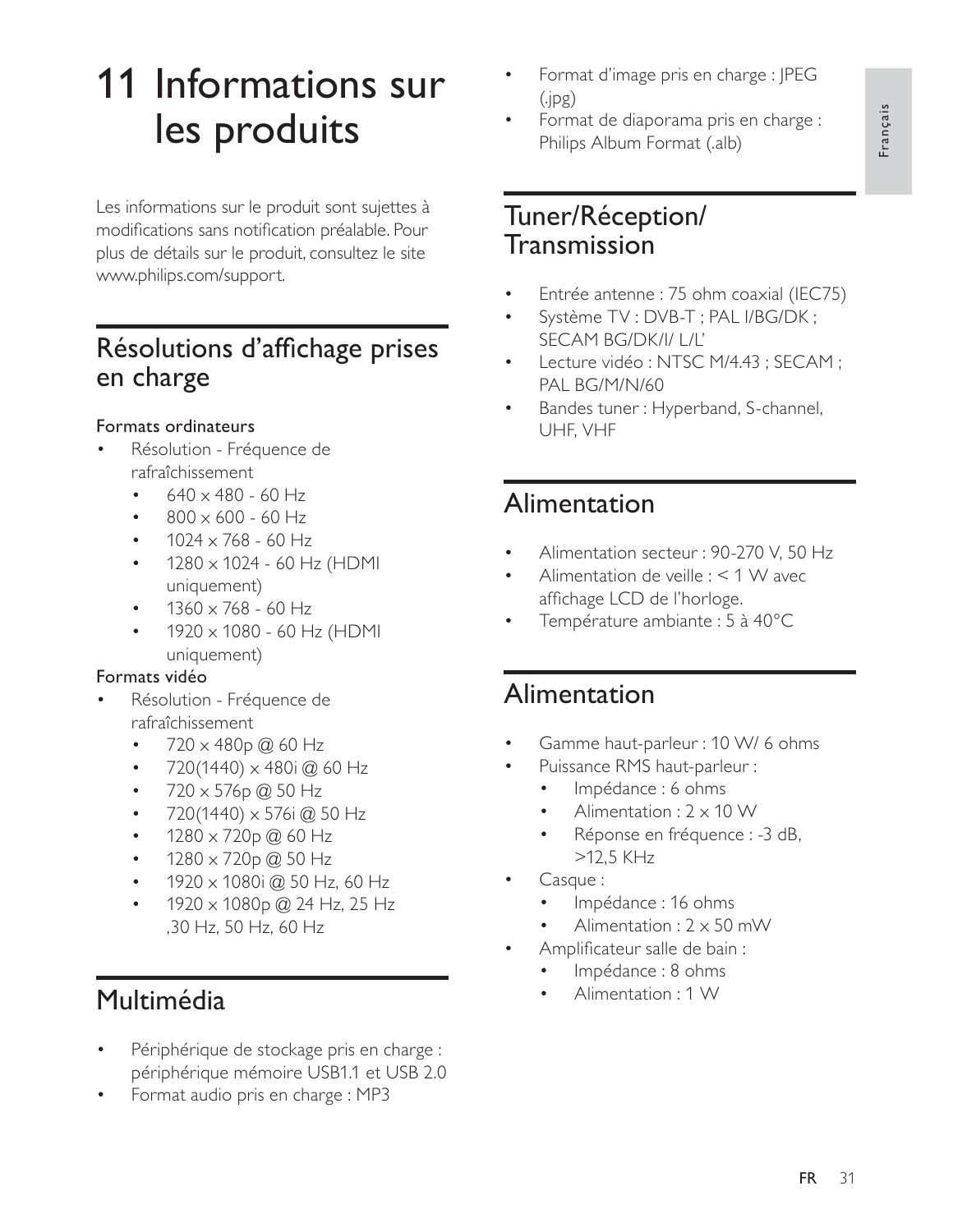# 12 Dépannage

Cette section présente les problèmes courants ainsi que des solutions pour les résoudre.

## Problèmes d'allumage du téléviseur

#### Le téléviseur ne s'allume pas :

Vérifiez que le téléviseur est branché à la prise d'alimentation secteur. S'il ne s'allume pas, retirez la fiche de la prise d'alimentation, attendez 60 secondes. rebranchez-la et allumez le téléviseur.

#### Le téléviseur ne répond pas :

- Vérifiez que les commandes du téléviseur ne sont pas verrouillées. Utilisez la télécommande PBS pour accéder au menu de configuration PBS et déverrouillez toutes les touches (voir 'Activation ou désactivation des commandes du téléviseur' à la page 17) de commande du téléviseur.
- Si vous utilisez la télécommande Invité, vérifiez qu'elle n'est pas verrouillée. Utilisez la télécommande PBS pour accéder au menu de configuration PBS et activez la télécommande (voir 'Activation ou désactivation de la télécommande' à la page 18) Invité.

#### Le téléviseur s'éteint tout seul :

Vérifiez le paramètre ESP et augmentez la durée (voir 'Sélection de l'option d'économie d'énergie' à la page 19) d'allumage du téléviseur.

#### Impossible d'éteindre le téléviseur :

Vérifiez si le mode d'alimentation sélectionné est [Allumage forcé]. Si le mode sélectionné est [Allumage forcé], sélectionnez un autre réglage (voir 'Prédéfinition du format d'image' à la page  $(14)$ .

# Impossible d'accéder au menu de configuration PBS

#### La télécommande Invité ne permet pas d'accéder au mode de configuration PBS :

Vérifiez que le mode de sécurité élevée est désactivé. Utilisez la télécommande PBS pour accéder au menu de configuration PBS et autoriser l'utilisation de la télécommande (voir 'Sélection du niveau de sécurité' à la page 17) Invité.

# La télécommande PBS ne permet pas

#### d'accéder au mode de configuration PBS :

Vérifiez que le curseur situé sur le côté de la télécommande PBS est réglé sur **SETUP** (position) (voir 'Accès au menu de configuration à l'aide de la télécommande PBS' à la page 9).

# Problèmes d'image

#### Le téléviseur est allumé mais il n'y a pas  $d'image:$

- Vérifiez que l'antenne ou le câble sont connectés correctement au téléviseur.
- Vérifiez que le périphérique source et les protocoles de communication sont sélectionnés correctement.

### Le téléviseur est allumé mais la qualité d'image n'est pas bonne :

- Vérifiez les connexions entre l'antenne, le câble ou le boîtier décodeur et le téléviseur.
- Vérifiez que les réglages d'image sont corrects pour le téléviseur et le périphérique source.
- Ne connectez pas simultanément l'entrée VGA et l'entrée EXT3 au téléviseur.

# Problèmes de son

#### L'image s'affiche sans le son :

Vérifiez le branchement des câbles.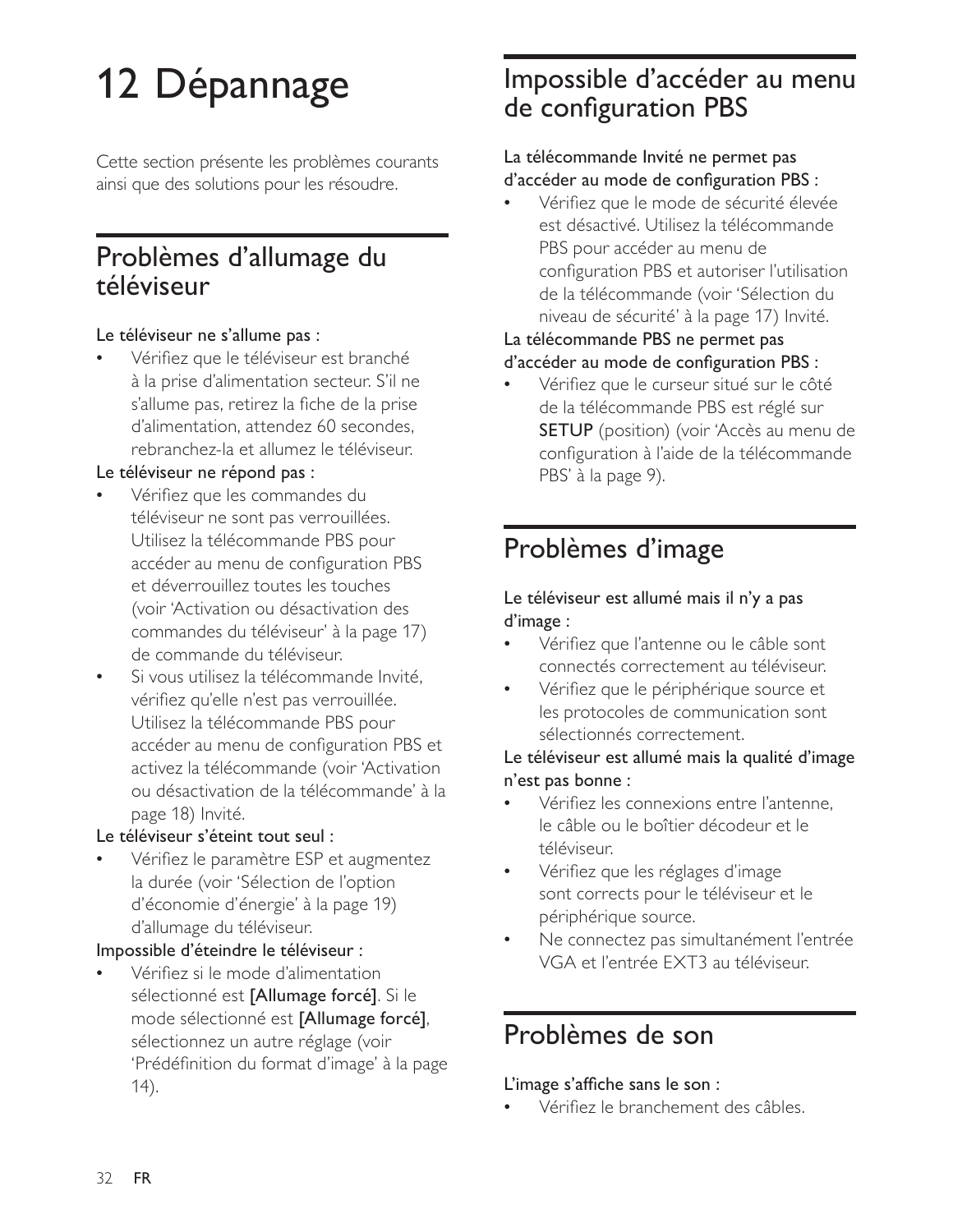- Vérifiez que le son n'est pas désactivé. S'il l'est, activez le son pour la chaîne (voir 'Désactivation d'une chaîne' à la page 23).
- Vérifiez que la source audio est sélectionnée correctement (voir 'Configuration des paramètres de son' à la page 16).
- Si le téléviseur est connecté à un lecteur DVD au moyen d'une connexion HDMI, vérifiez que la sortie numérique du lecteur DVD est en mode PCM.
- Vérifiez que le [Volume min] n'est pas réglé sur zéro (voir 'Configuration des paramètres de son' à la page 16).

# Problèmes de communication

#### Le téléviseur ne communique pas avec le périphérique externe :

- Sélectionnez la source de communication adéquate.
- Vérifiez que l'emplacement de carte est activé si vous souhaitez utiliser le système/la carte à puce.

## La télécommande Invité ne fonctionne pas

#### La télécommande Invité ne fonctionne pas :

- Remplacez les piles si elles sont faibles ou anciennes.
- Vérifiez la position des piles et vérifiez qu'elles sont insérées conformément à l'orientation  $+/-$ .
- Si elle est verrouillée, déverrouillez la télécommande (voir 'Activation ou désactivation de la télécommande' à la page 18).

# Autres problèmes

La lettre « F » s'affiche à l'écran :

Ceci signifie que le téléviseur est en mode usine. Appuyez sur la touche MENU située sur le côté du téléviseur pendant quelques secondes pour rétablir le mode normal

## Nous contacter

Si vous ne parvenez pas à résoudre votre problème, consultez la foire aux questions relative à ce produit sur le site www.philips. com/support.

Si le problème n'est toujours pas résolu, contactez le service client de Philips de votre pays (consultez la liste fournie dans l'Addendum).

### Avertissement

• N'essayez pas de réparer vous-même le produit. Vous pourriez gravement vous blesser, causer des dommages irréparables ou entraîner l'annulation de votre garantie.

#### Remarque

• Notez la référence et le numéro de série de votre téléviseur avant de contacter Philips. Ces numéros figurent à l'arrière du téléviseur et sur l'emballage.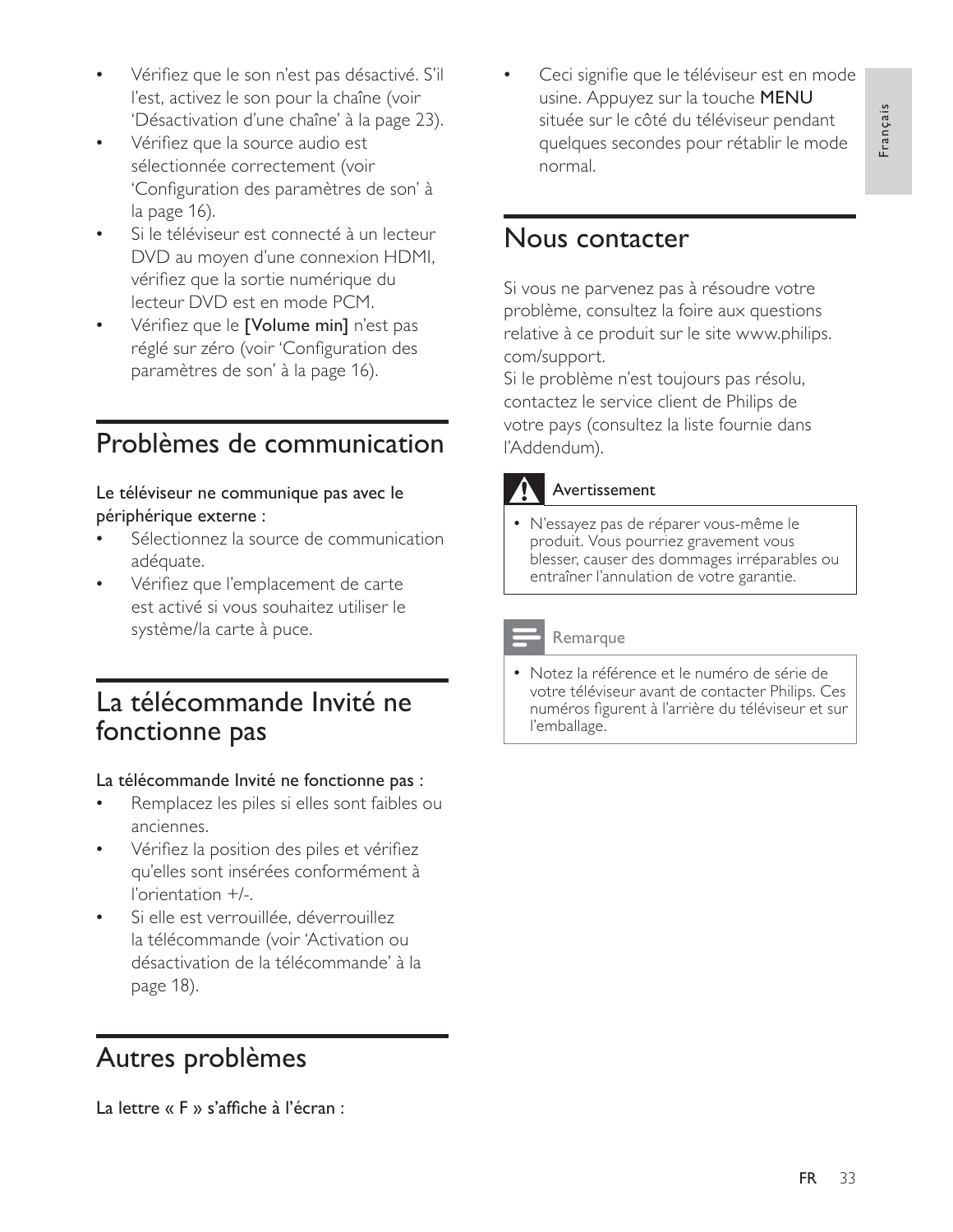# 13 Index

# $\overline{A}$

| Alimentation                           |    |
|----------------------------------------|----|
| FSP                                    | 19 |
| Faible consommation électrique en mode |    |
| veille                                 | 19 |
| Mode d'alimentation                    | 15 |
| Spécifications d'alimentation          | 31 |
| Veille avancée                         | 19 |
| Anneaux de chaînes                     | 73 |

# $\overline{r}$

| Économie d'énergie |  |
|--------------------|--|

# $\mathsf{C}$

| <b>CAM</b>                                        | 30 |
|---------------------------------------------------|----|
| Chaîne                                            |    |
| Affichage des chaînes                             | 15 |
| Anneaux de chaînes                                | 23 |
| Attribution d'un nom à une chaîne                 | 23 |
| Bandeau des chaînes                               | 15 |
| Chaîne à l'allumage                               | 14 |
| Chaîne codée                                      | 18 |
| Définition du numéro des chaînes                  | 11 |
| Désactivation d'une chaîne                        | 23 |
| Verrouillage d'une chaîne                         | 22 |
| Clonage                                           |    |
| Clonage de données du périphérique USB            |    |
| vers le téléviseur                                | 25 |
| Clonage de données du téléviseur vers le          |    |
| périphérique USB                                  | 25 |
| Commandes                                         | 7  |
| Communication                                     | 10 |
| Configuration des paramètres                      |    |
| Economie d'énergie                                | 19 |
| Paramètres d'allumage                             | 13 |
| Paramètres de contrôle                            | 18 |
| Paramètres de réglage de l'horloge                | 11 |
| Paramètres de sécurité                            | 16 |
| Paramètres pour les établissements de soins<br>27 |    |
| Paramètres son                                    | 16 |

Réglages image

## $\mathsf{D}%$

| Dépannage | 32 |
|-----------|----|
|           |    |

# F

| 10 |
|----|
|    |
| 19 |
|    |

# $\blacksquare$

| г<br>Faible consommation électrique en mode<br>veille | 19       |
|-------------------------------------------------------|----------|
| н<br>Hauts-parleurs désactivés                        | 27       |
| I<br><b>Insertion RGB</b><br>Installation des chaînes | 19       |
| Installation automatique<br>Installation manuelle     | 21<br>22 |
| Langue<br>Langue des menus                            | 10       |
| Langue du télétexte                                   | 22       |
| M<br>Module de contrôle d'accès                       | 30       |

## P

### Paramètres d'allumage

| Affichage des chaînes       | 15 |
|-----------------------------|----|
| Alimentation à l'allumage   | 15 |
| Bandeau des chaînes         | 15 |
| Chaîne à l'allumage         | 14 |
| Format d'image à l'allumage | 14 |
| Indicateur de volume        | 15 |
| Langue audio                | 15 |
| Langue sous-titres          | 15 |
| Message d'accueil           | 14 |
|                             |    |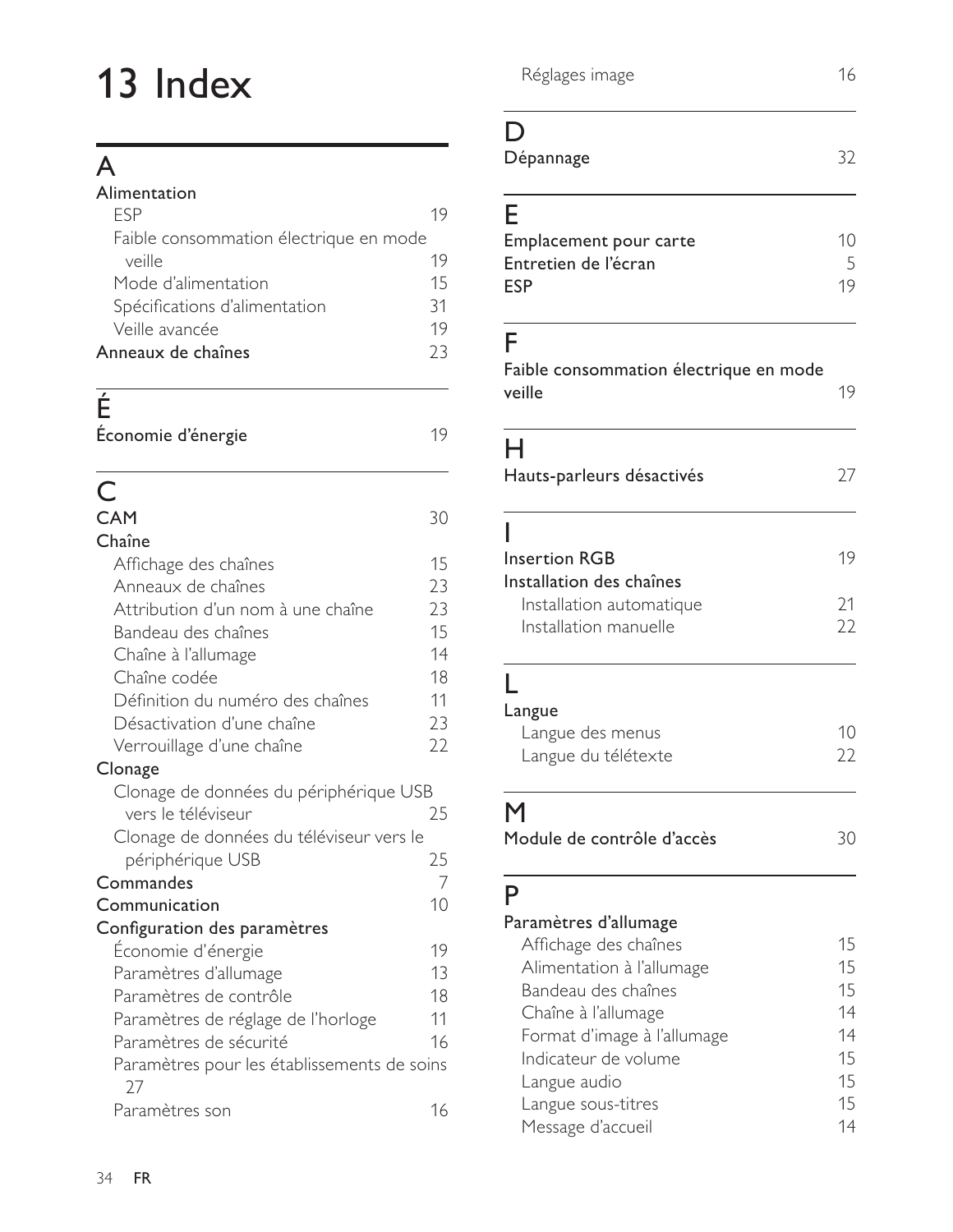| Mode d'alimentation                         | 15 |
|---------------------------------------------|----|
| Thème du téléviseur                         | 16 |
| Volume à l'allumage                         | 14 |
| Paramètres de contrôle                      | 18 |
| Paramètres de réglage de l'horloge          |    |
| Affichage de l'horloge                      | 11 |
| Réglage de l'horloge                        | 11 |
| Temps de téléchargement                     | 11 |
| Volume de l'alarme                          | 11 |
| Paramètres de sécurité                      |    |
| Sécurité élevée                             | 17 |
| Sécurité normale                            | 17 |
| Verrouillage de la télécommande             | 18 |
| Verrouillage du clavier                     | 17 |
| Paramètres pour les établissements de soins |    |
| 27                                          |    |
| Paramètres son                              | 16 |
| Péritel automatique                         | 19 |
|                                             |    |
| R                                           |    |
| Réglages image                              | 16 |
| Résolutions d'affichage                     | 31 |
|                                             |    |
|                                             |    |
| S                                           |    |
| Sortie audio/vidéo                          | 18 |
|                                             |    |
| Т                                           |    |
| Téléchargement du logiciel                  | 26 |
| Télécommande                                |    |
| Couleur de la télécommande                  | 27 |
| Télécommande de configuration PBS           | 9  |
| Télécommande Invité                         | 9  |
| Télécommandes multiples                     | 27 |
| Verrouillage de la télécommande             | 18 |
| Télécommandes multiples                     |    |
| Temps de téléchargement                     | 11 |
|                                             |    |
| Veille avancée                              | 19 |

| vellie avalicee         | $\mathbf{1}$ |
|-------------------------|--------------|
| Verrou Kensington       | 30           |
| Verrouillage du clavier | 17           |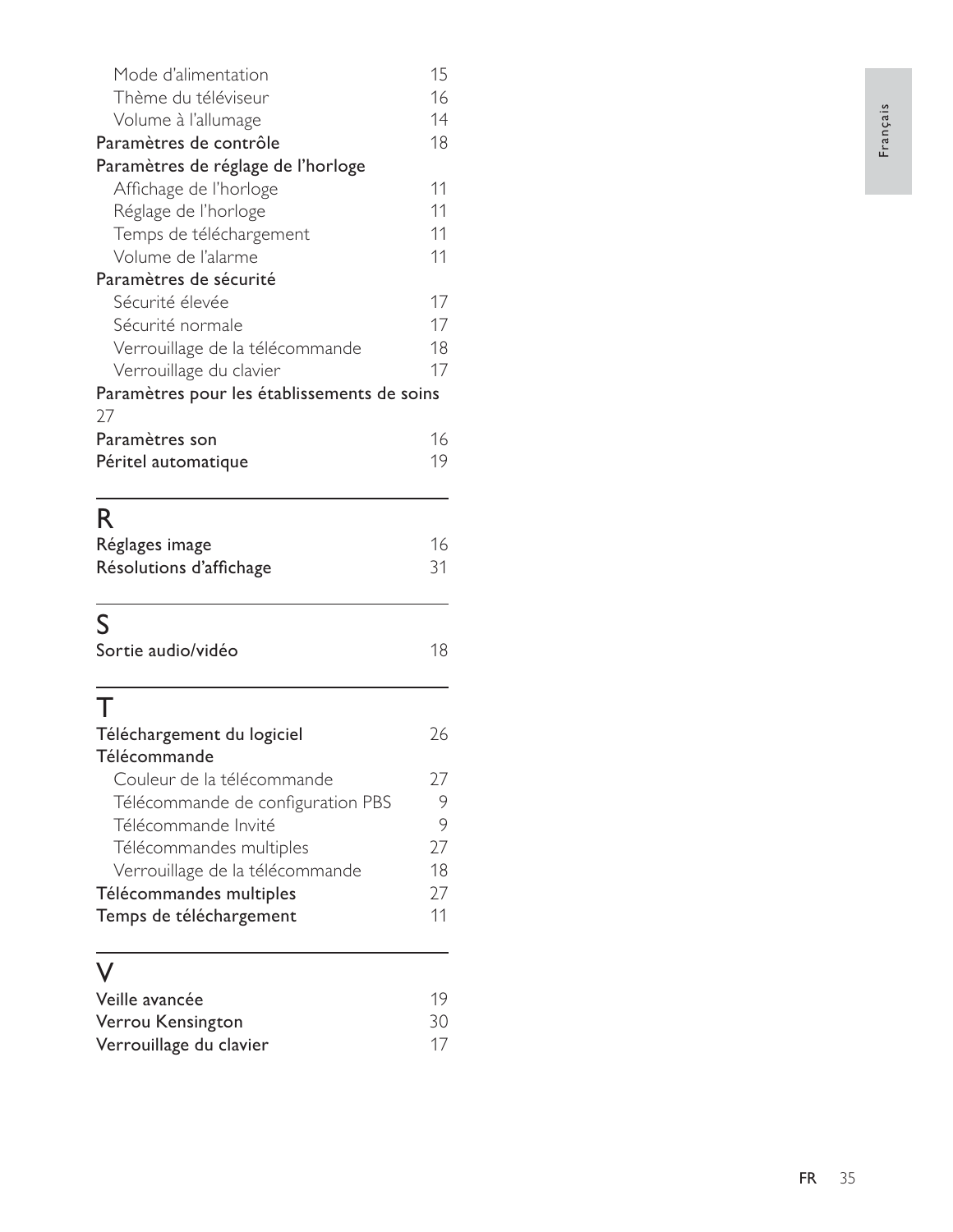